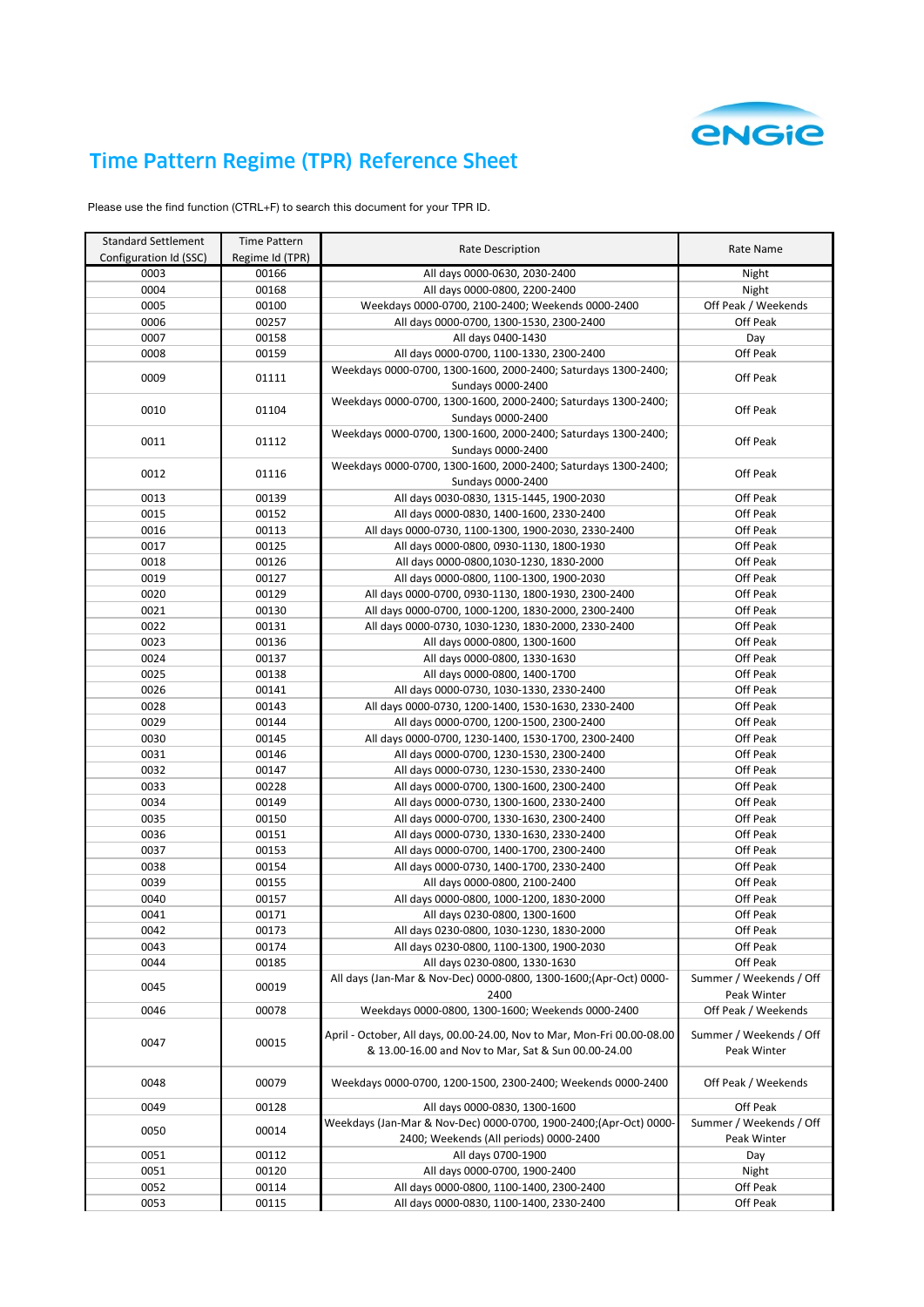| 0055 | 00117 | All days 0000-0800, 1300-1600, 2300-2400                                                                               | Off Peak                               |
|------|-------|------------------------------------------------------------------------------------------------------------------------|----------------------------------------|
| 0056 | 00118 | All days 0000-0830, 1300-1600, 2330-2400                                                                               | Off Peak                               |
| 0057 | 00119 | All days 0000-0600, 1330-1530, 2000-2400                                                                               | Off Peak                               |
| 0058 | 00021 | All days 08.00-16.00                                                                                                   | Day                                    |
| 0058 | 00175 | All days 0000-0800, 1600-2400                                                                                          | Night                                  |
| 0059 | 00121 | All days 0000-0730, 1930-2400                                                                                          | Night                                  |
|      |       |                                                                                                                        | Night                                  |
| 0060 | 00122 | All days 0000-0800, 2000-2400                                                                                          |                                        |
| 0062 | 01119 | Weekdays 0000-0700, 1300-1600, 2000-2400; Saturdays 1300-2400;                                                         | Off Peak                               |
|      |       | Sundays 0000-2400                                                                                                      |                                        |
| 0063 | 00172 | All days 0130-0730, 1300-1600                                                                                          | Off Peak                               |
| 0064 | 01105 | Weekdays 0000-0700, 1300-1600, 2000-2400; Saturdays 1300-2400;                                                         | Off Peak                               |
|      |       | Sundays 0000-2400                                                                                                      |                                        |
| 0065 | 00010 | All days (Jan-Feb & Nov-Dec) 0000-0700, 1900-2400; (Mar-Oct) 0000-                                                     | Summer / Weekends / Off                |
|      |       | 2400                                                                                                                   | Peak Winter                            |
|      |       | Weekdays 0000-0700, 1300-1600, 2000-2400; Saturdays 1300-2400;                                                         |                                        |
| 0066 | 01106 | Sundays 0000-2400                                                                                                      | Off Peak                               |
| 0067 | 00102 | Mon-Sat 0000-0730, 1900-2400; Sunday 0000-1030, 1300-2400                                                              | Off Peak                               |
|      |       | Weekdays 0000-0700, 1300-1600, 2000-2400; Saturdays 1300-2400;                                                         |                                        |
| 0068 | 01195 | Sundays 0000-2400                                                                                                      | Off Peak                               |
|      |       |                                                                                                                        |                                        |
| 0069 | 01196 | Weekdays 0000-0700, 1300-1600, 2000-2400; Saturdays 1300-2400;                                                         | Off Peak                               |
|      |       | Sundays 0000-2400                                                                                                      |                                        |
| 0071 | 00109 | All days 0000-0830, 1300-1600, 2300-2400                                                                               | Off Peak                               |
| 0072 | 00111 | All days 0000-0800, 1930-2400                                                                                          | Night                                  |
| 0073 | 00156 | All days 0000-0730, 1900-2400                                                                                          | Night                                  |
| 0074 |       | All days (Jan-Mar & Nov-Dec) 0000-0800, 1930-2400;(Apr-Oct) 0000-                                                      | Summer / Weekends / Off                |
|      | 00017 | 2400                                                                                                                   | Peak Winter                            |
|      |       |                                                                                                                        |                                        |
| 0075 | 00062 | Weekdays 0000-0730, 1300-1600, 2200-2400; Weekends 0000-2400                                                           | Off Peak / Weekends                    |
| 0076 | 00063 | Weekdays 0000-0730, 1900-2400; Weekends 0000-2400                                                                      | Off Peak / Weekends                    |
| 0077 | 00134 | Weekdays 0000-0800, 1930-2400; Weekends 0000-2400                                                                      | Off Peak / Weekends                    |
|      |       | Weekdays (Jan-Mar & Nov-Dec) 0000-0800, 1930-2400; (Apr-Oct) 0000-                                                     | Summer / Weekends / Off                |
| 0078 | 00013 |                                                                                                                        |                                        |
|      |       | 2400; Weekends (All periods) 0000-2400                                                                                 | Peak Winter                            |
| 0079 | 00097 | All days 0000-0800, 1300-1600, 2100-2400                                                                               | Off Peak                               |
| 0079 | 00164 | All days 0800-1300, 1600-2100                                                                                          | Peak                                   |
| 0080 | 00096 | All days 0000-0800, 1100-1400, 2100-2400                                                                               | Off Peak                               |
| 0081 | 00060 | Weekdays 0000-0700, 1300-1600, 2000-2400; Saturdays 1300-2400;                                                         | Off Peak                               |
|      |       | Sundays 0000-2400                                                                                                      |                                        |
| 0082 | 00083 | All days 0400-1430, 1900-2300                                                                                          | Off Peak                               |
| 0083 | 00084 | All days 0000-0700, 1100-1330, 1900-2400                                                                               | Off Peak                               |
| 0084 | 00085 | All days 0000-0730, 1200-1500, 2000-2400                                                                               | Off Peak                               |
| 0085 | 00086 | All days 0000-0700, 1330-1600, 1900-2400                                                                               | Off Peak                               |
|      |       | Weekdays 0000-0700, 1300-1600, 2000-2400; Saturdays 1300-2400;                                                         |                                        |
| 0086 | 01107 | Sundays 0000-2400                                                                                                      | Off Peak                               |
|      |       | Weekdays 0000-0700, 1300-1600, 2000-2400; Saturdays 1300-2400;                                                         |                                        |
| 0087 | 01109 |                                                                                                                        | Off Peak                               |
|      |       | Sundays 0000-2400                                                                                                      |                                        |
| 0088 | 01113 | Weekdays 0000-0700, 1300-1600, 2000-2400; Saturdays 1300-2400;                                                         | Off Peak                               |
|      |       | Sundays 0000-2400                                                                                                      |                                        |
| 0091 | 00003 | All days 0400-1430, 1900-2300 (Jan-Feb and Nov-Dec); 0000-2400 (Mar-                                                   | Summer / Weekends / Off                |
|      |       | Oct)                                                                                                                   | Peak Winter                            |
| 0092 | 00004 | All days 0000-0700, 1100-1330, 1900-2400 (Jan-Feb & Nov-Dec); 0000-                                                    | Summer / Weekends / Off                |
|      |       | 2400 (Mar-Oct)                                                                                                         | Peak Winter                            |
| 0093 | 00030 | Weekdays & Weekends 0030-0230, 0730-2230                                                                               | Day                                    |
| 0093 | 00214 | All days 0000-0030, 0230-0730, 2230-2400                                                                               | Night                                  |
|      |       | Weekdays 0000-0700, 1300-1600, 2000-2400; Saturdays 1300-2400;                                                         |                                        |
| 0094 | 01108 | Sundays 0000-2400                                                                                                      | Off Peak                               |
|      |       | Weekdays 0000-0700, 1300-1600, 2000-2400; Saturdays 1300-2400;                                                         |                                        |
| 0095 | 01110 | Sundays 0000-2400                                                                                                      | Off Peak                               |
|      |       | Weekdays 0000-0700, 1300-1600, 2000-2400; Saturdays 1300-2400;                                                         |                                        |
| 0096 | 01114 | Sundays 0000-2400                                                                                                      | Off Peak                               |
|      |       |                                                                                                                        |                                        |
| 0097 | 00054 | Weekdays 0000-0730, 1200-1500, 2000-2400; Weekends 0000-1000,                                                          | Off Peak / Weekends                    |
|      |       | 1400-2400                                                                                                              |                                        |
|      |       | Weekdays (Jan-Mar & Nov-Dec) 0000-0730, 1200-1500, 2000-2400;                                                          | Summer / Weekends / Off                |
| 0098 |       |                                                                                                                        |                                        |
|      | 00012 |                                                                                                                        |                                        |
|      |       | Weekends 0000-1000, 1400-2400; All days (Apr-Oct) 0000-2400                                                            | Peak Winter                            |
| 0099 | 00075 | All days 0000-0730, 1200-1500, 1930-2400                                                                               | Off Peak                               |
| 0100 | 00076 | All days 0000-0830, 1230-1530, 2030-2400                                                                               | Off Peak                               |
|      |       | Weekdays (Jan-Mar & Nov-Dec) 0000-0700, 1030-1330, 1900-2400;                                                          | Summer / Weekends / Off                |
| 0101 | 00007 | (Apr-Oct) 0000-2400; All Weekends 0000-2400                                                                            | Peak Winter                            |
|      |       |                                                                                                                        |                                        |
| 0102 | 00008 | Weekdays (Jan-Mar & Nov-Dec) 0000-0700, 1300-1600, 1900-2400,<br>(Apr-Oct) 0000-2400; Weekends (All periods) 0000-2400 | Summer / Weekends / Off<br>Peak Winter |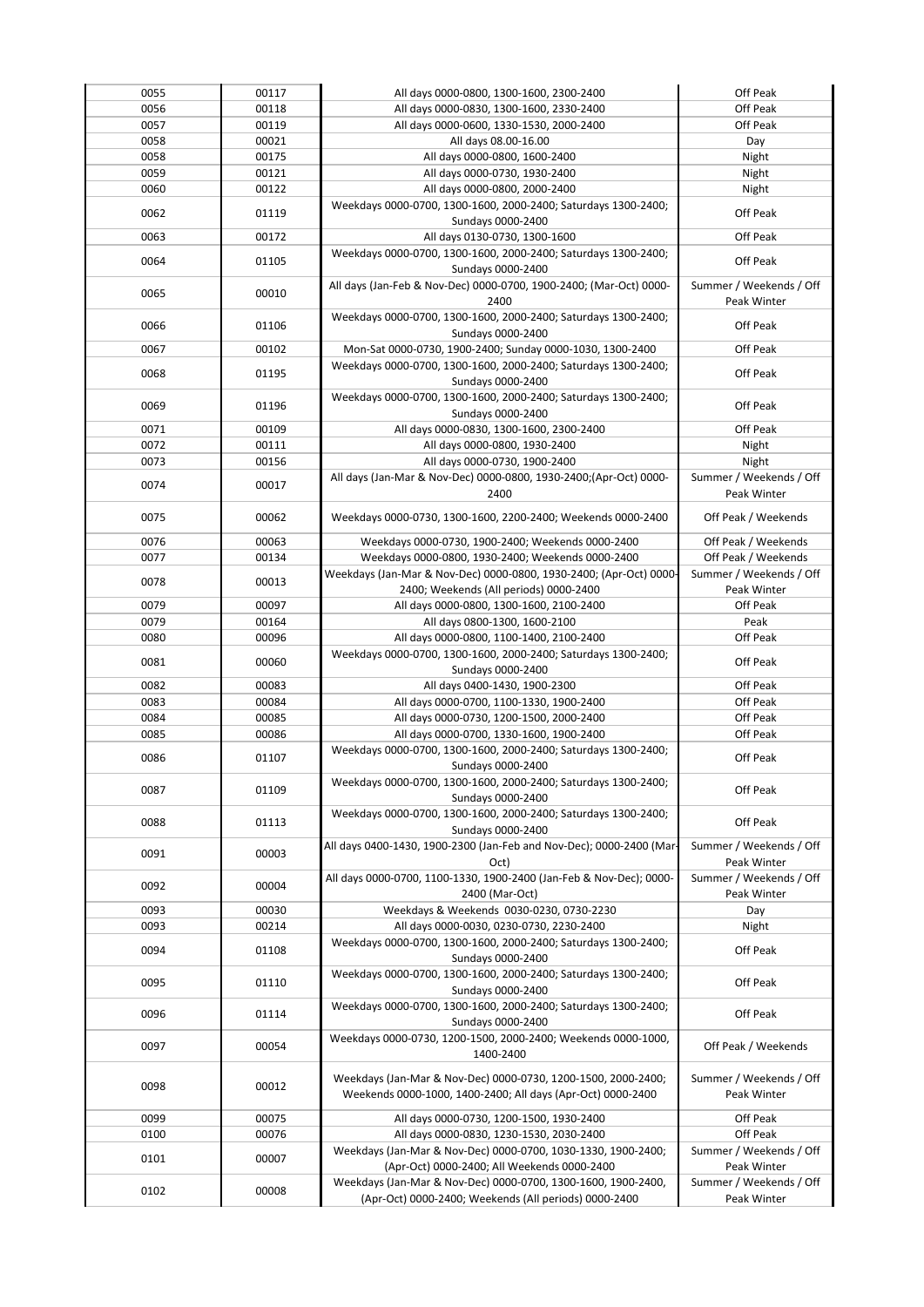| 0103 | 00009 | Weekdays (Jan-Mar & Nov-Dec) 0000-0700, 1400-1700, 1900-2400;<br>(Apr-Oct) 0000-2400; Weekends (All periods) 0000-2400             | Summer / Weekends / Off<br>Peak Winter |
|------|-------|------------------------------------------------------------------------------------------------------------------------------------|----------------------------------------|
|      |       | Mon-Sat 0000-0730, 1300-1600, 1900-2400; Sundays 0000-1030, 1300-                                                                  |                                        |
| 0104 | 00061 | 2400                                                                                                                               | Off Peak                               |
| 0105 | 00065 | All days 0000-0730, 1100-1400, 1900-2400                                                                                           | Off Peak                               |
| 0106 | 00066 | All days 0000-0730, 1200-1400, 1530-1630, 1900-2400                                                                                | Off Peak                               |
| 0107 | 00067 | All days 0000-0730, 1200-1400, 1600-1700, 1900-2400                                                                                | Off Peak                               |
| 0108 | 00068 | All days 0000-0730, 1300-1600, 1900-2400                                                                                           | Off Peak                               |
| 0109 | 00069 | All days 0000-0800, 1300-1600, 1930-2400                                                                                           | Off Peak                               |
| 0110 | 01348 | Weekdays 0000-0700, 1300-1600, 2000-2400; Saturdays 1300-2400;<br>Sundays 0000-2400                                                | Off Peak                               |
|      |       | Alldays (Jan-Mar & Nov-Dec) 0000-0800, 1300-1600, 1930-2400; (Apr-                                                                 | Summer / Weekends / Off                |
| 0111 | 00091 | Oct) 0000-2400                                                                                                                     | Peak Winter                            |
| 0112 | 00022 | Weekday 00.00-07.30; 11.00-13.00; 15.00-16.00; 19.00-24.00;<br>Weekend 00.00-24.00                                                 | Off Peak / Weekends                    |
| 0113 | 00023 | Weekdays 0000-0730, 1100-1400, 1900-2400; Weekends 0000-2400                                                                       | Off Peak / Weekends                    |
| 0115 | 00025 | Weekdays 0000-0730, 1300-1600, 1900-2400; Weekends 0000-2400                                                                       | Off Peak / Weekends                    |
| 0116 | 00026 | Weekdays 00.00-08.00, 13.00-16.00, 19.30-24.00: Weekends 00.00-<br>24.00                                                           | Off Peak / Weekends                    |
| 0117 | 01349 | Weekdays 0000-0700, 1300-1600, 2000-2400; Saturdays 1300-2400;<br>Sundays 0000-2400                                                | Off Peak                               |
| 0118 | 00006 | Weekdays 0000-0800, 1300-1600, 1930-2400 (Jan-Mar & Nov-Dec);<br>0000-2400 (Apr-Oct); Weekends (All periods) 0000-2400             | Summer / Weekends / Off<br>Peak Winter |
|      |       | Weekdays 0000-0700, 1300-1600, 2000-2400; Saturdays 1300-2400;                                                                     |                                        |
| 0119 | 01350 | Sundays 0000-2400                                                                                                                  | Off Peak                               |
| 0120 | 00011 | All week 22.30-07.30<br>Weekdays 00.00-08.00, 13.00-16.00, 19.30-24.00: Weekends 00.00-                                            | Night                                  |
| 0121 | 00026 | 24.00                                                                                                                              | Off Peak / Weekends                    |
| 0121 | 00224 | Weekdays 0800-1300, 1600-1930                                                                                                      | Peak                                   |
| 0122 | 00201 | Weekdays (3 November-8 March) 0000-1600, 1900-2400; (9 March-2<br>November) 0000-2400; Weekends (All periods) 0000-2400            | Summer / Weekends / Off<br>Peak Winter |
| 0122 | 00245 | Weekdays (Jan-8th Mar & 3rd Nov-Dec) 1600-1900                                                                                     | Winter Peak                            |
| 0123 | 01307 | Weekdays 0000-0700, 1300-1600, 2000-2400; Saturdays 1300-2400;<br>Sundays 0000-2400                                                | Off Peak                               |
| 0124 | 01319 | Weekdays 0000-0700, 1300-1600, 2000-2400; Saturdays 1300-2400;<br>Sundays 0000-2400                                                | Off Peak                               |
| 0125 | 01315 | Weekdays 0000-0700, 1300-1600, 2000-2400; Saturdays 1300-2400;<br>Sundays 0000-2400                                                | Off Peak                               |
| 0126 | 01193 | Weekdays & Weekends 0000-0015, 0715-2400                                                                                           | Day                                    |
| 0126 | 01194 | All days 0015-0715                                                                                                                 | Night                                  |
| 0127 | 00080 | Weekdays 1900-2300; Weekends 0630-2330                                                                                             | Off Peak / Weekends                    |
| 0127 | 00148 | Weekdays 0630-1900                                                                                                                 | Day                                    |
| 0127 | 00221 | All days 0000-0630, 2330-2400                                                                                                      | Night                                  |
| 0128 | 01120 | All days (Jan-Mar & Nov-Dec) 0100-0300, 0730-2230                                                                                  | Winter                                 |
| 0128 | 01121 | All days (Apr-Oct) 0100-0300, 0730-2230                                                                                            | Summer                                 |
| 0128 | 01122 | All days 0000-0100, 0300-0730, 2230-2400                                                                                           | Night                                  |
| 0129 | 00169 | Weekdays 0630-2000                                                                                                                 | Day                                    |
| 0129 | 00202 | week days 2000-2330; Weekends 0630-2330                                                                                            | Off Peak / Weekends                    |
| 0129 | 00222 | All days 0000-0630, 2330-2400                                                                                                      | Night                                  |
| 0130 | 01308 | Mon - Fri (all months) 0700-1400, 1600-2000                                                                                        | Day                                    |
| 0130 | 01309 | Mon - Fri (all months) 0000-0200, 2000-2200 Sat & Sun (all months)<br>0000-0200, 0700-1400, 1600-2200                              | Night                                  |
| 0130 | 01310 | All days all months 0200-0700, 1400-1600, 2200-2400                                                                                | Off Peak                               |
| 0131 | 01311 | Mon - Fri (all months) 0700-1400, 1600-2000                                                                                        | Day                                    |
| 0131 | 01312 | Mon - Fri (all months) 0000-0200, 2000-2200 Sat & Sun (all months)                                                                 | Night                                  |
| 0131 | 01313 | 0000-0200, 0700-1400, 1600-2200<br>All days all months 0200-0700, 1400-1600, 2200-2400                                             | Off Peak                               |
|      |       | Weekdays (Jan-Feb & Nov-Dec) 0000-0030, 2000-2400; (Mar-Oct) 0000-                                                                 | Summer / Weekends / Off                |
| 0132 | 00092 | 0030, 0730-2400; Weekends (All periods) 0000-0030, 0730-2400                                                                       | Peak Winter                            |
| 0132 | 00210 | All days 0030-0730                                                                                                                 | Off Peak / Weekends                    |
| 0132 | 00234 | Weekdays (Jan & Dec) 0730-2000                                                                                                     | Winter Peak                            |
| 0132 | 00236 | Weekdays Feb & Nov 0730-2000                                                                                                       | Peak                                   |
| 0133 | 00092 | Weekdays (Jan-Feb & Nov-Dec) 0000-0030, 2000-2400; (Mar-Oct) 0000-<br>0030, 0730-2400; Weekends (All periods) 0000-0030, 0730-2400 | Summer / Weekends / Off<br>Peak Winter |
| 0133 | 00210 | All days 0030-0730                                                                                                                 | Off Peak / Weekends                    |
| 0133 | 00233 | Weekdays (Jan-Feb & Nov-Dec) 0730-1600, 1900-2000                                                                                  | Off Peak                               |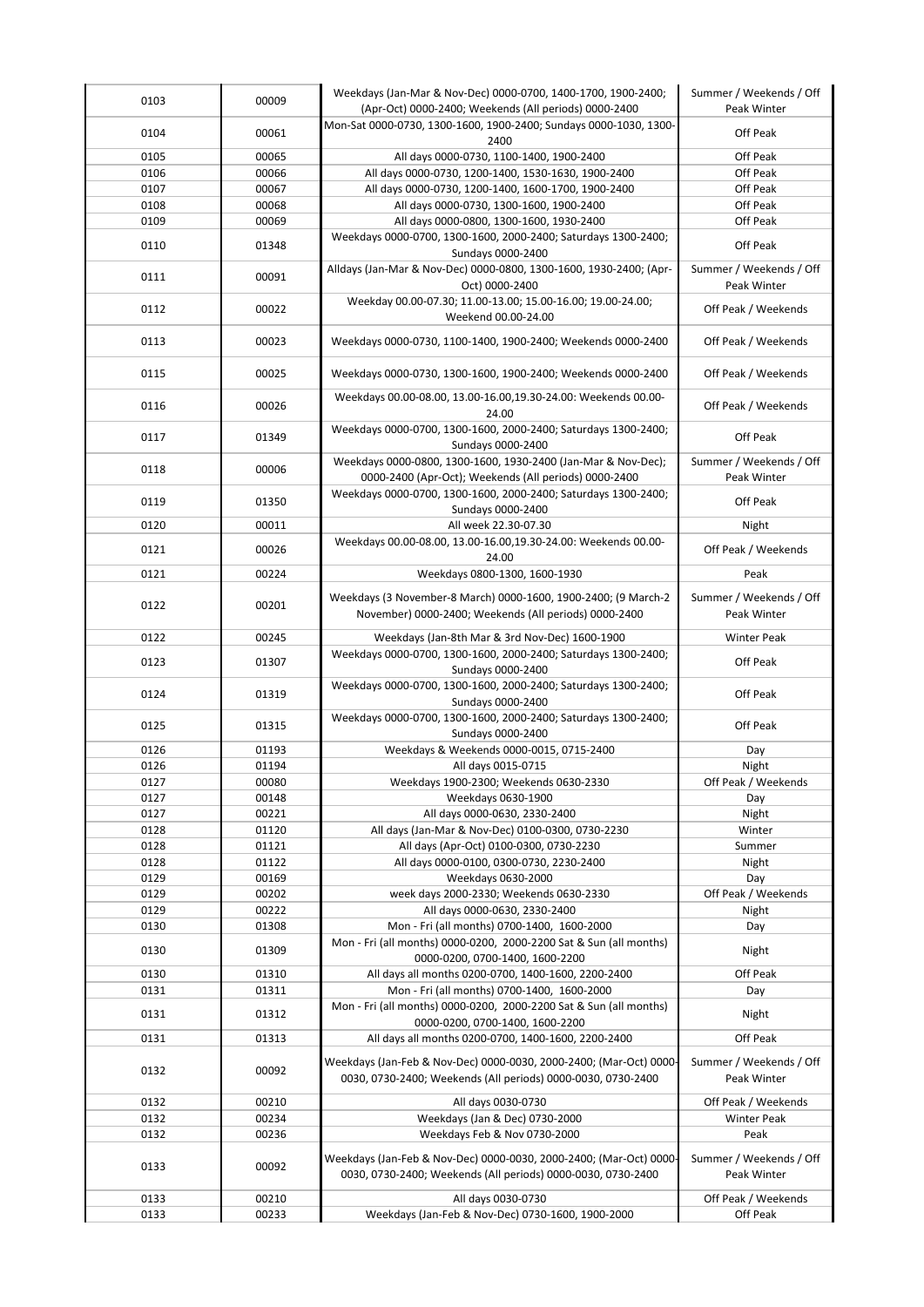| 0133 | 00246 | Weekdays (Jan-Feb & Nov-Dec) 1600-1900                             | <b>Winter Peak</b>      |
|------|-------|--------------------------------------------------------------------|-------------------------|
|      |       | Weekdays (Jan-Feb & Nov-Dec) 0000-0030, 0730-0800, 2000-2400;      |                         |
| 0134 | 00101 | (Mar-Oct) 0000-0030, 0730-2400; Weekends (All periods) 0000-0030,  | Summer / Weekends / Off |
|      |       | 0730-2400                                                          | Peak Winter             |
| 0134 | 00210 | All days 0030-0730                                                 | Off Peak / Weekends     |
|      |       |                                                                    |                         |
| 0134 | 00232 | Weekdays (Jan-Feb) & (Dec) 0800-1630, 1830-2000, (Nov) 0800-2000   | Winter                  |
| 0134 | 00250 | Weekdays Jan, Feb & Dec 1630-1830                                  | <b>Winter Peak</b>      |
| 0135 | 00038 | Weekdays 0630-1600                                                 | Off Peak                |
| 0135 | 00080 | Weekdays 1900-2300; Weekends 0630-2330                             | Off Peak / Weekends     |
| 0135 | 00221 | All days 0000-0630, 2330-2400                                      |                         |
|      |       |                                                                    | Night                   |
| 0135 | 00247 | Weekdays 1600-1900                                                 | Peak                    |
| 0136 | 00124 | Weekdays Mar-Oct (incl.) 0630-2000; other times 0630-1600, 1900-   | Day                     |
|      |       | 2000                                                               |                         |
| 0136 | 00202 | week days 2000-2330; Weekends 0630-2330                            | Off Peak / Weekends     |
| 0136 | 00222 | All days 0000-0630, 2330-2400                                      | Night                   |
| 0136 | 00246 | Weekdays (Jan-Feb & Nov-Dec) 1600-1900                             | <b>Winter Peak</b>      |
| 0137 | 00203 | week days 2000-2330; Weekends 0630-2330                            | Weekends / Other        |
| 0137 | 00222 | All days 0000-0630, 2330-2400                                      | Night                   |
| 0137 | 00223 | Weekdays Mar-Oct 0630-2000                                         | Summer                  |
| 0137 | 00229 | Weekdays Jan-Feb, Nov-Dec 0630-2000                                | Winter                  |
| 0138 | 00005 | Weekdays 08.30-16.00; 19.00-20.00                                  | Day                     |
| 0138 | 00088 | Weekdays 0000-0030, 0730-0830, 2000-2400; Weekends 0000-0030,      | Off Peak                |
|      |       | 0730-2400                                                          |                         |
| 0138 | 00208 | All days 0030-0730                                                 | Night                   |
| 0138 | 00235 | Weekdays 1600-1900                                                 | Peak                    |
| 0140 | 01395 | All days 0000-0030, 0230-0730, 2230-2400                           | Night                   |
| 0140 | 01396 | Weekdays & Weekends 0030-0230, 0730-2230                           | Day                     |
|      |       |                                                                    |                         |
| 0141 | 00189 | All days 0000-0030, 2000-2400; Weekdays (March-Oct) 0730-2000      | Night                   |
| 0141 | 00210 | All days 0030-0730                                                 | Off Peak / Weekends     |
| 0141 | 00233 | Weekdays (Jan-Feb & Nov-Dec) 0730-1600, 1900-2000                  | Off Peak                |
| 0141 | 00249 | Weekdays Jan & Dec 1600-1900                                       | <b>Winter Peak</b>      |
|      |       |                                                                    |                         |
| 0141 | 00252 | Weekdays Feb & Nov 1600-1900                                       | Peak                    |
| 0142 | 00132 | Weekdays (March) 0800-2000; (Jan-Feb & Nov-Dec) 0800-1600, 1900-   | Day                     |
|      |       | 2000                                                               |                         |
| 0142 | 00206 | All days 0000-0700                                                 | Night                   |
| 0142 | 00230 | Weekends 0700-2400; week days (Jan-Mar) & (Nov-Dec) 0700-0800,     | Summer / Weekends / Off |
|      |       | 2300-2400; (Apr-Oct) 0700-2400                                     | Peak Winter             |
| 0142 | 00249 | Weekdays Jan & Dec 1600-1900                                       | <b>Winter Peak</b>      |
| 0142 | 00252 | Weekdays Feb & Nov 1600-1900                                       | Peak                    |
| 0143 | 00047 | Weekdays & Weekends 0000-0730, 1130-1430, 1930-2400                | Off Peak                |
|      |       | Weekdays (Jan-Feb & Nov-Dec) 0000-0030, 2000-2400; (Mar-Oct) 0000- | Summer / Weekends / Off |
| 0144 | 00093 | 0030, 0730-2400; Weekends (All periods) 0000-0030, 0730-2400       | Peak Winter             |
|      |       |                                                                    |                         |
| 0144 | 00208 | All days 0030-0730                                                 | Night                   |
| 0144 | 00239 | Weekdays Jan & Dec 0730-1600, 1900-2000                            | Winter                  |
| 0144 | 00243 | Weekdays Feb & Nov 0730-1600, 1900-2000                            | Day                     |
| 0144 | 00248 | Weekdays Jan & Dec 1600-1900                                       | <b>Winter Peak</b>      |
| 0144 | 00251 | Weekdays Feb & Nov 1600-1900                                       | Peak                    |
|      |       |                                                                    |                         |
| 0145 | 00092 | Weekdays (Jan-Feb & Nov-Dec) 0000-0030, 2000-2400; (Mar-Oct) 0000- | Summer / Weekends / Off |
|      |       | 0030, 0730-2400; Weekends (All periods) 0000-0030, 0730-2400       | Peak Winter             |
| 0145 | 00210 | All days 0030-0730                                                 | Off Peak / Weekends     |
| 0145 | 00240 | Weekdays Jan & Dec 0730-1600, 1900-2000                            | Winter                  |
| 0145 | 00244 | Weekdays Feb & Nov 0730-1600, 1900-2000                            | Day                     |
| 0145 | 00249 | Weekdays Jan & Dec 1600-1900                                       | <b>Winter Peak</b>      |
| 0145 | 00252 | Weekdays Feb & Nov 1600-1900                                       | Peak                    |
| 0146 | 00073 | Weekdays (Feb & Nov) 0730-1600, 1900-2000                          | Day                     |
|      |       |                                                                    |                         |
|      |       | Weekdays (Jan-Feb & Nov-Dec) 0000-0030, 2000-2400; (Mar-Oct) 0000- | Summer / Weekends / Off |
| 0146 | 00093 | 0030, 0730-2400; Weekends (All periods) 0000-0030, 0730-2400       | Peak Winter             |
|      |       |                                                                    |                         |
| 0146 | 00208 | All days 0030-0730                                                 | Night                   |
| 0146 | 00239 | Weekdays Jan & Dec 0730-1600, 1900-2000                            | Winter                  |
| 0146 | 00248 | Weekdays Jan & Dec 1600-1900                                       | <b>Winter Peak</b>      |
| 0146 | 00251 | Weekdays Feb & Nov 1600-1900                                       | Peak                    |
| 0147 | 00099 | Weekdays (Jan-Feb & Nov-Dec) 2000-2400; (Mar-Oct) 0700-2400;       | Summer / Weekends / Off |
|      |       | Weekends (All periods) 0700-2400                                   | Peak Winter             |
| 0147 | 00206 | All days 0000-0700                                                 | Night                   |
| 0147 | 00238 | Weekdays Jan & Dec 0700-1600, 1900-2000                            | Winter                  |
| 0147 | 00242 | Weekdays Feb & Nov 0700-1600, 1900-2000                            | Day                     |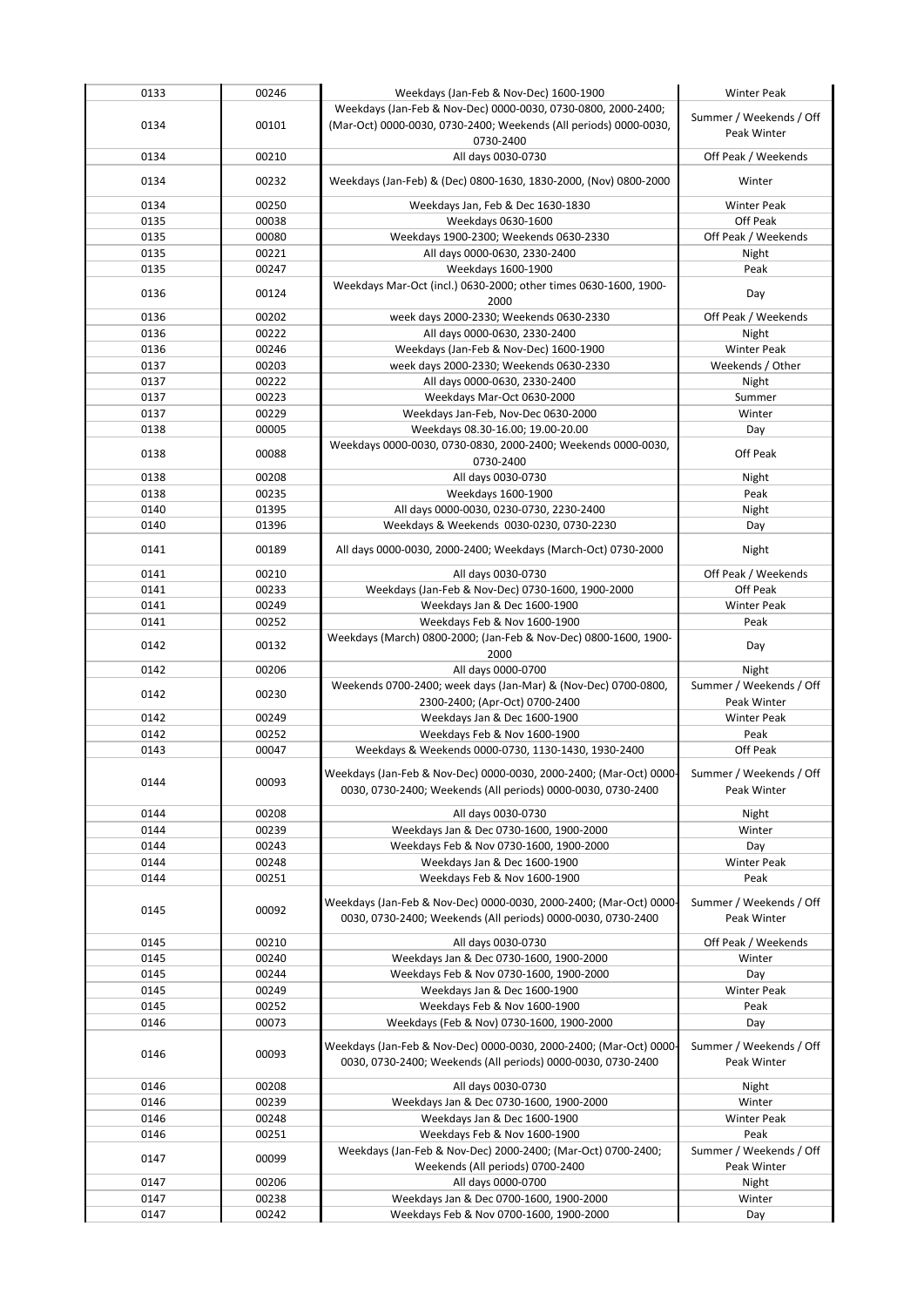| 0147         | 00249          | Weekdays Jan & Dec 1600-1900                                                        | <b>Winter Peak</b>  |
|--------------|----------------|-------------------------------------------------------------------------------------|---------------------|
| 0147         | 00252          | Weekdays Feb & Nov 1600-1900                                                        | Peak                |
| 0148         | 01152          | Weekdays 0000-0700, 1300-1600, 2000-2400; Saturdays 1300-2400;<br>Sundays 0000-2400 | Off Peak            |
| 0149         | 01394          | Weekdays 0000-0700, 1300-1600, 2000-2400; Saturdays 1300-2400;<br>Sundays 0000-2400 | Off Peak            |
| 0150         | 00042          | Weekdays & Weekends 0000-0015, 0715-2400                                            | Day                 |
| 0150         | 00207          | All days 0015-0715                                                                  | Night               |
| 0151         | 00043          | Weekdays & Weekends 0000-0030, 0730-2400                                            | Day                 |
| 0151         | 00210          | All days 0030-0730                                                                  | Off Peak / Weekends |
| 0152         | 00045          | Weekdays & Weekends 0000-0045, 0745-2400                                            | Day                 |
| 0152         | 00211          | All days 0045-0745                                                                  | Night               |
| 0153         | 00046          | Weekdays & Weekends 0000-0100, 0800-2400                                            | Day                 |
| 0153         | 00212          | All days 0100-0800                                                                  | Night               |
| 0154<br>0154 | 00039<br>00221 | Weekdays & Weekends 0630-2330<br>All days 0000-0630, 2330-2400                      | Day<br>Night        |
| 0155         | 00051          | Weekdays & Weekends 0030-0400, 0800-2130                                            | Day                 |
| 0155         | 00200          | All days 0000-0030, 0400-0800, 2130-2400                                            | Night               |
| 0156         | 01000          | All days 0015-0715                                                                  | Night               |
| 0156         | 01001          | Weekdays & Weekends 0000-0015, 0715-2400                                            | Day                 |
| 0157         | 01002          | All days 0015-0715                                                                  | Night               |
| 0157         | 01003          | Weekdays & Weekends 0000-0015, 0715-2400                                            | Day                 |
| 0158         | 01008          | All days 0015-0715                                                                  | Night               |
| 0158         | 01009          | Weekdays & Weekends 0000-0015, 0715-2400                                            | Day                 |
| 0159         | 00028          | Weekdays & Weekends 0000-0730,1130-1430, 2230-2400                                  | Off Peak            |
| 0160         | 01014          | All days 0015-0715                                                                  | Night               |
| 0160         | 01015          | Weekdays & Weekends 0000-0015, 0715-2400                                            | Day                 |
| 0161<br>0161 | 01018<br>01019 | All days 0015-0715<br>Weekdays & Weekends 0000-0015, 0715-2400                      | Night               |
| 0162         | 01020          | All days 0015-0715                                                                  | Day<br>Night        |
| 0162         | 01021          | Weekdays & Weekends 0000-0015, 0715-2400                                            | Day                 |
| 0163         | 01034          | All days 0015-0715                                                                  | Night               |
| 0163         | 01035          | Weekdays & Weekends 0000-0015, 0715-2400                                            | Day                 |
| 0164         | 01037          | All days 0015-0715                                                                  | Night               |
| 0164         | 01038          | Weekdays & Weekends 0000-0015, 0715-2400                                            | Day                 |
| 0165         | 01039          | All days 0015-0715                                                                  | Night               |
| 0165         | 01040          | Weekdays & Weekends 0000-0015, 0715-2400                                            | Day                 |
| 0166         | 01048          | All days 0015-0715                                                                  | Night               |
| 0166         | 01049          | Weekdays & Weekends 0000-0015, 0715-2400                                            | Day                 |
| 0167         | 01055          | Weekdays & Weekends 0000-0015, 0715-2400                                            | Day                 |
| 0167<br>0168 | 01056<br>01057 | All days 0015-0715<br>Weekdays & Weekends 0000-0015, 0715-2400                      | Night               |
| 0168         | 01058          | All days 0015-0715                                                                  | Day<br>Night        |
| 0169         | 01059          | Weekdays & Weekends 0000-0015, 0715-2400                                            | Day                 |
| 0169         | 01060          | All days 0015-0715                                                                  | Night               |
| 0170         | 01061          | Weekdays & Weekends 0000-0015, 0715-2400                                            | Day                 |
| 0170         | 01062          | All days 0015-0715                                                                  | Night               |
| 0171         | 01063          | Weekdays & Weekends 0000-0015, 0715-2400                                            | Day                 |
| 0171         | 01064          | All days 0015-0715                                                                  | Night               |
| 0172         | 01065          | Weekdays & Weekends 0000-0015, 0715-2400                                            | Day                 |
| 0172         | 01066          | All days 0015-0715                                                                  | Night               |
| 0173         | 01067          | Weekdays & Weekends 0000-0015, 0715-2400                                            | Day                 |
| 0173<br>0174 | 01068<br>01071 | All days 0015-0715<br>Weekdays & Weekends 0000-0015, 0715-2400                      | Night               |
| 0174         | 01072          | All days 0015-0715                                                                  | Day<br>Night        |
| 0175         | 01078          | Weekdays & Weekends 0000-0015, 0715-2400                                            | Day                 |
| 0175         | 01079          | All days 0015-0715                                                                  | Night               |
| 0176         | 01124          | Weekdays & Weekends 0000-0015, 0715-2400                                            | Day                 |
| 0176         | 01125          | All days 0015-0715                                                                  | Night               |
| 0177         | 01126          | Weekdays & Weekends 0000-0015, 0715-2400                                            | Day                 |
| 0177         | 01127          | All days 0015-0715                                                                  | Night               |
| 0178         | 01128          | All days all months 03.30-08.30, 22.30-00.30                                        | Night               |
| 0178         | 01129          | All days all months 00.30-03.30, 08.30-22.30                                        | Day                 |
| 0179         | 01139          | Weekdays & Weekends 0000-0015, 0715-2400                                            | Day                 |
| 0179         | 01140          | All days 0015-0715                                                                  | Night               |
| 0180<br>0180 | 01141<br>01142 | Weekdays & Weekends 0000-0015, 0715-2400<br>All days 0015-0715                      | Day                 |
| 0181         | 01143          | Weekdays & Weekends 0000-0015, 0715-2400                                            | Night<br>Day        |
| 0181         | 01144          | All days 0015-0715                                                                  | Night               |
| 0182         | 01145          | Weekdays & Weekends 0000-0015, 0715-2400                                            | Day                 |
| 0182         | 01146          | All days 0015-0715                                                                  | Night               |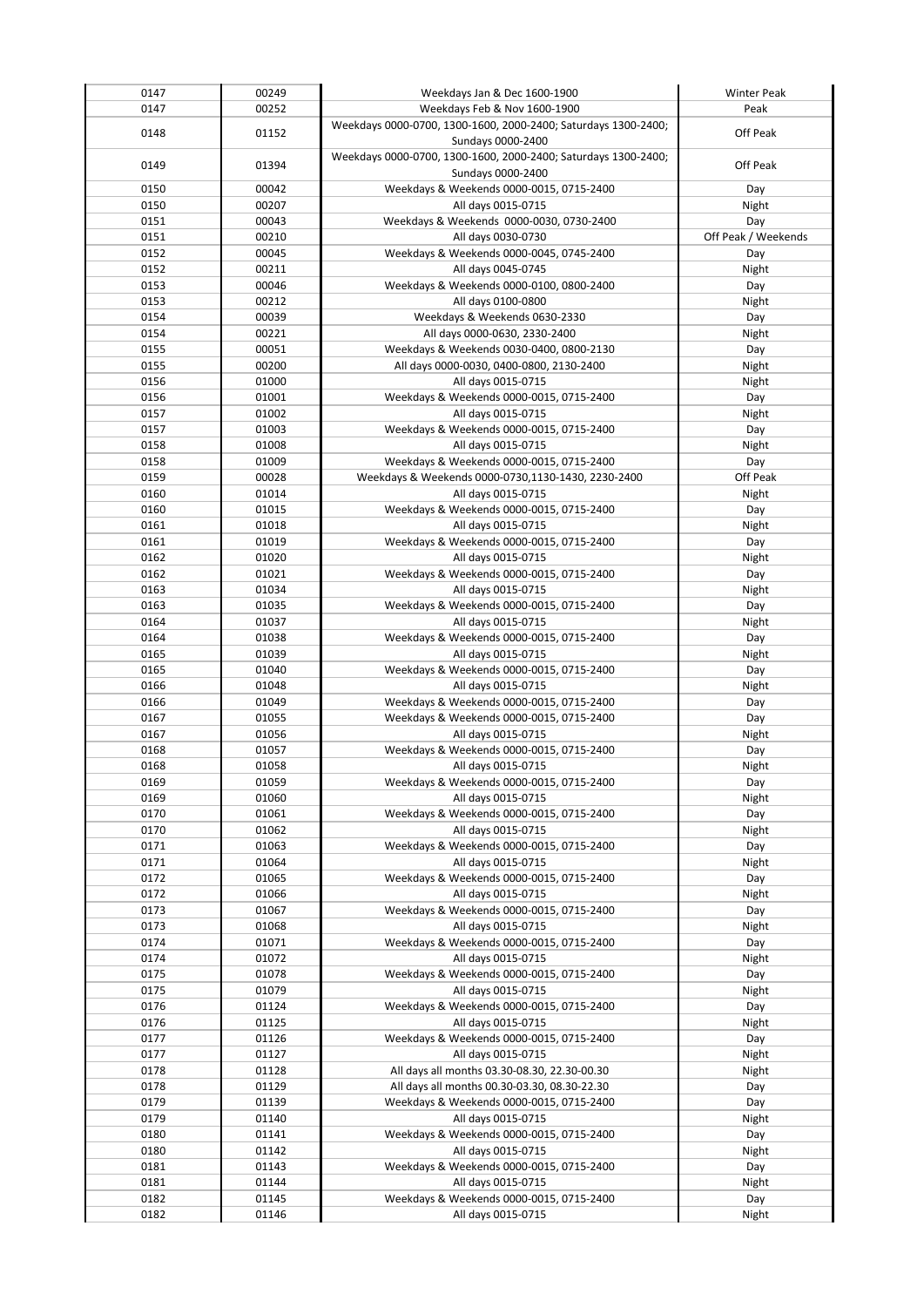| 0183 | 01147 | Weekdays & Weekends 0000-0015, 0715-2400 | Day   |
|------|-------|------------------------------------------|-------|
| 0183 | 01148 | All days 0015-0715                       | Night |
|      |       |                                          |       |
| 0184 | 01149 | Weekdays & Weekends 0000-0015, 0715-2400 | Day   |
| 0184 | 01150 | All days 0015-0715                       | Night |
| 0185 | 01151 | Weekdays & Weekends 0000-0015, 0715-2400 | Day   |
| 0185 | 01152 | All days 0015-0715                       | Night |
| 0186 | 01153 | Weekdays & Weekends 0000-0015, 0715-2400 | Day   |
| 0186 | 01154 | All days 0015-0715                       | Night |
|      |       |                                          |       |
| 0187 | 01324 | All days 0015-0715                       | Night |
| 0187 | 01325 | Weekdays & Weekends 0000-0015, 0715-2400 | Day   |
| 0188 | 01191 | All days 0015-0715                       | Night |
| 0188 | 01192 | Weekdays & Weekends 0000-0015, 0715-2400 | Day   |
| 0189 | 01233 | Weekdays & Weekends 0000-0015, 0715-2400 | Day   |
| 0189 | 01234 |                                          |       |
|      |       | All days 0015-0715                       | Night |
| 0190 | 01238 | Weekdays & Weekends 0000-0015, 0715-2400 | Day   |
| 0190 | 01239 | All days 0015-0715                       | Night |
| 0191 | 01240 | Weekdays & Weekends 0000-0015, 0715-2400 | Day   |
| 0191 | 01241 | All days 0015-0715                       | Night |
| 0192 | 01242 | Weekdays & Weekends 0000-0015, 0715-2400 | Day   |
| 0192 | 01243 | All days 0015-0715                       | Night |
|      |       |                                          |       |
| 0193 | 01244 | Weekdays & Weekends 0000-0015, 0715-2400 | Day   |
| 0193 | 01245 | All days 0015-0715                       | Night |
| 0194 | 01246 | Weekdays & Weekends 0000-0015, 0715-2400 | Day   |
| 0194 | 01247 | All days 0015-0715                       | Night |
| 0195 | 01248 | Weekdays & Weekends 0000-0015, 0715-2400 | Day   |
| 0195 | 01249 | All days 0015-0715                       | Night |
|      |       |                                          |       |
| 0196 | 01250 | Weekdays & Weekends 0000-0015, 0715-2400 | Day   |
| 0196 | 01251 | All days 0015-0715                       | Night |
| 0197 | 01252 | Weekdays & Weekends 0000-0015, 0715-2400 | Day   |
| 0197 | 01253 | All days 0015-0715                       | Night |
| 0198 | 01254 | Weekdays & Weekends 0000-0015, 0715-2400 | Day   |
| 0198 | 01255 | All days 0015-0715                       | Night |
|      |       |                                          |       |
| 0199 | 01256 | Weekdays & Weekends 0000-0015, 0715-2400 | Day   |
| 0199 | 01257 | All days 0015-0715                       | Night |
| 0201 | 01265 | Weekdays & Weekends 0000-0015, 0715-2400 | Day   |
| 0201 | 01266 | All days 0015-0715                       | Night |
| 0202 | 01267 | Weekdays & Weekends 0000-0015, 0715-2400 | Day   |
| 0202 | 01268 | All days 0015-0715                       | Night |
|      |       |                                          |       |
| 0203 | 01269 | Weekdays & Weekends 0000-0015, 0715-2400 | Day   |
| 0203 | 01270 | All days 0015-0715                       | Night |
| 0204 | 01271 | Weekdays & Weekends 0000-0015, 0715-2400 | Day   |
| 0204 | 01272 | All days 0015-0715                       | Night |
| 0205 | 01273 | Weekdays & Weekends 0000-0015, 0715-2400 | Day   |
| 0205 | 01274 | All days 0015-0715                       | Night |
|      |       |                                          |       |
| 0206 | 01275 | Weekdays & Weekends 0000-0015, 0715-2400 | Day   |
| 0206 | 01276 | All days 0015-0715                       | Night |
| 0207 | 01277 | Weekdays & Weekends 0000-0015, 0715-2400 | Day   |
| 0207 | 01278 | All days 0015-0715                       | Night |
| 0208 | 01279 | Weekdays & Weekends 0000-0015, 0715-2400 | Day   |
| 0208 | 01280 | All days 0015-0715                       | Night |
|      |       | All days 0015-0715                       | Night |
| 0209 | 01286 |                                          |       |
| 0209 | 01287 | Weekdays & Weekends 0000-0015, 0715-2400 | Day   |
| 0210 | 01293 | All days 0015-0715                       | Night |
| 0210 | 01294 | Weekdays & Weekends 0000-0015, 0715-2400 | Day   |
| 0211 | 01295 | All days 0015-0715                       | Night |
| 0211 | 01296 | Weekdays & Weekends 0000-0015, 0715-2400 | Day   |
| 0212 | 01297 | All days 0015-0715                       |       |
|      |       |                                          | Night |
| 0212 | 01298 | Weekdays & Weekends 0000-0015, 0715-2400 | Day   |
| 0213 | 01299 | All days 0015-0715                       | Night |
| 0213 | 01300 | Weekdays & Weekends 0000-0015, 0715-2400 | Day   |
| 0214 | 01326 | All days 0015-0715                       | Night |
| 0214 | 01327 | Weekdays & Weekends 0000-0015, 0715-2400 | Day   |
| 0215 | 01328 | All days 0015-0715                       | Night |
|      |       |                                          |       |
| 0215 | 01329 | Weekdays & Weekends 0000-0015, 0715-2400 | Day   |
| 0216 | 01330 | All days 0015-0715                       | Night |
| 0216 | 01331 | Weekdays & Weekends 0000-0015, 0715-2400 | Day   |
| 0217 | 01332 | All days 0015-0715                       | Night |
| 0217 | 01333 | Weekdays & Weekends 0000-0015, 0715-2400 | Day   |
| 0218 | 01334 | All days 0015-0715                       |       |
|      |       |                                          | Night |
| 0218 | 01335 | Weekdays & Weekends 0000-0015, 0715-2400 | Day   |
| 0219 | 01336 | All days 0015-0715                       | Night |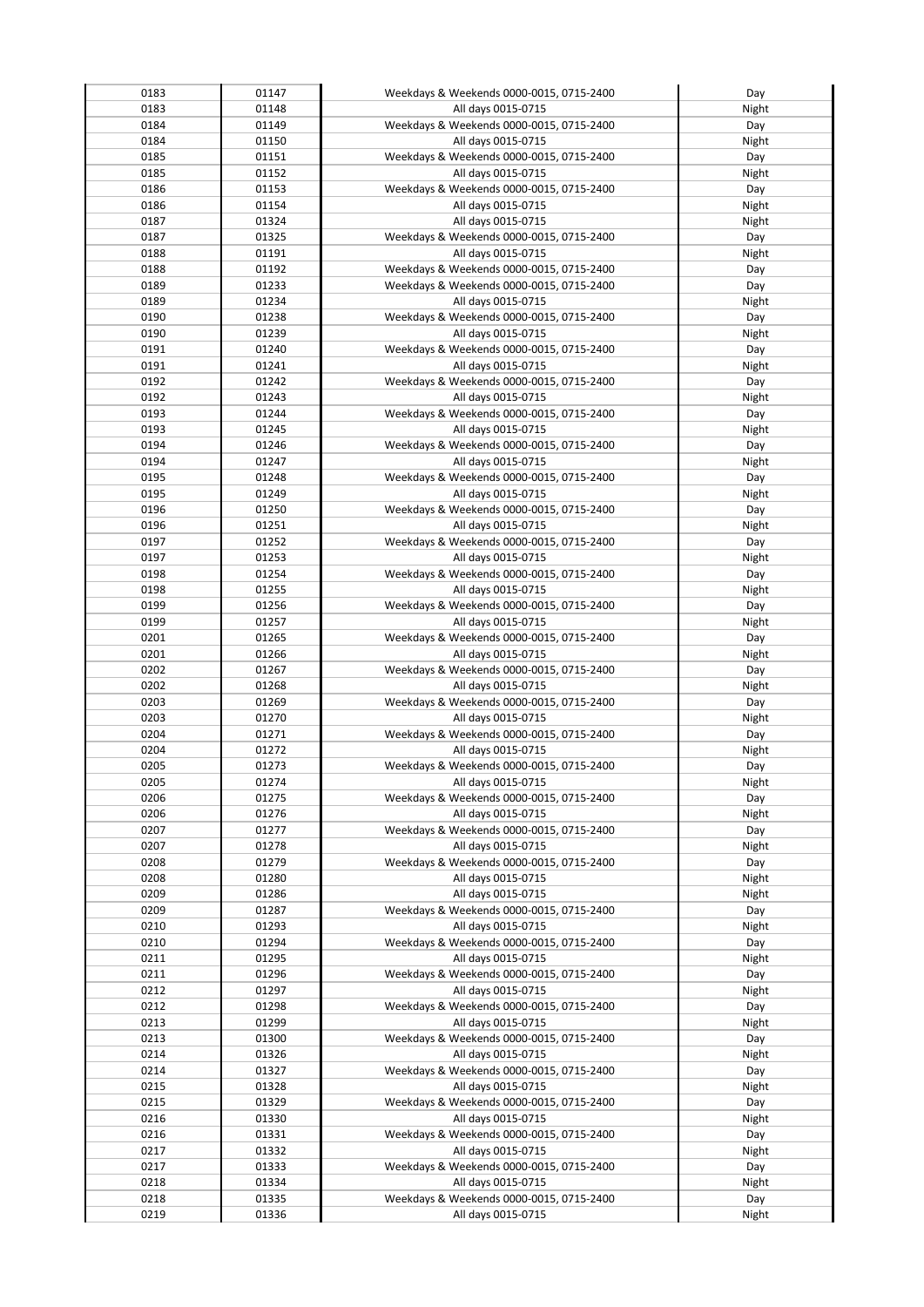| 0219 | 01337 | Weekdays & Weekends 0000-0015, 0715-2400                            | Day                 |
|------|-------|---------------------------------------------------------------------|---------------------|
| 0220 | 01338 | All days 0015-0715                                                  | Night               |
| 0220 | 01339 | Weekdays & Weekends 0000-0015, 0715-2400                            | Day                 |
| 0221 | 01340 |                                                                     |                     |
|      |       | All days 0015-0715                                                  | Night               |
| 0221 | 01341 | Weekdays & Weekends 0000-0015, 0715-2400                            | Day                 |
| 0222 | 01342 | All days 0015-0715                                                  | Night               |
| 0222 | 01343 | Weekdays & Weekends 0000-0015, 0715-2400                            | Day                 |
| 0223 | 01344 | All days 0015-0715                                                  | Night               |
| 0223 | 01345 | Weekdays & Weekends 0000-0015, 0715-2400                            | Day                 |
| 0224 | 01353 | All days 0015-0715                                                  | Night               |
| 0224 | 01354 | Weekdays & Weekends 0000-0015, 0715-2400                            | Day                 |
|      |       |                                                                     |                     |
| 0225 | 01355 | All days 0015-0715                                                  | Night               |
| 0225 | 01356 | Weekdays & Weekends 0000-0015, 0715-2400                            | Day                 |
| 0226 | 01357 | All days 0015-0715                                                  | Night               |
| 0226 | 01358 | Weekdays & Weekends 0000-0015, 0715-2400                            | Day                 |
| 0227 | 01359 | All days 0015-0715                                                  | Night               |
| 0227 | 01360 | Weekdays & Weekends 0000-0015, 0715-2400                            | Day                 |
|      |       | All days 1st Nov - 31st March 0000-0700, 1400-1600 1st April - 31st |                     |
| 0228 | 01361 | October 0000-0600, 1300-1500, 2300-2400                             | Off Peak            |
|      |       | All days 1st Nov - 31st March 0700-1400, 1600-2400 1st April - 31st |                     |
| 0228 | 01399 |                                                                     | Day                 |
|      |       | October 0600-1300, 1500-2300                                        |                     |
| 0229 | 01362 | All days 1st Nov - 31st March 0000-0700, 1400-1600 1st April - 31st | Off Peak            |
|      |       | October 0000-0600, 1300-1500, 2300-2400                             |                     |
| 0229 | 01400 | All days 1st Nov - 31st March 0700-1400, 1600-2400 1st April - 31st | Day                 |
|      |       | October 0600-1300, 1500-2300                                        |                     |
| 0230 | 01363 | All days 0015-0715                                                  | Night               |
| 0230 | 01401 | Weekdays & Weekends 0000-0015, 0715-2400                            | Day                 |
| 0231 | 01371 | All days 0000-0030, 0230-0730, 2230-2400                            | Night               |
| 0231 | 01372 | Weekdays & Weekends 0030-0230, 0730-2230                            | Day                 |
| 0233 | 01375 | All days 0000-0030, 0230-0730, 2230-2400                            | Night               |
| 0233 | 01376 | Weekdays & Weekends 0030-0230, 0730-2230                            | Day                 |
| 0234 | 01377 | All days 0000-0030, 0230-0730, 2230-2400                            | Night               |
| 0234 |       |                                                                     |                     |
|      | 01378 | Weekdays & Weekends 0030-0230, 0730-2230                            | Day                 |
| 0235 | 01379 | All days 0000-0030, 0230-0730, 2230-2400                            | Night               |
| 0235 | 01380 | Weekdays & Weekends 0030-0230, 0730-2230                            | Day                 |
| 0236 | 01381 | All days 0000-0030, 0230-0730, 2230-2400                            | Night               |
| 0236 | 01382 | Weekdays & Weekends 0030-0230, 0730-2230                            | Day                 |
| 0237 | 01383 | All days 0000-0030, 0230-0730, 2230-2400                            | Night               |
| 0237 | 01384 | Weekdays & Weekends 0030-0230, 0730-2230                            | Day                 |
| 0238 | 01385 | All days 0015-0715                                                  | Night               |
| 0238 | 01386 | Weekdays & Weekends 0000-0015, 0715-2400                            | Day                 |
| 0241 | 01042 | All days 0015-0715                                                  | Night               |
| 0241 | 01043 | Weekdays & Weekends 0000-0015, 0715-2400                            | Day                 |
| 0242 | 00044 | Weekdays & Weekends 0000-0030, 0730-2400                            | Day                 |
| 0242 | 00208 | All days 0030-0730                                                  | Night               |
| 0243 | 00021 | All days 08.00-16.00                                                |                     |
|      |       |                                                                     | Day                 |
| 0243 | 00231 | All days 0000-0800, 1600-2400                                       | Night               |
| 0244 | 00040 | Weekdays & Weekends 0700-2400                                       | Day                 |
| 0244 | 00206 | All days 0000-0700                                                  | Night               |
| 0245 | 01012 | All days 0030-0730                                                  | Night               |
| 0245 | 01013 | Weekdays & Weekends 0000-0030, 0730-2400                            | Day                 |
| 0246 | 00160 | All days 0000-0700                                                  | Night               |
| 0246 | 00276 | Weekdays 0700-1900                                                  | Day                 |
| 0246 | 00277 | Weekdays 1900-2400; Weekends 0700-2400                              | Weekends / Other    |
| 0247 | 01288 | All days 0030-0730                                                  | Night               |
| 0247 | 01289 | Weekdays & Weekends 0000-0030, 0730-2400                            | Day                 |
| 0248 | 01174 | Weekdays & Weekends 0000-0015, 0715-2400                            | Day                 |
|      |       |                                                                     |                     |
| 0248 | 01175 | All days 0015-0715                                                  | Night               |
| 0249 | 01351 | All days 0030-0730                                                  | Night               |
| 0249 | 01352 | Weekdays & Weekends 0000-0030, 0730-2400                            | Day                 |
| 0250 | 00206 | All days 0000-0700                                                  | Night               |
| 0251 | 00210 | All days 0030-0730                                                  | Off Peak / Weekends |
| 0252 | 00212 | All days 0100-0800                                                  | Night               |
| 0253 | 01290 | Weekdays 0000-0700, 1300-1600, 2000-2400; Saturdays 1300-2400;      | Off Peak            |
|      |       | Sundays 0000-2400                                                   |                     |
| 0254 | 01316 | All days 0015-0715                                                  | Night               |
| 0254 | 01317 | Weekdays & Weekends 0000-0015, 0715-2400                            | Day                 |
| 0255 | 01320 | All days 0015-0715                                                  | Night               |
| 0255 | 01321 | Weekdays & Weekends 0000-0015, 0715-2400                            | Day                 |
| 0257 | 00057 | All days 0730-2330                                                  | Day                 |
|      |       | All days 0000-0730, 2330-2400                                       |                     |
| 0257 | 00196 |                                                                     | Night               |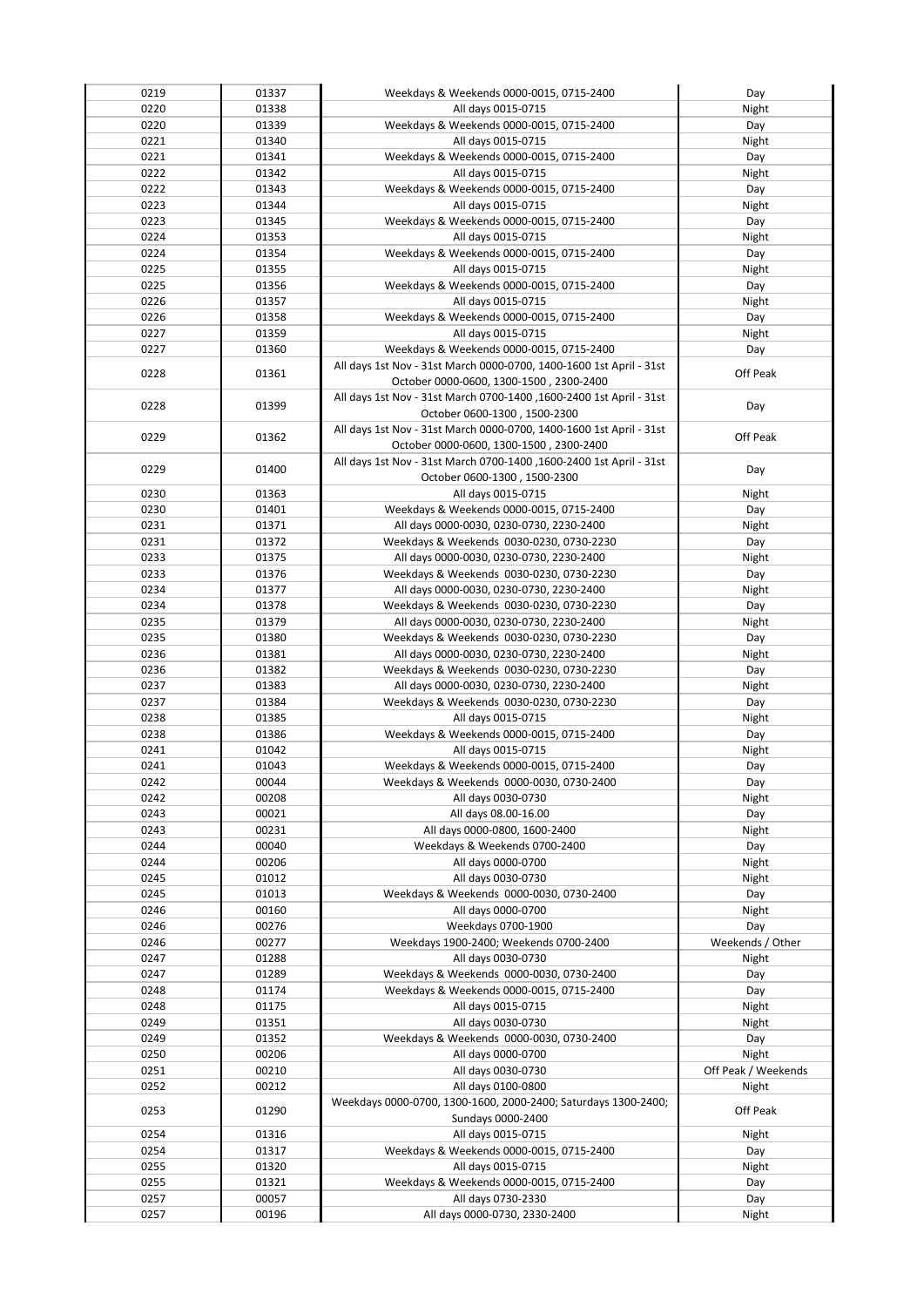| 0258 | 00056 | All days 0700-2300                                                                  | Day                     |
|------|-------|-------------------------------------------------------------------------------------|-------------------------|
| 0258 | 00195 | All days 0000-0700, 2300-2400                                                       | Night                   |
| 0259 | 00094 | All days 0700-2100                                                                  | Day                     |
| 0259 | 00167 | All days 0000-0700, 2100-2400                                                       | Night                   |
| 0260 | 00059 | All days 0000-0030, 0830-2400                                                       | Day                     |
| 0260 | 00191 | All days 0030-0830                                                                  | Night                   |
| 0261 | 00055 | All days 0700-2300                                                                  | Day                     |
| 0261 | 00194 | All days 0000-0700, 2300-2400                                                       | Night                   |
|      |       |                                                                                     |                         |
| 0262 | 00057 | All days 0730-2330                                                                  | Day                     |
| 0262 | 00196 | All days 0000-0730, 2330-2400                                                       | Night                   |
| 0263 | 01010 | All days 0000-0700, 2300-2400                                                       | Night                   |
| 0263 | 01011 | All days 0700-2300                                                                  | Day                     |
| 0264 | 01069 | All days 0700-2300                                                                  | Day                     |
| 0264 | 01070 | All days 0000-0700, 2300-2400                                                       | Night                   |
| 0265 | 00190 | All days 0000-0800                                                                  | Off Peak                |
| 0266 | 00191 | All days 0030-0830                                                                  | Night                   |
| 0267 | 00192 | All days 0100-0900                                                                  | Off Peak                |
| 0268 | 00193 | All days 0130-0930                                                                  | Off Peak                |
| 0269 | 00194 | All days 0000-0700, 2300-2400                                                       | Night                   |
| 0270 | 00196 | All days 0000-0730, 2330-2400                                                       | Night                   |
| 0271 | 01088 | Weekdays 0000-0700, 1300-1600, 2000-2400; Saturdays 1300-2400;                      | Off Peak                |
|      |       | Sundays 0000-2400                                                                   |                         |
| 0272 | 01089 | Weekdays 0000-0700, 1300-1600, 2000-2400; Saturdays 1300-2400;                      | Off Peak                |
|      |       | Sundays 0000-2400                                                                   |                         |
| 0273 | 01090 | Weekdays 0000-0700, 1300-1600, 2000-2400; Saturdays 1300-2400;                      | Off Peak                |
|      |       | Sundays 0000-2400                                                                   |                         |
| 0274 | 01115 | Weekdays 0000-0700, 1300-1600, 2000-2400; Saturdays 1300-2400;                      | Off Peak                |
|      |       | Sundays 0000-2400                                                                   |                         |
| 0276 | 01347 | Weekdays 0000-0700, 1300-1600, 2000-2400; Saturdays 1300-2400;                      | Off Peak                |
|      |       | Sundays 0000-2400                                                                   |                         |
| 0277 | 00052 | Weekdays & Weekends Apr-Oct 0000-2400; other times 0100-0900                        | Summer / Weekends / Off |
|      |       |                                                                                     | Peak Winter             |
| 0278 | 00105 | Weekdays 0100-0900; Weekends 0000-2400                                              | Off Peak / Weekends     |
| 0279 | 00016 | Weekdays (Jan-Mar & Nov-Dec) 0100-0900; (Apr-Oct) 0000-2400;                        | Summer / Weekends / Off |
|      |       | Weekends (All periods) 0000-2400                                                    | Peak Winter             |
|      |       |                                                                                     |                         |
| 0280 | 00170 | Weekdays 0000-0700, 2300-2400; Weekends 0000-2400                                   | Off Peak / Weekends     |
| 0281 | 00011 | All week 22.30-07.30                                                                | Night                   |
| 0281 | 00095 | All days 0730-2230                                                                  | Day                     |
| 0283 | 01016 | All days 0730-2230                                                                  | Day                     |
| 0283 | 01017 | All week 22.30-07.30                                                                | Night                   |
| 0284 | 00177 | All days 0000-0800, 2300-2400                                                       | Night                   |
| 0285 | 00178 | All days 0000-0830, 2330-2400                                                       | Night                   |
| 0286 | 00103 | Weekdays 0000-0700, 2200-2400; weekend 0000-2400                                    | Off Peak / Weekends     |
| 0287 | 01364 | All days 0000-0100, 0500-0900, 1600-2400                                            |                         |
| 0287 | 01402 | All days 0100-0500, 0900-1600                                                       | Night<br>Day            |
|      |       | Weekdays 0000-0700, 1300-1600, 2000-2400; Saturdays 1300-2400;                      |                         |
| 0288 | 01036 | Sundays 0000-2400                                                                   | Off Peak                |
|      |       | Weekdays 0000-0700, 1300-1600, 2000-2400; Saturdays 1300-2400;                      |                         |
| 0289 | 01041 | Sundays 0000-2400                                                                   | Off Peak                |
|      |       | Weekdays 0000-0700, 1300-1600, 2000-2400; Saturdays 1300-2400;                      |                         |
| 0290 | 01050 | Sundays 0000-2400                                                                   | Off Peak                |
|      |       |                                                                                     |                         |
| 0291 | 01051 | Weekdays 0000-0700, 1300-1600, 2000-2400; Saturdays 1300-2400;<br>Sundays 0000-2400 | Off Peak                |
|      |       |                                                                                     |                         |
| 0292 | 01052 | Weekdays 0000-0700, 1300-1600, 2000-2400; Saturdays 1300-2400;                      | Off Peak                |
|      |       | Sundays 0000-2400                                                                   |                         |
| 0297 | 01367 | Weekdays 0000-0700, 1300-1600, 2000-2400; Saturdays 1300-2400;                      | Off Peak                |
|      |       | Sundays 0000-2400                                                                   |                         |
| 0298 | 01368 | Weekdays 0000-0700, 1300-1600, 2000-2400; Saturdays 1300-2400;                      | Off Peak                |
|      |       | Sundays 0000-2400                                                                   |                         |
| 0299 | 01053 | Weekdays 0000-0700, 1300-1600, 2000-2400; Saturdays 1300-2400;                      | Off Peak                |
|      |       | Sundays 0000-2400                                                                   |                         |
| 0300 | 01080 | Mon - Fri (all months) 0730-1930                                                    | Day                     |
| 0300 | 01081 | Mon - Fri (all months) 0000-0730, 1930-2400 Sat & Sun (all months)                  | Off Peak / Weekends     |
|      |       | 0000-2400                                                                           |                         |
| 0301 | 01095 | Weekdays 0730-1930                                                                  | Day                     |
| 0301 | 01096 | Weekdays 0000-0730, 1930-2400; Weekends 0000-2400                                   | Off Peak / Weekends     |
| 0302 | 01101 | All days all months 0700-2400                                                       | Day                     |
| 0302 | 01102 | All days all months 0000-0700                                                       | Night                   |
| 0303 | 01054 | Weekdays 0000-0700, 1300-1600, 2000-2400; Saturdays 1300-2400;<br>Sundays 0000-2400 | Off Peak                |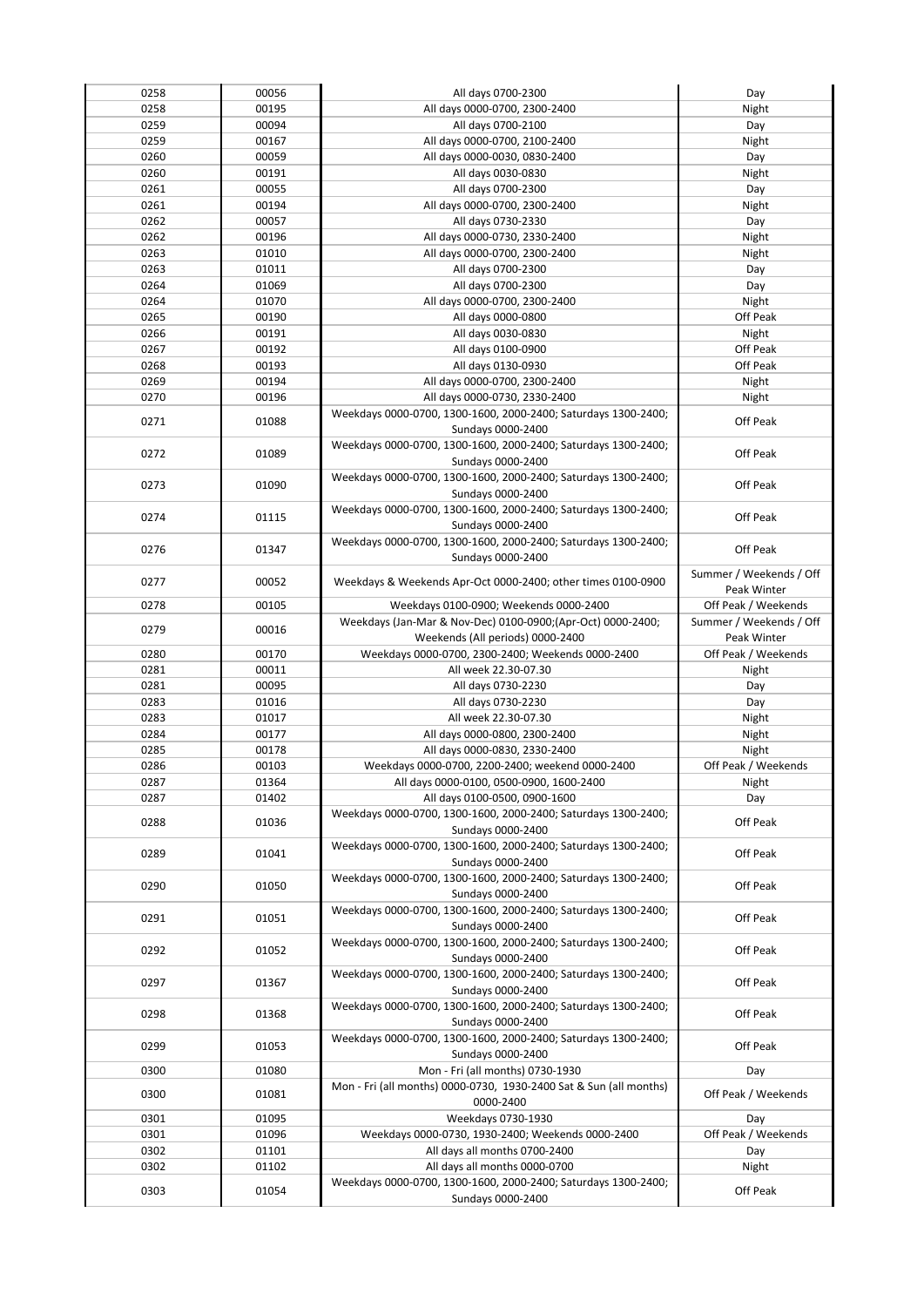| 0304         | 01083          | Weekdays 0000-0700, 1300-1600, 2000-2400; Saturdays 1300-2400;<br>Sundays 0000-2400                    | Off Peak                                   |
|--------------|----------------|--------------------------------------------------------------------------------------------------------|--------------------------------------------|
| 0305         | 01084          | All days all months 0700-2400                                                                          | Day                                        |
| 0305         | 01085          | All days all months 0000-0700                                                                          | Night                                      |
| 0306         | 01086          | All days all months 0700-2400                                                                          | Day                                        |
| 0306         | 01087          | All days all months 0000-0700                                                                          | Night                                      |
| 0307         | 01091          | All days all months 0700-2400                                                                          | Day                                        |
| 0307         | 01092          | All days all months 0000-0700                                                                          | Night                                      |
| 0308         | 01093          | All days all months 0700-2400                                                                          | Day                                        |
| 0308         | 01094          | All days all months 0000-0700                                                                          | Night                                      |
| 0309         | 01098          | All days all months 0700-2400                                                                          | Day                                        |
| 0309         | 01099          | All days all months 0000-0700                                                                          | Night                                      |
| 0310         | 01155          | All days all months 0230-0730                                                                          | Night                                      |
| 0310         | 01156          | All days all months 0000-0230, 0730-2400                                                               | Day                                        |
| 0312         | 01154          | Weekdays 0000-0700, 1300-1600, 2000-2400; Saturdays 1300-2400;                                         | Off Peak                                   |
|              |                | Sundays 0000-2400                                                                                      |                                            |
| 0313         | 01006          | Weekdays 0000-0700, 1300-1600, 2000-2400; Saturdays 1300-2400;                                         | Off Peak                                   |
|              |                | Sundays 0000-2400                                                                                      |                                            |
| 0314         | 00104          | All days 0000-0700, 1800-2400                                                                          | Night                                      |
| 0315         | 00178          | All days 0000-0830, 2330-2400                                                                          | Night                                      |
| 0315         | 00227          | All days 1830-2330                                                                                     | Peak                                       |
| 0316         | 00053          | Weekdays 0000-0800, 1900-2400; Weekends 0000-2400                                                      | Off Peak / Weekends                        |
| 0316         | 00198          | Weekdays 0800-1900                                                                                     | Day                                        |
| 0317         | 00070          | Weekdays 0000-0700, 1900-2400; Weekends 0000-2400                                                      | Off Peak / Weekends                        |
| 0317<br>0318 | 00183<br>00074 | Weekdays 0700-1900<br>Weekdays 0000-0730, 2000-2400; Weekends 0000-2400                                | Day<br>Off Peak / Weekends                 |
| 0318         | 00180          | Weekdays 0730-2000                                                                                     | Day                                        |
| 0319         | 00071          | Weekdays 0000-0700, 1900-2400; Weekends 0000-2400                                                      | Off Peak / Weekends                        |
| 0319         | 00183          | Weekdays 0700-1900                                                                                     | Day                                        |
| 0320         | 00072          | Weekdays 0000-0730, 1930-2400; Weekends 0000-2400                                                      | Off Peak / Weekends                        |
| 0320         | 00184          | Weekdays 0730-1930                                                                                     | Day                                        |
| 0321         | 01004          | Weekdays 0000-0800, 1900-2400; Weekends 0000-2400                                                      | Off Peak / Weekends                        |
| 0321         | 01005          | Weekdays 0800-1900                                                                                     | Day                                        |
| 0322         | 01073          | Weekdays 0800-1900                                                                                     | Day                                        |
| 0322         | 01074          | Weekdays 0000-0800, 1900-2400; Weekends 0000-2400                                                      | Off Peak / Weekends                        |
| 0323         | 01284          | Weekdays 0800-1900                                                                                     | Day                                        |
| 0323         | 01285          | Weekdays 0000-0800, 1900-2400; Weekends 0000-2400                                                      | Off Peak / Weekends                        |
| 0324         | 01007          | Weekdays 0000-0700, 1300-1600, 2000-2400; Saturdays 1300-2400;                                         | Off Peak                                   |
|              |                | Sundays 0000-2400                                                                                      |                                            |
| 0325         | 00183          | Weekdays 0700-1900                                                                                     | Day                                        |
| 0325         | 00186          | Weekdays 1900-2400; Weekends 0700-2400                                                                 | Off Peak / Weekends                        |
| 0325         | 00206          | All days 0000-0700                                                                                     | Night                                      |
| 0326<br>0326 | 00184<br>00187 | Weekdays 0730-1930<br>All days 0000-0030, 1930-2400                                                    | Day<br>Night                               |
| 0326         | 00210          | All days 0030-0730                                                                                     |                                            |
| 0327         | 00135          | Weekdays 0630-0800, 1900-2330; Weekends 0630-2330                                                      | Off Peak / Weekends<br>Off Peak / Weekends |
| 0327         | 00198          | Weekdays 0800-1900                                                                                     | Day                                        |
| 0327         | 00222          | All days 0000-0630, 2330-2400                                                                          | Night                                      |
| 0328         | 01022          | Weekdays 0700-1900                                                                                     | Day                                        |
| 0328         | 01023          | All days 0000-0700                                                                                     | Night                                      |
| 0328         | 01024          | Weekdays 1900-2400; Weekends 0700-2400                                                                 | Off Peak / Weekends                        |
| 0329         | 01027          | Weekdays 0700-1900                                                                                     | Day                                        |
| 0329         | 01028          | All days 0000-0700                                                                                     | Night                                      |
| 0329         | 01029          | Weekdays 1900-2400; Weekends 0700-2400                                                                 | Off Peak / Weekends                        |
| 0330         | 01075          | All days 0000-0700                                                                                     | Night                                      |
| 0330         | 01076          | Weekdays 0700-1900                                                                                     | Day                                        |
| 0330         | 01077          | Weekdays 1900-2400; Weekends 0700-2400                                                                 | Off Peak / Weekends                        |
| 0331         | 01167          | Weekdays 0700-1900                                                                                     | Day                                        |
| 0331         | 01168          | Weekdays 1900-2400; Weekends 0700-2400                                                                 | Off Peak / Weekends                        |
| 0331         | 01169          | All days 0000-0700                                                                                     | Night                                      |
| 0332         | 01235          | Weekdays 0700-1900                                                                                     | Day                                        |
| 0332         | 01236          | All days 0000-0700                                                                                     | Night                                      |
| 0332         | 01237          | Weekdays 1900-2400; Weekends 0700-2400                                                                 | Off Peak / Weekends                        |
| 0334         | 01131          | Mon - Fri (all months) 1600-2000<br>Mon - Fri (all months) 0700-1600, 2000-2300 Sat & Sun (all months) | Peak                                       |
| 0334         | 01132          | 0700-2300                                                                                              | Off Peak / Weekends                        |
| 0334         | 01133          | All days 0000-0700, 2300-2400                                                                          | Night                                      |
|              |                | Weekdays (Jan-Mar & Nov-Dec) 0000-0700;(Apr-Oct) 0000-2400;                                            | Summer / Weekends / Off                    |
| 0335         | 00018          |                                                                                                        |                                            |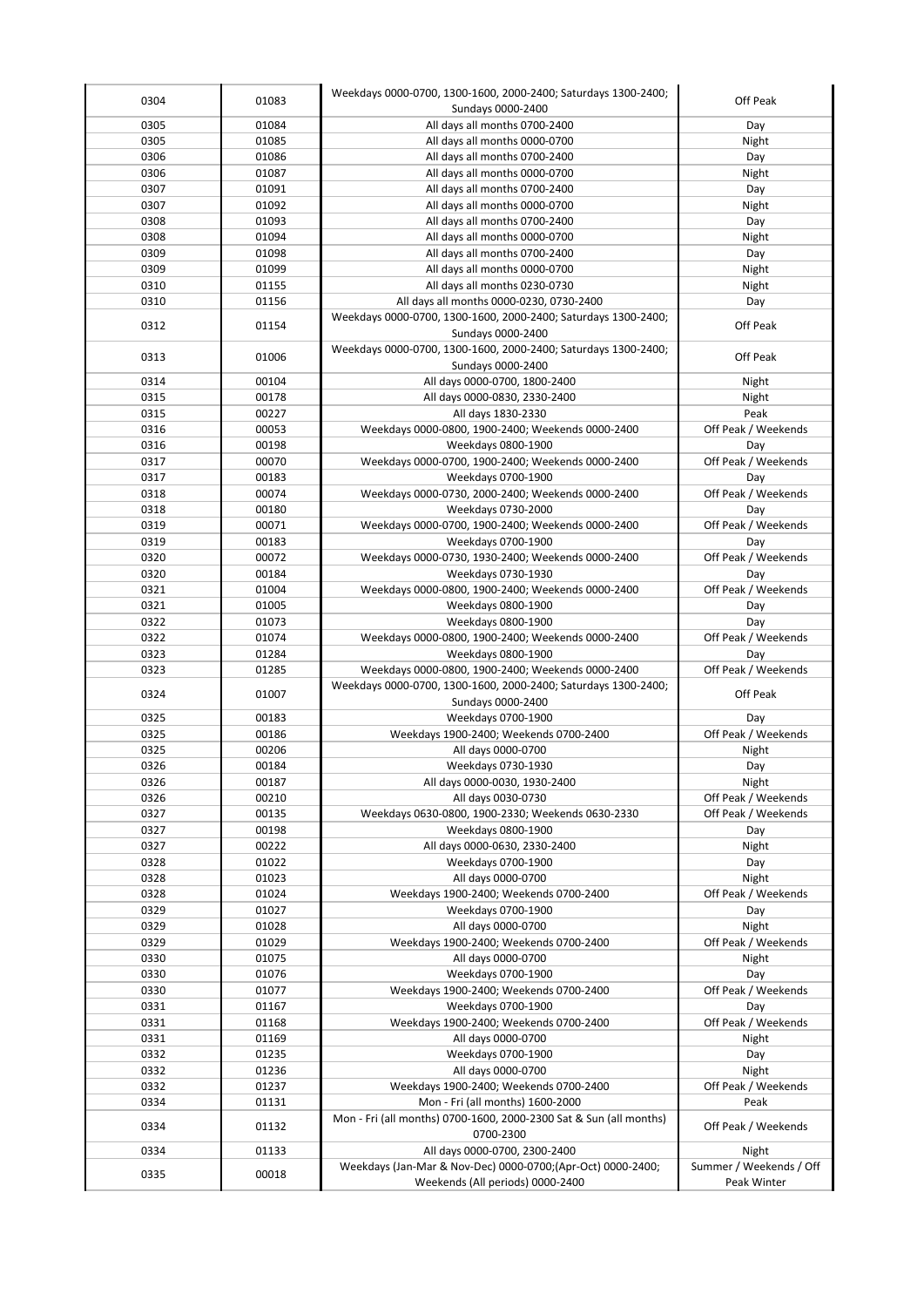| 0336         | 00020          | Mon (Jan-Mar & Nov-Dec) 0000-0700; All Weekdays (Jan-Mar & Nov-<br>Dec) 1300-1530; (Apr-Oct) 0000-2400; Weekends (All periods) 0000-<br>2400 | Summer / Weekends / Off<br>Peak Winter |
|--------------|----------------|----------------------------------------------------------------------------------------------------------------------------------------------|----------------------------------------|
| 0337         | 00082          | All days (Apr- Oct) 0000-2400; Weekdays (other times) 1300-1530                                                                              | Summer / Weekends / Off<br>Peak Winter |
| 0338         | 01365          | All days all months 0000-0030, 0430-0730,1330-1630,2030-2400                                                                                 | Off Peak                               |
| 0338         | 01366          | All days all months 0030-0430, 0730-1330, 1630-2030                                                                                          | Peak                                   |
| 0339         | 01025          | Weekdays 0000-0700, 1300-1600, 2000-2400; Saturdays 1300-2400;<br>Sundays 0000-2400                                                          | Off Peak                               |
| 0340         | 01030          | Weekdays 0000-0700, 1300-1600, 2000-2400; Saturdays 1300-2400;<br>Sundays 0000-2400                                                          | Off Peak                               |
| 0341         | 01032          | Weekdays 0000-0700, 1300-1600, 2000-2400; Saturdays 1300-2400;<br>Sundays 0000-2400                                                          | Off Peak                               |
| 0342         | 01123          | Weekdays 0000-0700, 1300-1600, 2000-2400; Saturdays 1300-2400;<br>Sundays 0000-2400                                                          | Off Peak                               |
| 0343         | 01134          | Weekdays 0000-0700, 1300-1600, 2000-2400; Saturdays 1300-2400;<br>Sundays 0000-2400                                                          | Off Peak                               |
| 0344         | 01135          | Weekdays 0700-1900                                                                                                                           | Day                                    |
| 0344         | 01136          | Weekdays 1900-2400; Weekends 0700-2400                                                                                                       | Weekends / Other                       |
| 0344         | 01137          | All days 0000-0700                                                                                                                           | Night                                  |
| 0345         | 01138          | Weekdays 0000-0700, 1300-1600, 2000-2400; Saturdays 1300-2400;<br>Sundays 0000-2400                                                          | Off Peak                               |
| 0346         | 01130          | Weekdays 0000-0700, 1300-1600, 2000-2400; Saturdays 1300-2400;                                                                               | Off Peak                               |
|              |                | Sundays 0000-2400<br>Weekdays 0000-0730, 1930-2400; Saturdays 0000-0730, 1200-2400,                                                          |                                        |
| 0347         | 00048          | Sundays 0000-2400<br>Weekdays 0000-0730, 1130-1430, 1930-2400, Sat. 0000-0730, 1200-                                                         | Off Peak                               |
| 0348         | 00049          | 2400, Sun. 0000-2400                                                                                                                         | Off Peak                               |
| 0349         | 00050          | Weekdays & Weekends 0630-2330                                                                                                                | Day                                    |
| 0349         | 00222          | All days 0000-0630, 2330-2400                                                                                                                | Night                                  |
| 0350         | 01047          | Weekdays 0000-0700, 1300-1600, 2000-2400; Saturdays 1300-2400;<br>Sundays 0000-2400                                                          | Off Peak                               |
| 0351         | 01082          | Weekdays 0000-0700, 1300-1600, 2000-2400; Saturdays 1300-2400;<br>Sundays 0000-2400                                                          | Off Peak                               |
| 0352         | 01097          | Weekdays 0000-0700, 1300-1600, 2000-2400; Saturdays 1300-2400;<br>Sundays 0000-2400                                                          | Off Peak                               |
| 0353         | 01103          | Weekdays 0000-0700, 1300-1600, 2000-2400; Saturdays 1300-2400;<br>Sundays 0000-2400                                                          | Off Peak                               |
| 0354         | 00064          | All days 0000-0800, 1100-1300, 1500-1600, 2300-2400                                                                                          | Off Peak                               |
| 0355         | 01392          | Weekdays 0000-0700, 1900-2400; Weekends 0000-2400                                                                                            | Off Peak / Weekends                    |
| 0355         | 01393          | Weekdays 0700-1900                                                                                                                           | Day                                    |
| 0357         | 01200          | All days 0000-0830, 2330-2400                                                                                                                | Night                                  |
| 0357         | 01201          | All days 1830-2330                                                                                                                           | Peak                                   |
| 0358         | 01202          | All days 0000-0830, 2330-2400                                                                                                                | Night                                  |
| 0358         | 01203          | All days 1830-2330                                                                                                                           | Peak                                   |
| 0359         | 01204          | All days 0000-0830, 2330-2400                                                                                                                | Night                                  |
| 0359         | 01205          | All days 1830-2330                                                                                                                           | Peak                                   |
| 0360         | 01206          | All days 0000-0830, 2330-2400                                                                                                                | Night                                  |
| 0360         | 01207          | All days 1830-2330                                                                                                                           | Peak                                   |
| 0361         | 01208          | All days 0000-0830, 2330-2400                                                                                                                | Night                                  |
| 0361         | 01209          | All days 1830-2330                                                                                                                           | Peak                                   |
| 0362         | 01210          | All days 0000-0830, 2330-2400                                                                                                                | Night                                  |
| 0362         | 01211          | All days 1830-2330                                                                                                                           | Peak                                   |
| 0363         | 01212          | All days 0000-0830, 2330-2400                                                                                                                | Night                                  |
| 0363         | 01213          | All days 1830-2330                                                                                                                           | Peak                                   |
| 0364         | 01214          | All days 0000-0830, 2330-2400                                                                                                                | Night                                  |
| 0364         | 01215          | All days 1830-2330                                                                                                                           | Peak                                   |
| 0365         | 01216          | All days 0000-0830, 2330-2400                                                                                                                | Night                                  |
| 0365         | 01217          | All days 1830-2330                                                                                                                           | Peak                                   |
| 0366<br>0366 | 01218<br>01219 | All days 0000-0830, 2330-2400<br>All days 1830-2330                                                                                          | Night<br>Peak                          |
| 0367         | 01220          | All days 0000-0830, 2330-2400                                                                                                                | Night                                  |
| 0367         | 01221          | All days 1830-2330                                                                                                                           | Peak                                   |
| 0368         | 01222          | All days 0000-0830, 2330-2400                                                                                                                | Night                                  |
| 0368         | 01223          | All days 1830-2330                                                                                                                           | Peak                                   |
| 0369         | 01224          | All days 0000-0830, 2330-2400                                                                                                                | Night                                  |
| 0369         | 01225          | All days 1830-2330                                                                                                                           | Peak                                   |
| 0370         | 01226          | All days 0000-0830, 2330-2400                                                                                                                | Night                                  |
| 0370         | 01227          | All days 1830-2330                                                                                                                           | Peak                                   |
| 0371         | 01228          | All days 0000-0830, 2330-2400                                                                                                                | Night                                  |
| 0371         | 01229          | All days 1830-2330                                                                                                                           | Peak                                   |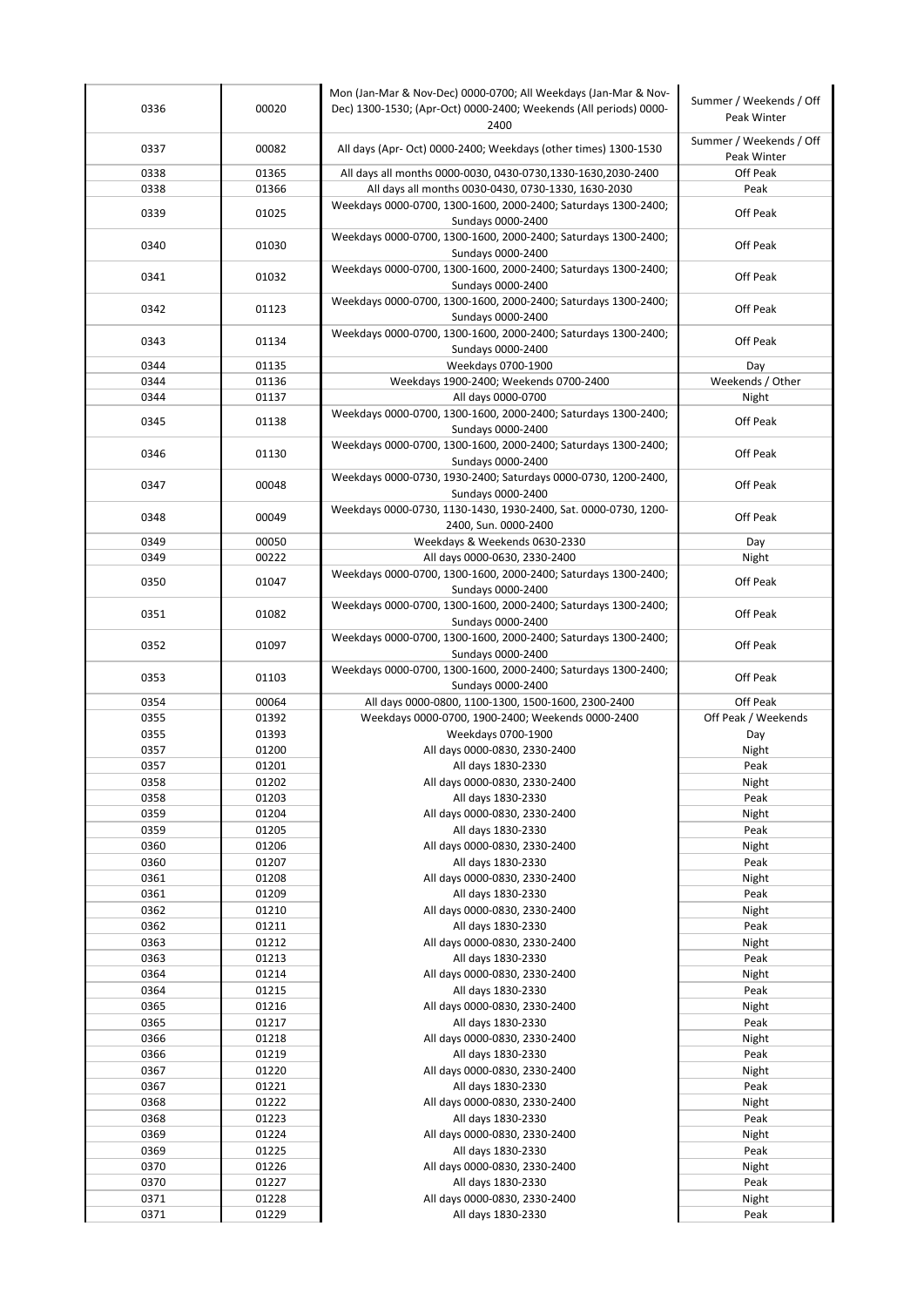| 0372         | 01180          | Weekdays 0800-1900                                                  | Day                     |
|--------------|----------------|---------------------------------------------------------------------|-------------------------|
| 0372         | 01181          | Weekdays 0000-0800, 1900-2400; Weekends 0000-2400                   | Off Peak / Weekends     |
|              |                |                                                                     |                         |
| 0373         | 00031          | Weekdays & Weekends 0100-0230, 0630-2200                            | Day                     |
| 0373         | 00213          | All days 0000-0100, 0230-0630, 2200-2400                            | Night                   |
| 0374         | 00030          | Weekdays & Weekends 0030-0230, 0730-2230                            | Day                     |
| 0374         | 00214          | All days 0000-0030, 0230-0730, 2230-2400                            | Night                   |
| 0375         | 00032          | Weekdays & Weekends 0100-0230, 0730-2300                            | Day                     |
|              |                |                                                                     |                         |
| 0375         | 00215          | All days 0000-0100, 0230-0730, 2300-2400                            | Night                   |
| 0376         | 00034          | Weekdays & Weekends 0130-0230, 0730-2330                            | Day                     |
| 0376         | 00216          | All days 0000-0130, 0230-0730, 2330-2400                            | Night                   |
| 0377         | 00035          | Weekdays & Weekends 0230-0400, 0630-2200                            | Day                     |
|              |                |                                                                     |                         |
| 0377         | 00217          | All days 0000-0230, 0400-0630, 2200-2400                            | Night                   |
| 0378         | 00036          | Weekdays & Weekends 0230-0400, 0730-2300                            | Day                     |
| 0378         | 00218          | All days 0000-0230, 0400-0730, 2300-2400                            | Night                   |
| 0380         | 00037          | Weekdays & Weekends 0400-0530, 0730-2300                            | Day                     |
|              |                |                                                                     |                         |
| 0380         | 00220          | All days 0000-0400, 0530-0730, 2300-2400                            | Night                   |
| 0381         | 01170          | All days 0000-0030, 0230-0730, 2230-2400                            | Night                   |
| 0381         | 01171          | Weekdays & Weekends 0030-0230, 0730-2230                            | Day                     |
| 0382         | 01172          | All days 0000-0030, 0230-0730, 2230-2400                            | Night                   |
|              |                |                                                                     |                         |
| 0382         | 01173          | Weekdays & Weekends 0030-0230, 0730-2230                            | Day                     |
| 0384         | 01185          | Weekdays & Weekends 0000-0015, 0715-2400                            | Day                     |
| 0384         | 01186          | All days 0015-0715                                                  | Night                   |
| 0385         | 01260          | All days 0000-0030, 0230-0730, 2230-2400                            | Night                   |
|              |                |                                                                     |                         |
| 0385         | 01261          | Weekdays & Weekends 0030-0230, 0730-2230                            | Day                     |
| 0386         | 01184          | Weekdays 0000-0700, 1300-1600, 2000-2400; Saturdays 1300-2400;      | Off Peak                |
|              |                | Sundays 0000-2400                                                   |                         |
|              |                | Weekdays 0000-0700, 1300-1600, 2000-2400; Saturdays 1300-2400;      |                         |
| 0387         | 01183          |                                                                     | Off Peak                |
|              |                | Sundays 0000-2400                                                   |                         |
| 0388         | 01262          | All days 0000-0030, 0230-0730, 2230-2400                            | Night                   |
| 0388         | 01263          | Weekdays & Weekends 0030-0230, 0730-2230                            | Day                     |
|              |                | Weekdays 0000-0700, 1300-1600, 2000-2400; Saturdays 1300-2400;      |                         |
| 0389         | 01182          |                                                                     | Off Peak                |
|              |                | Sundays 0000-2400                                                   |                         |
| 0390         | 01291          | All days 0000-0030, 0230-0730, 2230-2400                            | Night                   |
| 0390         | 01292          | Weekdays & Weekends 0030-0230, 0730-2230                            | Day                     |
|              |                |                                                                     |                         |
| 0391         | 00029          | Weekends 00.00-24.00; Weekdays (Apr-Oct) 00.00-24.00; Mondays (Jan- | Summer / Weekends / Off |
|              |                |                                                                     |                         |
|              |                |                                                                     | Peak Winter             |
|              |                | Mar & Nov-Dec) 00.00-07.00, Fridays (Jan-Mar & Nov-Dec) 23.00-24.00 |                         |
| 0392         | 00090          | All days April-Oct 0000-2400                                        | Summer                  |
|              |                |                                                                     |                         |
| 0393         | 00001          | Unrestricted                                                        | Single                  |
| 0394         | 01176          | All days 0700-2100                                                  | Day                     |
| 0394         | 01177          | All days 0000-0700, 2100-2400                                       | Night                   |
| 0395         | 01044          | All days 0000-0700                                                  | Night                   |
|              |                |                                                                     |                         |
| 0395         | 01045          | Weekdays 0700-1900                                                  | Day                     |
| 0395         | 01046          | Weekdays 1900-2400; Weekends 0700-2400                              | Weekends / Other        |
|              |                | Weekdays 0000-0700, 1300-1600, 2000-2400; Saturdays 1300-2400;      |                         |
| 0396         | 01323          | Sundays 0000-2400                                                   | Off Peak                |
|              |                | Weekdays 0000-0700, 1300-1600, 2000-2400; Saturdays 1300-2400;      |                         |
| 0397         | 01346          |                                                                     | Off Peak                |
|              |                | Sundays 0000-2400                                                   |                         |
| 0398         | 00072          | Weekdays 0000-0730, 1930-2400; Weekends 0000-2400                   | Off Peak / Weekends     |
|              |                | Weekdays 00.00-07.30, 12.00-15.00, 19.30-24.00: Weekends 00.00-     |                         |
| 0399         | 00027          | 24.00                                                               | Off Peak / Weekends     |
| 0400         | 00058          | All days 0800-2400                                                  | Day                     |
|              |                |                                                                     |                         |
| 0400         | 00190          | All days 0000-0800                                                  | Off Peak                |
|              |                | Weekdays 0000-0700, 1300-1600, 2000-2400; Saturdays 1300-2400;      |                         |
| 0401         | 01157          | Sundays 0000-2400                                                   | Off Peak                |
| 0403         | 01178          | All days 0700-1900                                                  | Day                     |
|              |                |                                                                     |                         |
| 0403         | 01179          | All days 0000-0700, 1900-2400                                       | Night                   |
| 0404         | 01161          | All days all months 0030-0730                                       | Night                   |
| 0404         | 01162          | All days all months 0000-0030, 0730-2400                            | Day                     |
|              |                | Weekdays 0000-0700, 1300-1600, 2000-2400; Saturdays 1300-2400;      |                         |
| 0405         | 01163          |                                                                     | Off Peak                |
|              |                | Sundays 0000-2400                                                   |                         |
| 0406         | 00077          | All days 0000-0730, 1300-1600, 2230-2400                            | Off Peak                |
| 0407         | 00081          | All days 0015-0345, 1000-1200                                       | Off Peak                |
| 0408         | 00087          | All days 0015-0345, 1205-1400                                       | Off Peak                |
| 0409         | 00089          | All days 0015-0345, 1405-1605                                       |                         |
|              |                |                                                                     | Off Peak                |
| 0410         | 00098          | All days 0015-0345                                                  | Night                   |
| 0411         | 00106          | All days 0350-0720, 1000-1200                                       | Off Peak                |
| 0412         | 00107          | All days 0350-0720, 1205-1400                                       | Off Peak                |
| 0413         | 00108          |                                                                     | Off Peak                |
|              |                | All days 0350-0720, 1405-1605                                       |                         |
| 0414<br>0415 | 00110<br>00165 | All days 0350-0720<br>All days 0300-0630, 1000-1130, 1500-1630      | Night<br>Off Peak       |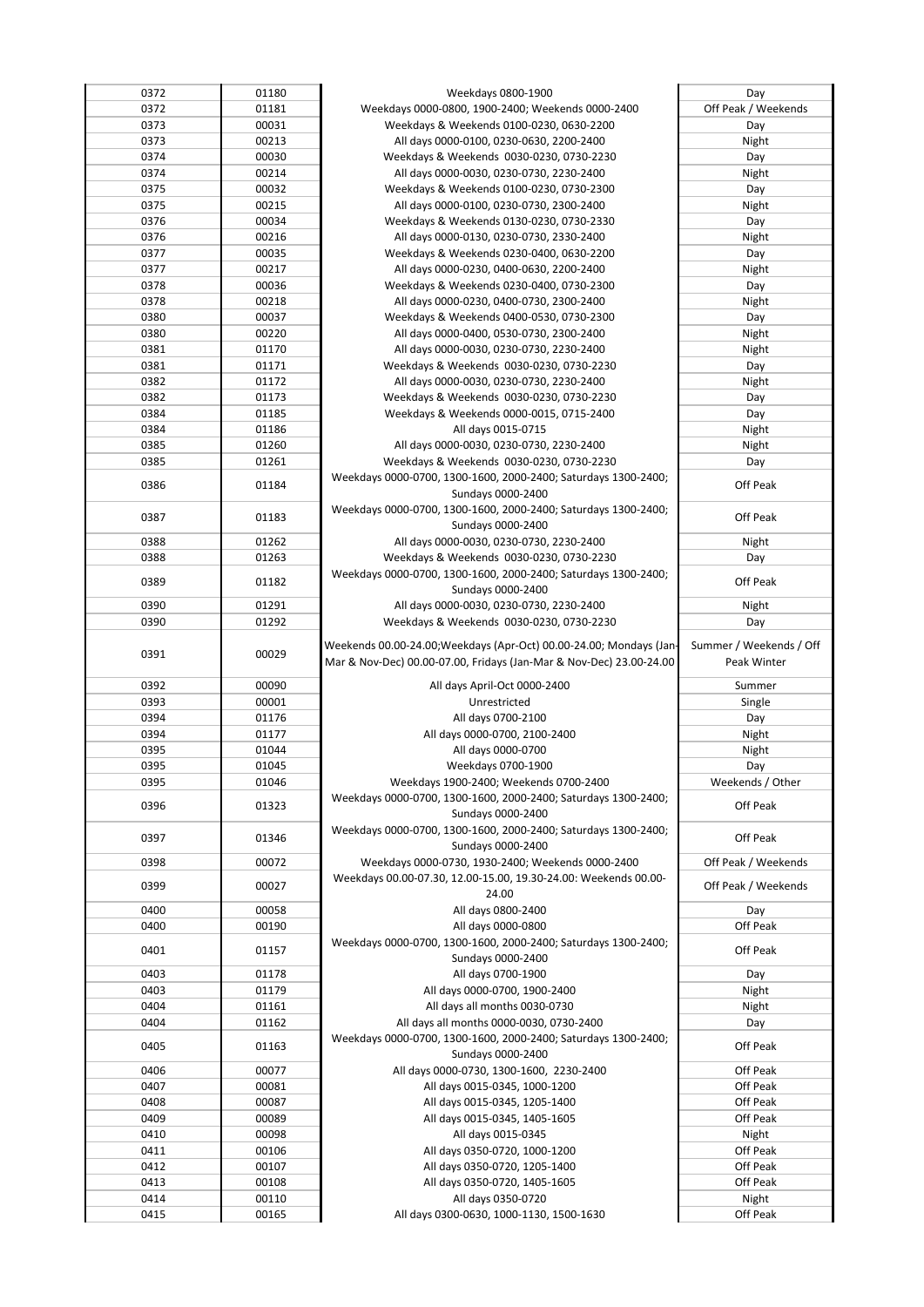| 0416 | 00179 | All days 0400-0730, 1000-1130, 1500-1630                                                                                           | Off Peak                               |
|------|-------|------------------------------------------------------------------------------------------------------------------------------------|----------------------------------------|
| 0417 | 00209 | All days 0130-0730                                                                                                                 | Night                                  |
| 0418 | 00188 | All days 0130-0730, 1000-1130, 1500-1630                                                                                           | Off Peak                               |
| 0419 | 00176 | All days 0030-0730, 1330-1500                                                                                                      | Off Peak                               |
| 0420 | 00253 | All days 0300-0730                                                                                                                 | Night                                  |
| 0421 | 00222 | All days 0000-0630, 2330-2400                                                                                                      | Night                                  |
| 0422 | 00254 | All days 0030-0730, 1000-1100, 1330-1530, 1900-2200                                                                                | Off Peak                               |
| 0423 | 00255 | All days 0030-0730, 1000-1200, 1430-1530, 1900-2200                                                                                | Off Peak                               |
|      |       |                                                                                                                                    |                                        |
| 0424 | 00256 | All days 0030-0730, 1100-1400, 1900-2200                                                                                           | Off Peak                               |
| 0425 | 01100 | Weekdays 0000-0700, 1300-1600, 2000-2400; Saturdays 1300-2400;                                                                     | Off Peak                               |
| 0426 | 01189 | Sundays 0000-2400<br>Weekdays & Weekends 0000-0015, 0715-2400                                                                      | Day                                    |
| 0426 | 01190 | All days 0015-0715                                                                                                                 | Night                                  |
| 0427 | 01118 | All days 0700-2300                                                                                                                 |                                        |
|      |       |                                                                                                                                    | Day                                    |
| 0427 | 01119 | All days 0000-0700, 2300-2400                                                                                                      | Night                                  |
| 0428 | 00258 | All days 0000-0600, 2200-2400                                                                                                      | Night                                  |
| 0428 | 00259 | All days 0600-2200                                                                                                                 | Day                                    |
| 0429 | 00260 | All days 0000-0900, 1900-2400                                                                                                      | Night                                  |
| 0429 | 00261 | All days 0900-1900                                                                                                                 | Day                                    |
| 0430 | 00264 | All days 0000-0100, 0500-0900, 1600-2400                                                                                           | Night                                  |
| 0430 | 00265 | All days 0100-0500, 0900-1600                                                                                                      | Day                                    |
| 0431 | 00262 | All days 0000-0400, 1600-2400                                                                                                      | Night                                  |
| 0431 | 00263 | All days 0400-1600                                                                                                                 | Day                                    |
| 0432 | 01397 | Weekdays & Weekends 0000-0015, 0715-2400                                                                                           | Day                                    |
| 0432 | 01398 | All days 0015-0715                                                                                                                 | Night                                  |
| 0434 | 00269 | All days 0000-0730, 1300-1600, 2230-2400                                                                                           | Off Peak                               |
| 0435 | 00270 | Weekdays 0730-1930                                                                                                                 | Weekday                                |
| 0435 | 00271 | Weekdays 0630-0730, 1930-2330; Weekends 0630-2330                                                                                  | Off Peak / Weekends                    |
| 0435 | 00272 | All days 0000-0630, 2330-2400                                                                                                      | Night                                  |
| 0436 | 00273 | All days (Jan-Mar & Nov-Dec) 0100-0300, 0730-2230                                                                                  | Winter                                 |
| 0436 | 00274 | All days (Apr-Oct) 0100-0300, 0730-2230                                                                                            | Summer                                 |
| 0436 | 00275 | All days 0000-0100, 0300-0730, 2230-2400                                                                                           | Night                                  |
| 0437 | 01403 | All days all months 0200-0700, 1400-1600, 2200-2400                                                                                | Off Peak                               |
| 0437 | 01404 | Mon - Fri (all months) 0700-1400, 1600-2000                                                                                        | Day                                    |
|      |       | Mon - Fri (all months) 0000-0200, 2000-2200 Sat & Sun (all months)                                                                 |                                        |
| 0437 | 01405 | 0000-0200, 0700-1400, 1600-2200                                                                                                    | Night                                  |
| 0438 | 00092 | Weekdays (Jan-Feb & Nov-Dec) 0000-0030, 2000-2400; (Mar-Oct) 0000-<br>0030, 0730-2400; Weekends (All periods) 0000-0030, 0730-2400 | Summer / Weekends / Off<br>Peak Winter |
| 0438 | 00210 | All days 0030-0730                                                                                                                 | Off Peak / Weekends                    |
| 0438 | 00345 | Weekdays (Jan, Feb, Nov, Dec) 0730-2000                                                                                            | Winter                                 |
| 0439 | 00346 | All days 0130-0630, 2200-2400                                                                                                      | Night                                  |
| 0439 | 00349 | All days 0000-0130, 0630-2200                                                                                                      | Day                                    |
| 0440 | 00210 | All days 0030-0730                                                                                                                 | Off Peak / Weekends                    |
|      |       |                                                                                                                                    |                                        |
| 0440 | 00347 | Weekdays 0000-0030, 2000-2400; Weekends 0000-0030, 0730-2400                                                                       | Weekends / Other                       |
| 0440 | 00348 | Weekdays 0730-2000                                                                                                                 | Weekday                                |
| 0441 | 00206 | All days 0000-0700                                                                                                                 | Night                                  |
| 0441 | 00350 | Weekends 0700-2400                                                                                                                 | Weekends / Other                       |
| 0441 | 00351 | Weekdays (Jan, Feb, Dec) 1600-1900                                                                                                 | <b>Winter Peak</b>                     |
| 0441 | 00352 | Weekdays (Jan, Feb, Dec) 0700-1600, 1900-2400, (Mar-Nov) 0700-2400                                                                 | Summer / Weekends / Off<br>Peak Winter |
| 0442 | 00356 | All days 0000-0100, 0800-2400                                                                                                      | Day                                    |
| 0442 | 00357 | All days 0100-0800                                                                                                                 | Night                                  |
| 0443 | 00358 | Weekdays 0730-1930                                                                                                                 | Day                                    |
| 0443 | 00359 | Weekdays 0000-0730, 1930-2400; Weekends 0000-2400                                                                                  | Off Peak / Weekends                    |
| 0444 | 00208 | All days 0030-0730                                                                                                                 | Night                                  |
| 0444 | 00358 | Weekdays 0730-1930                                                                                                                 | Day                                    |
| 0444 | 00360 | Weekdays 0000-0030, 1930-2400; Weekends 0000-0030, 0730-2400                                                                       | Off Peak / Weekends                    |
| 0445 | 01406 | Weekdays & Weekends 0000-0015, 0715-2400                                                                                           | Day                                    |
| 0445 | 01407 | All days 0015-0715                                                                                                                 | Night                                  |
| 0446 | 01408 | All days 0015-0715                                                                                                                 | Night                                  |
| 0446 | 01409 | Weekdays & Weekends 0000-0015, 0715-2400                                                                                           | Day                                    |
| 0447 | 00206 | All days 0000-0700                                                                                                                 | Night                                  |
| 0448 | 01125 | Weekdays 0000-0700, 1300-1600, 2000-2400; Saturdays 1300-2400;<br>Sundays 0000-2400                                                | Off Peak                               |
| 0449 | 01127 | Weekdays 0000-0700, 1300-1600, 2000-2400; Saturdays 1300-2400;<br>Sundays 0000-2400                                                | Off Peak                               |
| 0450 |       | Weekdays 0000-0700, 1300-1600, 2000-2400; Saturdays 1300-2400;                                                                     | Off Peak                               |
|      | 01129 | Sundays 0000-2400                                                                                                                  |                                        |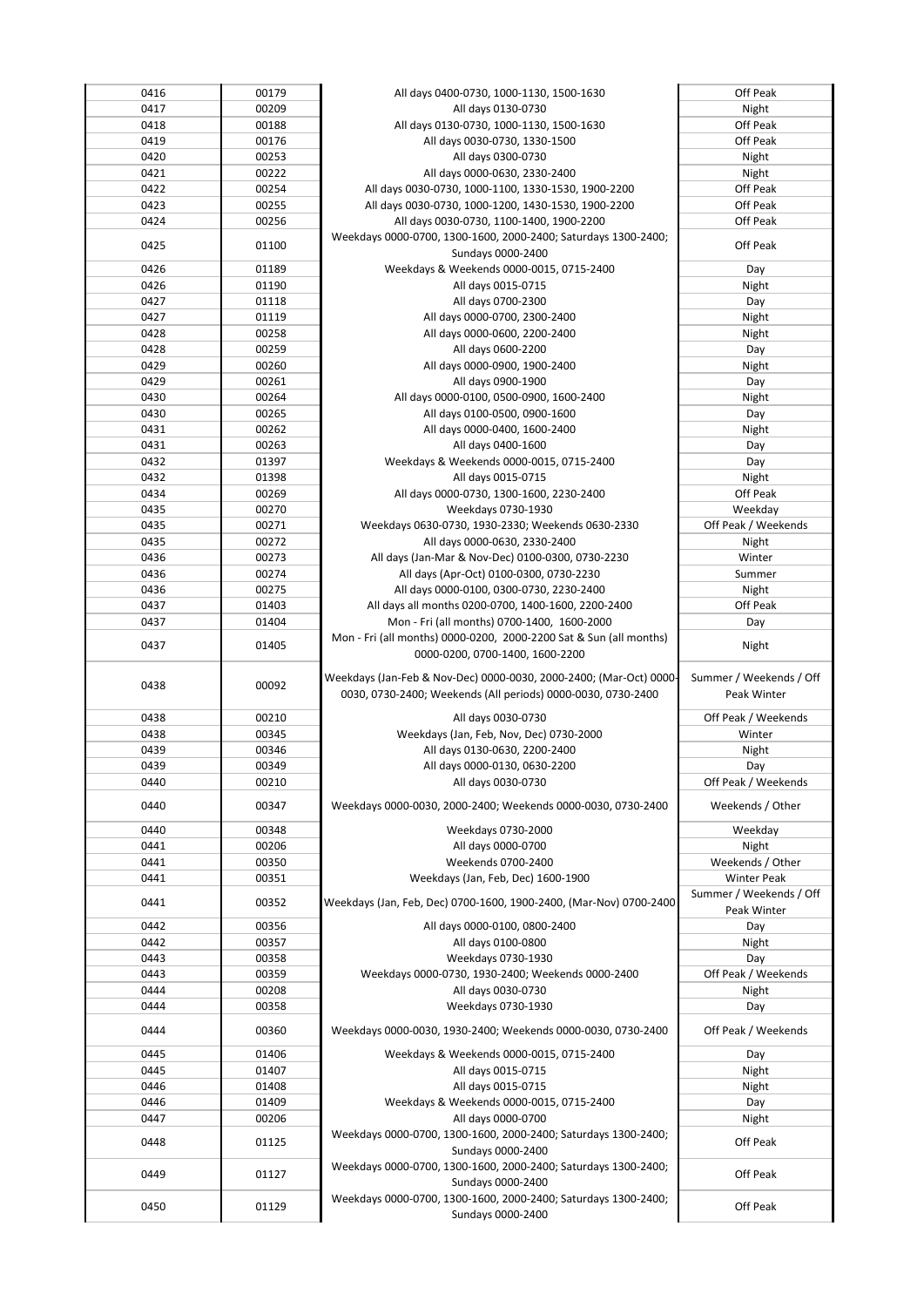| 0451         | 01140          | Weekdays 0000-0700, 1300-1600, 2000-2400; Saturdays 1300-2400;                      | Off Peak                               |
|--------------|----------------|-------------------------------------------------------------------------------------|----------------------------------------|
|              |                | Sundays 0000-2400<br>Weekdays 0000-0700, 1300-1600, 2000-2400; Saturdays 1300-2400; |                                        |
| 0452         | 01142          | Sundays 0000-2400                                                                   | Off Peak                               |
| 0453         | 01144          | Weekdays 0000-0700, 1300-1600, 2000-2400; Saturdays 1300-2400;                      | Off Peak                               |
|              |                | Sundays 0000-2400                                                                   |                                        |
| 0454         | 01146          | Weekdays 0000-0700, 1300-1600, 2000-2400; Saturdays 1300-2400;<br>Sundays 0000-2400 | Off Peak                               |
|              |                | Weekdays 0000-0700, 1300-1600, 2000-2400; Saturdays 1300-2400;                      |                                        |
| 0455         | 01148          | Sundays 0000-2400                                                                   | Off Peak                               |
| 0456         | 01150          | Weekdays 0000-0700, 1300-1600, 2000-2400; Saturdays 1300-2400;                      | Off Peak                               |
|              |                | Sundays 0000-2400                                                                   |                                        |
| 0459         | 01398          | Weekdays 0000-0700, 1300-1600, 2000-2400; Saturdays 1300-2400;<br>Sundays 0000-2400 | Off Peak                               |
| 0460         | 00361          | All days 0000-0700, 1900-2400                                                       | Night                                  |
| 0461         | 00361          | All days 0000-0700, 1900-2400                                                       | Night                                  |
| 0462         | 00362          | All days 0000-0800                                                                  | Night                                  |
| 0463         | 00363          | All days 0000-0700, 1330-1600, 2300-2400                                            | Off Peak                               |
| 0464         | 00364          | Weekends 0000-2400                                                                  | Weekends / Other                       |
| 0464         | 00365          | Weekdays 0000-2400                                                                  | Weekday                                |
| 0465         | 01410          | Weekends 0000-2400                                                                  | Weekends / Other                       |
| 0465         | 01411          | Weekdays 0000-2400                                                                  | Weekday                                |
| 0466         | 00366          | Weekdays (Jan, Feb, Nov, Dec) 0800-2000                                             | Day                                    |
| 0467         | 00367          | Weekdays (Jan, Feb, Nov, Dec) 1400-1800                                             | Peak                                   |
| 0468         | 00368          | Weekdays (Jan, Feb, Nov, Dec) 1600-2000                                             | Peak                                   |
| 0469         | 00369          | Weekdays (Jan, Feb, Nov, Dec) 1200-1800                                             | Peak                                   |
| 0470         | 00370          | Weekdays (Jan, Feb, Nov, Dec) 0800-1800                                             | Day                                    |
| 0471         | 00208          | All days 0030-0730                                                                  | Night                                  |
|              |                |                                                                                     |                                        |
| 0471         | 00371          | Weekdays 0000-0030, 1900-2400; Weekends 0000-0030, 0730-2400                        | Off Peak / Weekends                    |
| 0471         | 00372          | Weekdays 0730-1900                                                                  | Weekday                                |
| 0472         | 00208          | All days 0030-0730                                                                  | Night                                  |
| 0472         | 00247          | Weekdays 1600-1900                                                                  | Peak                                   |
| 0472         | 00371          | Weekdays 0000-0030, 1900-2400; Weekends 0000-0030, 0730-2400                        | Off Peak / Weekends                    |
| 0472         | 00373          | Weekdays 0730-1600                                                                  | Weekday                                |
| 0473         | 01412          | All days all months 0000-0030, 0730-2400                                            | Day                                    |
| 0473         | 01413          | All days all months 0030-0730                                                       | Night                                  |
| 0474         | 01414          | Weekdays 0000-0700, 1300-1600, 2000-2400; Saturdays 1300-2400;<br>Sundays 0000-2400 | Off Peak                               |
| 0475         | 01415          | Weekdays & Weekends 0000-0015, 0715-2400                                            | Day                                    |
| 0475         | 01416          | All days 0015-0715                                                                  | Night                                  |
| 0476         | 01417          | Weekdays 0000-0700, 1300-1600, 2000-2400; Saturdays 1300-2400;                      | Off Peak                               |
|              |                | Sundays 0000-2400                                                                   |                                        |
| 0477         | 01418          | Weekdays 0000-0700, 1300-1600, 2000-2400; Saturdays 1300-2400;<br>Sundays 0000-2400 | Off Peak                               |
|              |                |                                                                                     |                                        |
| 0478<br>0478 | 01419<br>01420 | Weekdays 0700-1900<br>Weekdays 1900-2400; Weekends 0700-2400                        | Day<br>Off Peak / Weekends             |
|              |                |                                                                                     |                                        |
| 0478         | 01421          | All days 0000-0700                                                                  | Night                                  |
| 0479         | 01424          | All days 0000-0030, 0230-0730, 2230-2400                                            | Night                                  |
| 0479         | 01425          | Weekdays & Weekends 0030-0230, 0730-2230                                            | Day                                    |
| 0480         | 01426          | All days 0000-0030, 0230-0730, 2230-2400                                            | Night                                  |
| 0480         | 01427          | Weekdays & Weekends 0030-0230, 0730-2230                                            | Day                                    |
| 0481         | 01428          | All days 0000-0030, 0230-0730, 2230-2400                                            | Night                                  |
| 0481         | 01429          | Weekdays & Weekends 0030-0230, 0730-2230                                            | Day                                    |
| 0482         | 00378          | Micro-PV Export Import Profile Class 1                                              | Summer / Weekends / Off<br>Peak Winter |
| 0483         | 00379          | Micro-PV Export Import Profile Class 2                                              | Summer / Weekends / Off<br>Peak Winter |
| 0484         | 00380          | Micro-PV Export Import Profile Class 3                                              | Summer / Weekends / Off<br>Peak Winter |
| 0485         | 00381          | Micro-PV Export Import Profile Class 4                                              | Summer / Weekends / Off<br>Peak Winter |
| 0486         | 00382          | Micro-PV Export Import Profile Class 5                                              | Summer / Weekends / Off<br>Peak Winter |
| 0487         | 00383          | Micro-PV Export Import Profile Class 6                                              | Summer / Weekends / Off<br>Peak Winter |
| 0488         | 00384          | Micro-PV Export Import Profile Class 7                                              | Summer / Weekends / Off<br>Peak Winter |
| 0489         | 00385          | Micro-PV Export Import Profile Class 8                                              | Summer / Weekends / Off<br>Peak Winter |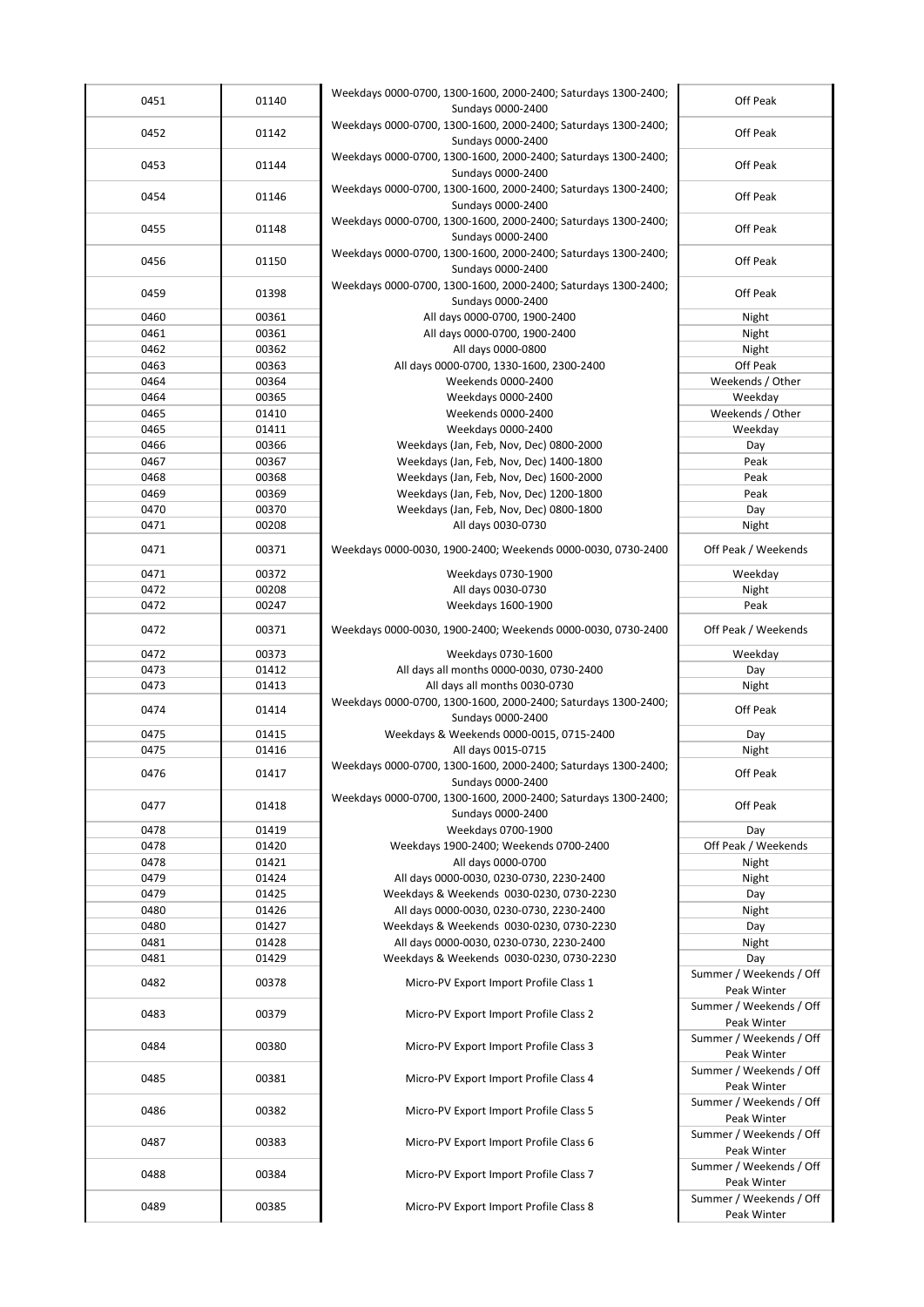| 0490 | 00386 | All days Nov - March 07:00-09:00, 16:30-21:00, April - Oct 06:00-08:00,<br>16:00-20:30                                  | Peak                                   |
|------|-------|-------------------------------------------------------------------------------------------------------------------------|----------------------------------------|
| 0491 | 00387 | Micro-CHP Export Import Profile Class 2                                                                                 | Day                                    |
| 0492 | 00388 | All days all months 06:00-23:00                                                                                         | Day                                    |
| 0493 | 00389 | All days all months 06:00-23:00                                                                                         | Day                                    |
| 0494 | 00390 | All days all months 06:00-23:00                                                                                         | Day                                    |
| 0495 | 00391 | All days all months 06:00-23:00                                                                                         | Day                                    |
| 0496 | 00392 | All days all months 06:00-23:00                                                                                         | Day                                    |
| 0497 | 00393 | All days all months 06:00-23:00                                                                                         | Day                                    |
| 0498 | 00394 | All days all months 06:00-23:00                                                                                         |                                        |
| 0701 | 00343 | Weekdays 0000-0730, 2300-2400; Weekends 0000-2400                                                                       | Day<br>Off Peak / Weekends             |
| 0702 | 00344 | Weekdays 0000-0800, 2330-2400; Weekends 0000-2400                                                                       | Off Peak / Weekends                    |
|      |       |                                                                                                                         |                                        |
| 0703 | 00317 | Weekdays 0000-0730, 1230-1600, 2300-2400; Weekends 0000-2400                                                            | Off Peak / Weekends                    |
| 0704 | 00318 | Weekdays 0000-0830, 1330-1630, 2330-2400; Weekends 0000-2400                                                            | Off Peak / Weekends                    |
| 0705 | 00319 | Weekdays 0000-0830, 1100-1300, 1500-1600, 2230-2400; Weekends<br>0000-2400                                              | Off Peak / Weekends                    |
| 0706 | 00320 | Weekdays 0000-0730, 0900-1100, 1600-1700, 2230-2400; Weekends<br>0000-2400                                              | Off Peak / Weekends                    |
| 0707 | 00321 | Weekdays 0000-0730, 1300-1430, 1800-1930, 2230-2400; Weekends<br>0000-2400                                              | Off Peak / Weekends                    |
| 0708 | 00322 | Weekdays 0000-0900, 1430-1600, 1830-2400; Weekends 0000-2400                                                            | Off Peak / Weekends                    |
| 0709 | 00323 | Weekdays 0000-0800, 1130-1330, 1530-1630, 2300-2400; Weekends<br>0000-2400                                              | Off Peak / Weekends                    |
| 0710 | 00324 | Weekdays 0000-0800, 1130-1330, 1900-2000, 2300-2400; Weekends<br>0000-2400                                              | Off Peak / Weekends                    |
| 0711 | 00325 | Weekdays 0000-0700, 1000-1130, 1330-1500, 2200-2400; Weekends<br>0000-2400                                              | Off Peak / Weekends                    |
| 0712 | 00326 | Weekdays 0000-0730, 1230-1600, 1900-2400; Weekends 0000-2400                                                            | Off Peak / Weekends                    |
| 0713 | 00328 | Weekdays 0000-0830, 1330-1630, 1930-2400; Weekends 0000-2400                                                            | Off Peak / Weekends                    |
| 0714 | 00329 | Weekdays 0000-0730, 0900-1330, 1530-1700, 2130-2400; Weekends<br>0000-2400                                              | Off Peak / Weekends                    |
| 0715 | 00330 | Weekdays 0000-0530, 0830-1330, 1830-2400; Weekends 0000-2400                                                            | Off Peak / Weekends                    |
| 0716 | 00339 | Weekdays 0000-0800, 1000-1500, 1700-2400; Weekends 0000-2400                                                            | Off Peak / Weekends                    |
| 0717 | 00340 | Weekdays 0000-0800, 1000-1530, 1730-2400; Weekends 0000-2400                                                            | Off Peak / Weekends                    |
| 0718 | 00341 | Weekdays (Jan-Feb & Nov-Dec) 0000-0800, 1000-1500, 1700-2400;<br>Weekdays (Mar -Oct) & Weekends (All periods) 0000-2400 | Summer / Weekends / Off<br>Peak Winter |
| 0719 | 00342 | Weekdays (Jan-Feb & Nov-Dec) 0000-0800, 1000-1530, 1730-2400;<br>Weekdays (Mar -Oct) & Weekends (All periods) 0000-2400 | Summer / Weekends / Off<br>Peak Winter |
| 0720 | 00331 | All days 0730-2300                                                                                                      | Day                                    |
| 0720 | 00332 | Weekend 07:30-23:00                                                                                                     | Off Peak / Weekends                    |
| 0720 | 00333 | All days 0000-0730, 2300-2400                                                                                           | Night                                  |
| 0721 | 00327 | All days 0000-0730, 2300-2400                                                                                           | Night                                  |
| 0721 | 00336 | All days 0730-2300                                                                                                      | Day                                    |
| 0722 | 13067 | All days 0000-0730, 2300-2400                                                                                           | Night                                  |
| 0722 | 13068 | All days 0730-2300                                                                                                      | Day                                    |
| 0723 | 13070 | All days 0000-0730, 2300-2400                                                                                           | Night                                  |
| 0723 | 13071 | All days 0730-2300                                                                                                      | Day                                    |
| 0724 | 13073 | All days 0000-0730, 2300-2400                                                                                           | Night                                  |
| 0724 | 13074 | All days 0730-2300                                                                                                      | Day                                    |
| 0725 | 13076 | All days 0000-0730, 2300-2400                                                                                           | Night                                  |
| 0725 | 13077 | All days 0730-2300                                                                                                      | Day                                    |
| 0726 | 13079 | All days 0000-0730, 2300-2400                                                                                           | Night                                  |
| 0726 | 13080 | All days 0730-2300                                                                                                      | Day                                    |
| 0727 | 13032 | All days 0000-0730, 2300-2400                                                                                           | Night                                  |
| 0727 | 13033 | All days 0730-2300                                                                                                      | Day                                    |
| 0728 | 13034 | Weekdays 0000-0700, 1300-1600, 2000-2400; Saturdays 1300-2400;<br>Sundays 0000-2400                                     | Off Peak                               |
| 0729 | 13035 | All days 0000-0730, 2300-2400                                                                                           | Night                                  |
| 0729 | 13036 | All days 0730-2300                                                                                                      | Day                                    |
| 0730 | 13037 | Weekdays 0000-0700, 1300-1600, 2000-2400; Saturdays 1300-2400;<br>Sundays 0000-2400                                     | Off Peak                               |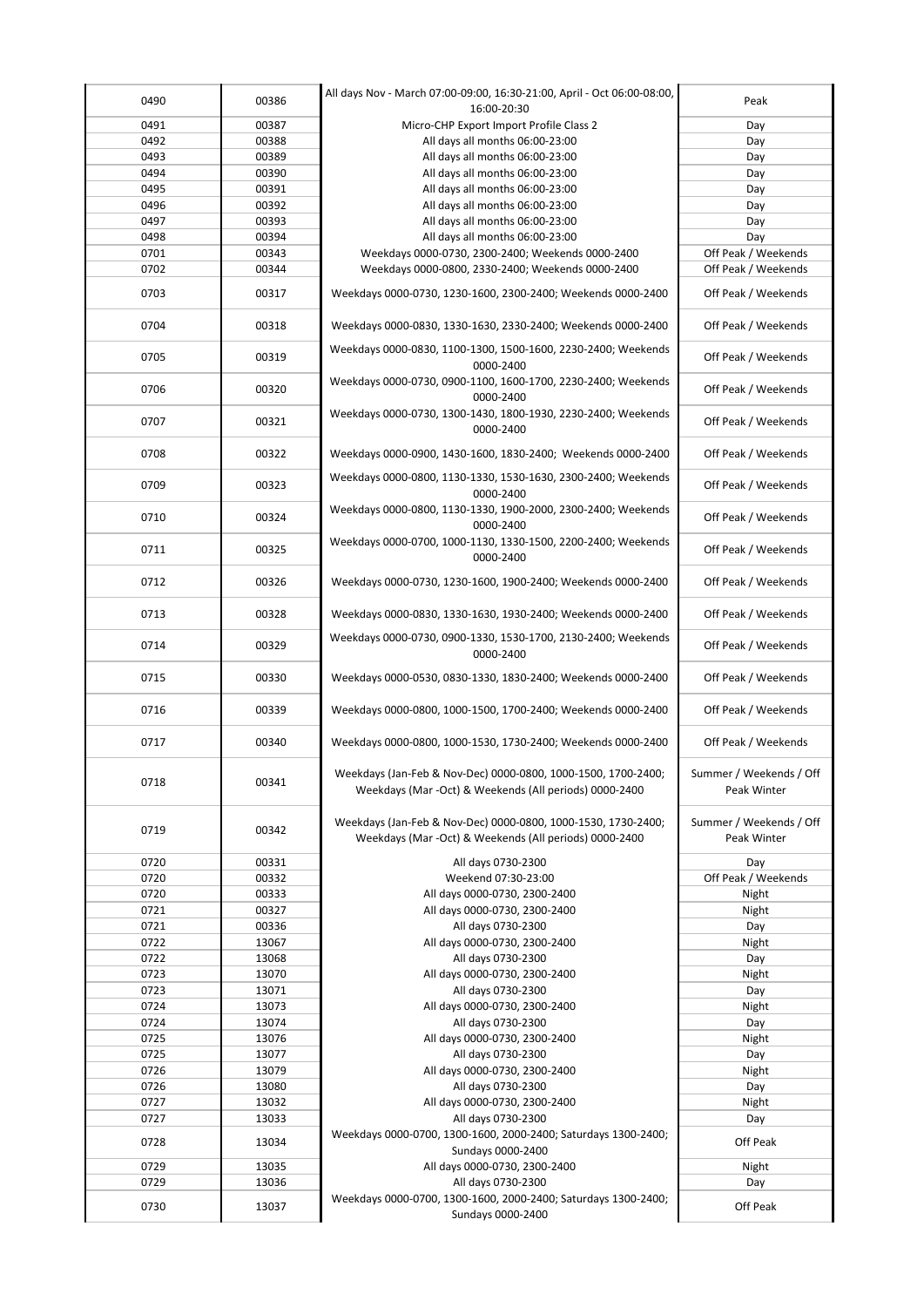| 0731 | 13038 | All days 0000-0730, 2300-2400                                  | Night    |
|------|-------|----------------------------------------------------------------|----------|
| 0731 | 13039 | All days 0730-2300                                             | Day      |
|      |       | Weekdays 0000-0700, 1300-1600, 2000-2400; Saturdays 1300-2400; |          |
| 0732 | 13040 |                                                                | Off Peak |
|      |       | Sundays 0000-2400                                              |          |
| 0733 | 13041 | All days 0000-0730, 2300-2400                                  | Night    |
| 0733 | 13042 | All days 0730-2300                                             | Day      |
| 0734 |       | Weekdays 0000-0700, 1300-1600, 2000-2400; Saturdays 1300-2400; | Off Peak |
|      | 13043 | Sundays 0000-2400                                              |          |
| 0735 | 13044 | All days 0000-0730, 2300-2400                                  | Night    |
| 0735 | 13045 | All days 0730-2300                                             | Day      |
|      |       | Weekdays 0000-0700, 1300-1600, 2000-2400; Saturdays 1300-2400; |          |
| 0736 | 13046 |                                                                | Off Peak |
|      |       | Sundays 0000-2400                                              |          |
| 0737 | 13047 | All days 0000-0730, 2300-2400                                  | Night    |
| 0737 | 13048 | All days 0730-2300                                             | Day      |
| 0738 | 13049 | Weekdays 0000-0700, 1300-1600, 2000-2400; Saturdays 1300-2400; | Off Peak |
|      |       | Sundays 0000-2400                                              |          |
| 0739 | 13050 | All days 0000-0730, 2300-2400                                  | Night    |
| 0739 | 13051 | All days 0730-2300                                             | Day      |
|      |       | Weekdays 0000-0700, 1300-1600, 2000-2400; Saturdays 1300-2400; |          |
| 0740 | 13052 | Sundays 0000-2400                                              | Off Peak |
| 0741 | 13053 | All days 0000-0730, 2300-2400                                  |          |
|      |       |                                                                | Night    |
| 0741 | 13054 | All days 0730-2300                                             | Day      |
| 0742 | 13055 | Weekdays 0000-0700, 1300-1600, 2000-2400; Saturdays 1300-2400; | Off Peak |
|      |       | Sundays 0000-2400                                              |          |
| 0743 | 13056 | All days 0000-0730, 2300-2400                                  | Night    |
| 0743 | 13057 | All days 0730-2300                                             | Day      |
| 0744 | 13058 | Weekdays 0000-0700, 1300-1600, 2000-2400; Saturdays 1300-2400; | Off Peak |
|      |       | Sundays 0000-2400                                              |          |
| 0745 | 13059 | All days 0000-0730, 2300-2400                                  | Night    |
| 0745 | 13060 | All days 0730-2300                                             | Day      |
|      |       | Weekdays 0000-0700, 1300-1600, 2000-2400; Saturdays 1300-2400; |          |
| 0746 | 13061 | Sundays 0000-2400                                              | Off Peak |
| 0747 | 13062 | All days 0000-0730, 2300-2400                                  | Night    |
| 0747 | 13063 | All days 0730-2300                                             | Day      |
| 0748 |       |                                                                |          |
|      | 13064 | All days 0000-0730, 2300-2400                                  | Night    |
| 0748 | 13065 | All days 0730-2300                                             | Day      |
| 0749 | 13066 | Weekdays 0000-0700, 1300-1600, 2000-2400; Saturdays 1300-2400; | Off Peak |
|      |       | Sundays 0000-2400                                              |          |
| 0752 | 13011 | All days 0000-0730, 2300-2400                                  | Night    |
| 0752 | 13012 | All days 0730-2300                                             | Day      |
| 0753 | 13013 | Weekdays 0000-0700, 1300-1600, 2000-2400; Saturdays 1300-2400; | Off Peak |
|      |       | Sundays 0000-2400                                              |          |
| 0754 | 13014 | All days 0000-0730, 2300-2400                                  | Night    |
| 0754 | 13015 | All days 0730-2300                                             | Day      |
|      |       | Weekdays 0000-0700, 1300-1600, 2000-2400; Saturdays 1300-2400; |          |
| 0755 | 13016 | Sundays 0000-2400                                              | Off Peak |
| 0756 | 13017 | All days 0000-0730, 2300-2400                                  | Night    |
| 0756 | 13018 | All days 0730-2300                                             | Day      |
|      |       | Weekdays 0000-0700, 1300-1600, 2000-2400; Saturdays 1300-2400; |          |
| 0757 | 13019 |                                                                | Off Peak |
|      |       | Sundays 0000-2400                                              |          |
| 0758 | 13020 | All days 0000-0730, 2300-2400                                  | Night    |
| 0758 | 13021 | All days 0730-2300                                             | Day      |
| 0759 | 13022 | Weekdays 0000-0700, 1300-1600, 2000-2400; Saturdays 1300-2400; | Off Peak |
|      |       | Sundays 0000-2400                                              |          |
| 0760 | 13023 | All days 0000-0730, 2300-2400                                  | Night    |
| 0760 | 13024 | All days 0730-2300                                             | Day      |
| 0761 | 13025 | Weekdays 0000-0700, 1300-1600, 2000-2400; Saturdays 1300-2400; | Off Peak |
|      |       | Sundays 0000-2400                                              |          |
| 0762 | 13026 | All days 0000-0730, 2300-2400                                  | Night    |
| 0762 | 13027 | All days 0730-2300                                             | Day      |
|      |       | Weekdays 0000-0700, 1300-1600, 2000-2400; Saturdays 1300-2400; |          |
| 0763 | 13028 | Sundays 0000-2400                                              | Off Peak |
| 0764 | 13002 | All days 0000-0730, 2300-2400                                  | Night    |
| 0764 | 13003 | All days 0730-2300                                             | Day      |
|      |       | Weekdays 0000-0700, 1300-1600, 2000-2400; Saturdays 1300-2400; |          |
| 0765 | 13004 | Sundays 0000-2400                                              | Off Peak |
| 0766 | 13005 | All days 0000-0730, 2300-2400                                  | Night    |
|      |       |                                                                |          |
| 0766 | 13006 | All days 0730-2300                                             | Day      |
| 0767 | 13007 | Weekdays 0000-0700, 1300-1600, 2000-2400; Saturdays 1300-2400; | Off Peak |
| 0768 |       | Sundays 0000-2400                                              |          |
|      | 13008 | All days 0000-0730, 2300-2400                                  | Night    |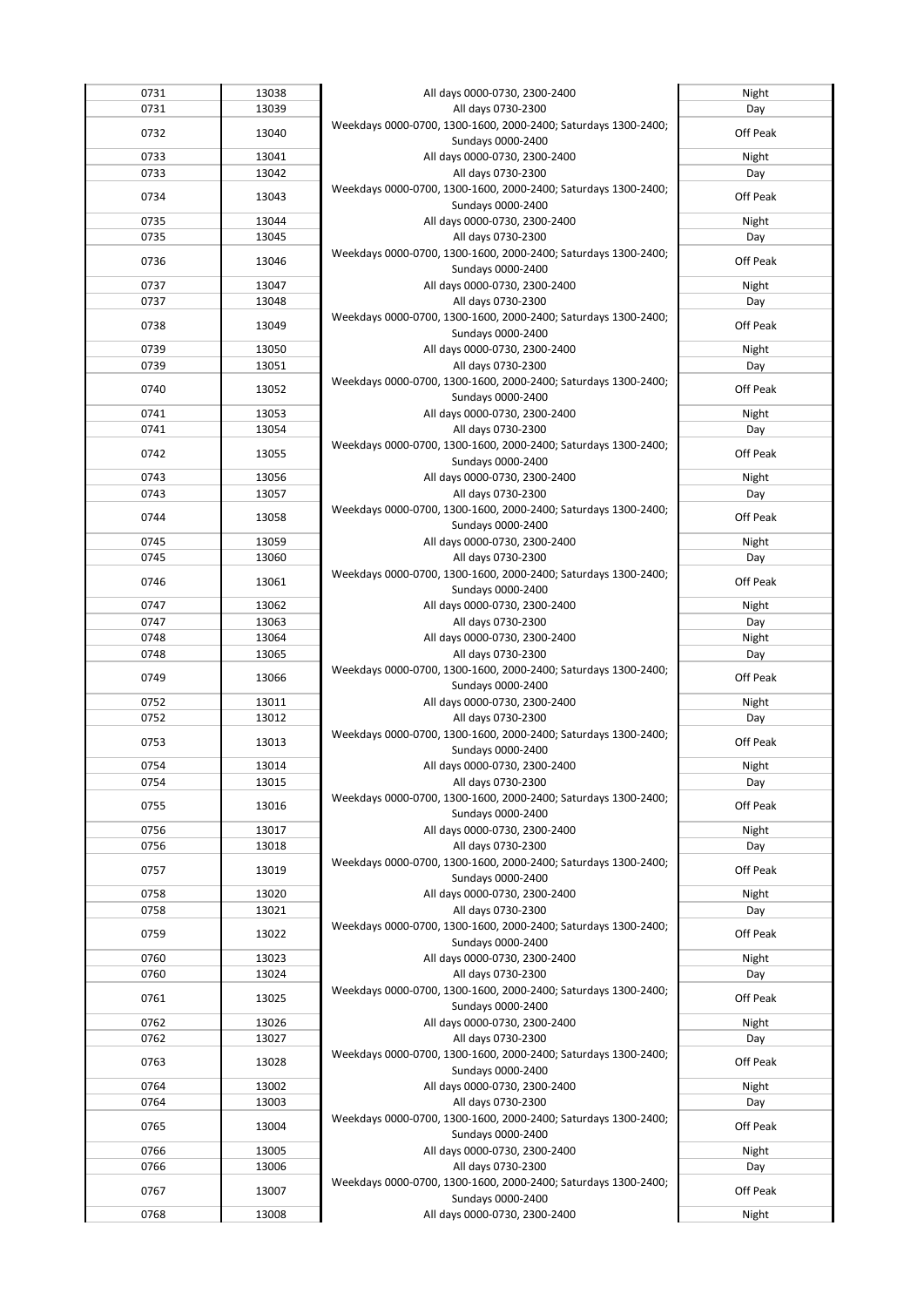| 0768         | 13009          | All days 0730-2300                                                                   | Day                     |
|--------------|----------------|--------------------------------------------------------------------------------------|-------------------------|
| 0769         | 13010          | Weekdays 0000-0700, 1300-1600, 2000-2400; Saturdays 1300-2400;                       | Off Peak                |
|              |                | Sundays 0000-2400                                                                    |                         |
| 0770         | 13001          | Weekdays 0000-0700, 1300-1600, 2000-2400; Saturdays 1300-2400;                       | Off Peak                |
|              |                | Sundays 0000-2400                                                                    |                         |
| 0775         |                | Weekdays (Jan-Feb & Nov-Dec) 0000-0700, 1000-1130, 1330-1500,                        | Summer / Weekends / Off |
|              | 00334          | 2200-2400; Weekdays (Mar -Oct) & Weekends (All periods) 0000-2400                    | Peak Winter             |
|              |                |                                                                                      |                         |
| 0776         | 00335          | Weekdays (Jan-Feb & Nov-Dec) 0000-0530, 0830-1330, 1830-2400;                        | Summer / Weekends / Off |
|              |                | Weekdays (Mar -Oct) & Weekends (All periods) 0000-2400                               | Peak Winter             |
| 0781         | 00327          | All days 0000-0730, 2300-2400                                                        | Night                   |
| 0782         | 13069          | Weekdays 0000-0700, 1300-1600, 2000-2400; Saturdays 1300-2400;                       | Off Peak                |
|              |                | Sundays 0000-2400                                                                    |                         |
| 0783         | 13072          | Weekdays 0000-0700, 1300-1600, 2000-2400; Saturdays 1300-2400;                       | Off Peak                |
|              |                | Sundays 0000-2400                                                                    |                         |
| 0784         | 13075          | Weekdays 0000-0700, 1300-1600, 2000-2400; Saturdays 1300-2400;                       | Off Peak                |
|              |                | Sundays 0000-2400<br>Weekdays 0000-0700, 1300-1600, 2000-2400; Saturdays 1300-2400;  |                         |
| 0785         | 13078          | Sundays 0000-2400                                                                    | Off Peak                |
|              |                | Weekdays 0000-0700, 1300-1600, 2000-2400; Saturdays 1300-2400;                       |                         |
| 0786         | 13081          | Sundays 0000-2400                                                                    | Off Peak                |
| 0787         | 13082          | All days 0015-0715                                                                   | Night                   |
| 0787         | 13083          | Weekdays & Weekends 0000-0015, 0715-2400                                             | Day                     |
| 0788         | 13084          | Weekdays 0000-0700, 1300-1600, 2000-2400; Saturdays 1300-2400;                       | Off Peak                |
|              |                | Sundays 0000-2400                                                                    |                         |
| 0789         | 13085          | All days 0015-0715                                                                   | Night                   |
| 0789         | 13086          | Weekdays & Weekends 0000-0015, 0715-2400                                             | Day                     |
| 0790         | 13087          | Weekdays 0000-0700, 1300-1600, 2000-2400; Saturdays 1300-2400;                       | Off Peak                |
| 0791         | 13088          | Sundays 0000-2400<br>All days 0015-0715                                              | Night                   |
| 0791         | 13089          | Weekdays & Weekends 0000-0015, 0715-2400                                             | Day                     |
|              |                | Weekdays 0000-0700, 1300-1600, 2000-2400; Saturdays 1300-2400;                       |                         |
| 0792         | 13090          | Sundays 0000-2400                                                                    | Off Peak                |
| 0793         | 13091          | All days 0015-0715                                                                   | Night                   |
| 0793         | 13092          | Weekdays & Weekends 0000-0015, 0715-2400                                             | Day                     |
| 0794         | 13093          | Weekdays 0000-0700, 1300-1600, 2000-2400; Saturdays 1300-2400;                       | Off Peak                |
|              |                | Sundays 0000-2400                                                                    |                         |
| 0801         | 00306          | Unrestricted                                                                         | Single                  |
| 0802<br>0802 | 14005<br>14006 | All days 0000-0730, 2330-2400<br>All days 0730-2330                                  | Night                   |
|              |                | Weekdays 0000-0700, 1300-1600, 2000-2400; Saturdays 1300-2400;                       | Day                     |
| 0803         | 14007          | Sundays 0000-2400                                                                    | Off Peak                |
| 0804         | 14008          | All days 0000-0730, 2330-2400                                                        | Night                   |
| 0804         | 14009          | All days 0730-2330                                                                   | Day                     |
| 0805         | 14010          | Weekdays 0000-0700, 1300-1600, 2000-2400; Saturdays 1300-2400;                       | Off Peak                |
|              |                | Sundays 0000-2400                                                                    |                         |
| 0806         | 14011          | All days 0000-0730, 2330-2400                                                        | Night                   |
| 0806         | 14012          | All days 0730-2330<br>Weekdays 0000-0700, 1300-1600, 2000-2400; Saturdays 1300-2400; | Day                     |
| 0807         | 14013          | Sundays 0000-2400                                                                    | Off Peak                |
| 0808         | 14017          | All days 0000-0730, 2330-2400                                                        | Night                   |
| 0808         | 14018          | All days 0730-2330                                                                   | Day                     |
|              |                | Weekdays 0000-0700, 1300-1600, 2000-2400; Saturdays 1300-2400;                       |                         |
| 0809         | 14019          | Sundays 0000-2400                                                                    | Off Peak                |
| 0810         | 14020          | All days 0000-0730, 2330-2400                                                        | Night                   |
| 0810         | 14021          | All days 0730-2330                                                                   | Day                     |
| 0811         | 14022          | Weekdays 0000-0700, 1300-1600, 2000-2400; Saturdays 1300-2400;                       | Off Peak                |
| 0812         | 14023          | Sundays 0000-2400<br>All days 0000-0730, 2330-2400                                   |                         |
| 0812         | 14024          | All days 0730-2330                                                                   | Night<br>Day            |
|              |                | Weekdays 0000-0700, 1300-1600, 2000-2400; Saturdays 1300-2400;                       |                         |
| 0813         | 14025          | Sundays 0000-2400                                                                    | Off Peak                |
| 0814         | 14029          | All days 0000-0730, 2330-2400                                                        | Night                   |
| 0814         | 14030          | All days 0730-2330                                                                   | Day                     |
| 0815         | 14031          | Weekdays 0000-0700, 1300-1600, 2000-2400; Saturdays 1300-2400;                       | Off Peak                |
|              |                | Sundays 0000-2400                                                                    |                         |
| 0816         | 14032          | All days 0000-0730, 2330-2400<br>All days 0730-2330                                  | Night                   |
| 0816         | 14033          | Weekdays 0000-0700, 1300-1600, 2000-2400; Saturdays 1300-2400;                       | Day                     |
| 0817         | 14034          | Sundays 0000-2400                                                                    | Off Peak                |
|              |                |                                                                                      |                         |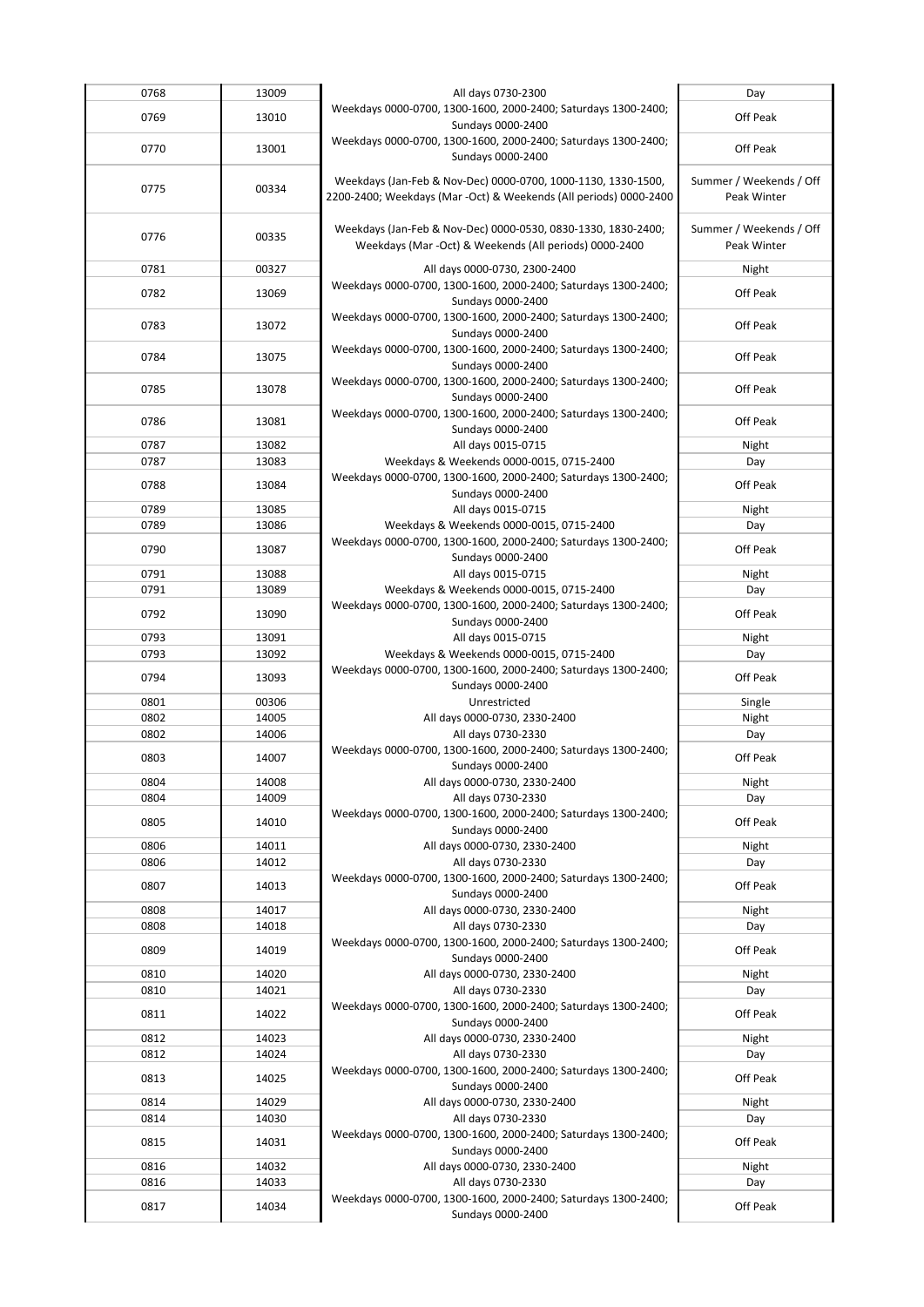|              | 14035          | All days 0000-0730, 2330-2400                                  | Night        |
|--------------|----------------|----------------------------------------------------------------|--------------|
| 0818<br>0818 | 14036          | All days 0730-2330                                             | Day          |
|              |                | Weekdays 0000-0700, 1300-1600, 2000-2400; Saturdays 1300-2400; |              |
| 0819         | 14037          |                                                                | Off Peak     |
|              |                | Sundays 0000-2400                                              |              |
| 0820         | 14042          | All days 0000-0730, 2330-2400                                  | Night        |
| 0820         | 14043          | All days 0730-2330                                             | Day          |
|              |                | Weekdays 0000-0700, 1300-1600, 2000-2400; Saturdays 1300-2400; |              |
| 0821         | 14044          | Sundays 0000-2400                                              | Off Peak     |
| 0822         | 14045          | All days 0000-0730, 2330-2400                                  | Night        |
| 0822         | 14046          | All days 0730-2330                                             | Day          |
|              |                | Weekdays 0000-0700, 1300-1600, 2000-2400; Saturdays 1300-2400; |              |
| 0823         | 14047          |                                                                | Off Peak     |
|              |                | Sundays 0000-2400                                              |              |
| 0824         | 14048          | All days 0000-0730, 2330-2400                                  | Night        |
| 0824         | 14049          | All days 0730-2330                                             | Day          |
| 0825         | 14050          | Weekdays 0000-0700, 1300-1600, 2000-2400; Saturdays 1300-2400; | Off Peak     |
|              |                | Sundays 0000-2400                                              |              |
| 0826         | 14069          | All days 0000-0730, 2330-2400                                  | Night        |
| 0826         | 14070          | All days 0730-2330                                             | Day          |
|              |                | Weekdays 0000-0700, 1300-1600, 2000-2400; Saturdays 1300-2400; |              |
| 0827         | 14071          | Sundays 0000-2400                                              | Off Peak     |
|              |                |                                                                |              |
| 0828         | 14072          | All days 0000-0730, 2330-2400                                  | Night        |
| 0828         | 14073          | All days 0730-2330                                             | Day          |
| 0829         | 14074          | Weekdays 0000-0700, 1300-1600, 2000-2400; Saturdays 1300-2400; | Off Peak     |
|              |                | Sundays 0000-2400                                              |              |
| 0830         | 14075          | All days 0000-0730, 2330-2400                                  | Night        |
| 0830         | 14076          | All days 0730-2330                                             | Day          |
|              |                | Weekdays 0000-0700, 1300-1600, 2000-2400; Saturdays 1300-2400; |              |
| 0831         | 14077          | Sundays 0000-2400                                              | Off Peak     |
| 0832         | 14085          | All days 0000-0730, 2330-2400                                  | Night        |
| 0832         | 14086          | All days 0730-2330                                             | Day          |
|              |                |                                                                |              |
| 0833         | 14087          | Weekdays 0000-0700, 1300-1600, 2000-2400; Saturdays 1300-2400; | Off Peak     |
|              |                | Sundays 0000-2400                                              |              |
| 0834         | 14088          | All days 0000-0730, 2330-2400                                  | Night        |
| 0834         | 14089          | All days 0730-2330                                             | Day          |
| 0835         | 14090          | Weekdays 0000-0700, 1300-1600, 2000-2400; Saturdays 1300-2400; | Off Peak     |
|              |                | Sundays 0000-2400                                              |              |
| 0836         | 14091          | All days 0000-0730, 2330-2400                                  | Night        |
| 0836         | 14092          | All days 0730-2330                                             | Day          |
|              |                | Weekdays 0000-0700, 1300-1600, 2000-2400; Saturdays 1300-2400; |              |
| 0837         | 14093          | Sundays 0000-2400                                              | Off Peak     |
| 0838         | 14094          | All days 0000-0730, 2330-2400                                  | Night        |
| 0838         |                | All days 0730-2330                                             |              |
|              |                |                                                                |              |
|              | 14095          |                                                                | Day          |
| 0839         | 14096          | Weekdays 0000-0700, 1300-1600, 2000-2400; Saturdays 1300-2400; | Off Peak     |
|              |                | Sundays 0000-2400                                              |              |
| 0840         | 14110          | All days 0000-0730, 2330-2400                                  | Night        |
| 0840         | 14111          | All days 0730-2330                                             | Day          |
|              |                | Weekdays 0000-0700, 1300-1600, 2000-2400; Saturdays 1300-2400; |              |
| 0841         | 14112          | Sundays 0000-2400                                              | Off Peak     |
| 0842         | 14113          | All days 0000-0730, 2330-2400                                  | Night        |
| 0842         | 14114          | All days 0730-2330                                             | Day          |
|              |                | Weekdays 0000-0700, 1300-1600, 2000-2400; Saturdays 1300-2400; |              |
| 0843         | 14115          |                                                                | Off Peak     |
|              |                | Sundays 0000-2400                                              |              |
| 0844         | 14116          | All days 0000-0730, 2330-2400                                  | Night        |
| 0844         | 14117          | All days 0730-2330                                             | Day          |
| 0845         | 14118          | Weekdays 0000-0700, 1300-1600, 2000-2400; Saturdays 1300-2400; | Off Peak     |
|              |                | Sundays 0000-2400                                              |              |
| 0846         | 14138          | All days 0000-0730, 2330-2400                                  | Night        |
| 0846         | 14139          | All days 0730-2330                                             | Day          |
|              |                | Weekdays 0000-0700, 1300-1600, 2000-2400; Saturdays 1300-2400; |              |
| 0847         | 14140          | Sundays 0000-2400                                              | Off Peak     |
| 0848         | 14141          | All days 0000-0730, 2330-2400                                  | Night        |
| 0848         | 14142          | All days 0730-2330                                             | Day          |
|              |                | Weekdays 0000-0700, 1300-1600, 2000-2400; Saturdays 1300-2400; |              |
| 0849         | 14143          | Sundays 0000-2400                                              | Off Peak     |
|              |                |                                                                |              |
| 0850         | 14014          | Weekdays 0000-0700, 1300-1600, 2000-2400; Saturdays 1300-2400; | Off Peak     |
|              |                | Sundays 0000-2400                                              |              |
| 0851         | 14038          | Weekdays 0000-0700, 1300-1600, 2000-2400; Saturdays 1300-2400; | Off Peak     |
|              |                | Sundays 0000-2400                                              |              |
| 0852         | 14001          | All days 0000-0730, 2330-2400                                  | Night        |
| 0852<br>0853 | 14002<br>14081 | All days 0730-2330<br>All days 0000-0730, 2330-2400            | Day<br>Night |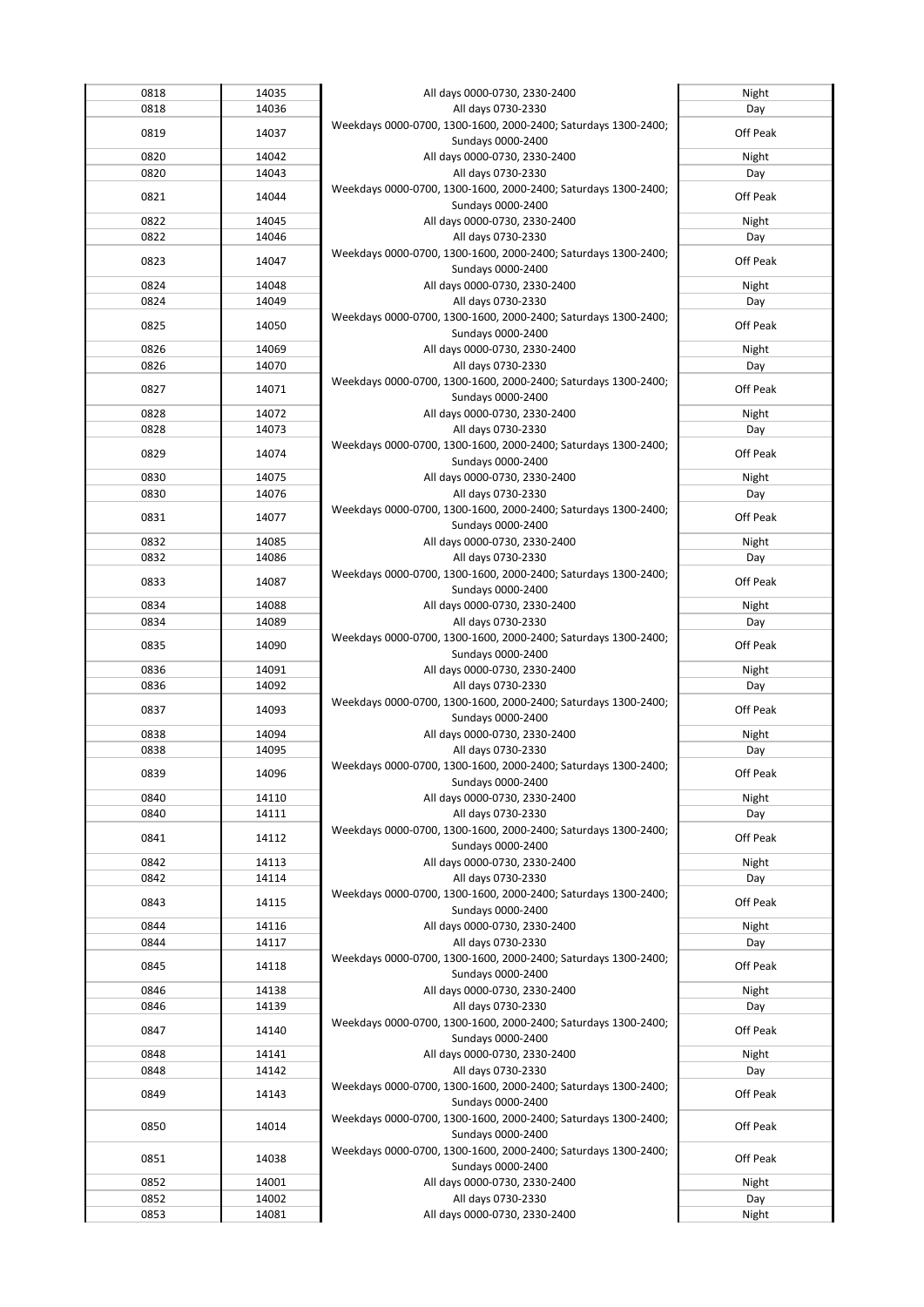| 0853 | 14082 | All days 0730-2330                                                                  | Day      |
|------|-------|-------------------------------------------------------------------------------------|----------|
| 0854 | 14083 | All days 0000-0730, 2330-2400                                                       | Night    |
| 0854 | 14084 | All days 0730-2330                                                                  | Day      |
| 0855 | 14103 | All days 0000-0730, 2330-2400                                                       | Night    |
| 0855 | 14104 | All days 0730-2330                                                                  | Day      |
| 0856 | 14105 | All days 0000-0730, 2330-2400                                                       | Night    |
|      |       |                                                                                     |          |
| 0856 | 14106 | All days 0730-2330                                                                  | Day      |
| 0857 | 14015 | All days 0000-0730, 2330-2400                                                       | Night    |
| 0857 | 14016 | All days 0730-2330                                                                  | Day      |
| 0858 | 14039 | All days 0000-0730, 2330-2400                                                       | Night    |
| 0858 | 14040 | All days 0730-2330                                                                  | Day      |
| 0859 | 14003 | All days 0000-0730, 2330-2400                                                       | Night    |
| 0859 | 14004 | All days 0730-2330                                                                  | Day      |
| 0860 | 14026 | All days 0000-0730, 2330-2400                                                       | Night    |
| 0860 | 14027 | All days 0730-2330                                                                  | Day      |
| 0861 | 14051 | All days 0000-0730, 2330-2400                                                       | Night    |
| 0861 | 14052 | All days 0730-2330                                                                  | Day      |
| 0862 | 14107 | All days 0000-0730, 2330-2400                                                       | Night    |
| 0862 | 14108 | All days 0730-2330                                                                  | Day      |
| 0863 | 14054 | All days 0000-0730, 2330-2400                                                       | Night    |
| 0863 | 14055 | All days 0730-2330                                                                  | Day      |
| 0864 | 14121 | All days 0000-0730, 2330-2400                                                       | Night    |
| 0864 | 14122 | All days 0730-2330                                                                  | Day      |
| 0865 | 14057 |                                                                                     | Night    |
| 0865 | 14058 | All days 0000-0730, 2330-2400                                                       |          |
|      |       | All days 0730-2330                                                                  | Day      |
| 0866 | 14059 | Weekdays 0000-0700, 1300-1600, 2000-2400; Saturdays 1300-2400;                      | Off Peak |
|      |       | Sundays 0000-2400                                                                   |          |
| 0867 | 14060 | All days 0000-0730, 2330-2400                                                       | Night    |
| 0867 | 14061 | All days 0730-2330                                                                  | Day      |
| 0868 | 14062 | Weekdays 0000-0700, 1300-1600, 2000-2400; Saturdays 1300-2400;                      | Off Peak |
|      |       | Sundays 0000-2400                                                                   |          |
| 0869 | 14063 | All days 0000-0730, 2330-2400                                                       | Night    |
| 0869 | 14064 | All days 0730-2330                                                                  | Day      |
| 0870 | 14065 | Weekdays 0000-0700, 1300-1600, 2000-2400; Saturdays 1300-2400;                      | Off Peak |
|      |       | Sundays 0000-2400                                                                   |          |
| 0871 | 14066 | All days 0000-0730, 2330-2400                                                       | Night    |
| 0871 | 14067 | All days 0730-2330                                                                  | Day      |
|      |       | Weekdays 0000-0700, 1300-1600, 2000-2400; Saturdays 1300-2400;                      |          |
|      |       |                                                                                     |          |
| 0872 | 14068 |                                                                                     | Off Peak |
|      | 14078 | Sundays 0000-2400                                                                   |          |
| 0873 |       | All days 0730-2330                                                                  | Day      |
| 0873 | 14079 | All days 0000-0730, 2330-2400                                                       | Night    |
| 0874 | 14080 | Weekdays 0000-0700, 1300-1600, 2000-2400; Saturdays 1300-2400;                      | Off Peak |
|      |       | Sundays 0000-2400                                                                   |          |
| 0875 | 14100 | All days 0000-0730, 2330-2400                                                       | Night    |
| 0875 | 14101 | All days 0730-2330                                                                  | Day      |
| 0876 | 14102 | Weekdays 0000-0700, 1300-1600, 2000-2400; Saturdays 1300-2400;                      | Off Peak |
|      |       | Sundays 0000-2400                                                                   |          |
| 0877 | 14123 | All days 0000-0730, 2330-2400                                                       | Night    |
| 0877 | 14124 | All days 0730-2330                                                                  | Day      |
| 0878 | 14125 | Weekdays 0000-0700, 1300-1600, 2000-2400; Saturdays 1300-2400;                      | Off Peak |
|      |       | Sundays 0000-2400                                                                   |          |
| 0879 | 14126 | All days 0000-0730, 2330-2400                                                       | Night    |
| 0879 | 14127 | All days 0730-2330                                                                  | Day      |
|      |       | Weekdays 0000-0700, 1300-1600, 2000-2400; Saturdays 1300-2400;                      |          |
| 0880 | 14128 | Sundays 0000-2400                                                                   | Off Peak |
| 0881 | 14129 | All days 0000-0730, 2330-2400                                                       | Night    |
| 0881 | 14130 | All days 0730-2330                                                                  | Day      |
|      |       | Weekdays 0000-0700, 1300-1600, 2000-2400; Saturdays 1300-2400;                      |          |
| 0882 | 14131 | Sundays 0000-2400                                                                   | Off Peak |
| 0883 | 14132 | All days 0000-0730, 2330-2400                                                       | Night    |
| 0883 | 14133 | All days 0730-2330                                                                  | Day      |
|      |       |                                                                                     |          |
| 0884 | 14134 | Weekdays 0000-0700, 1300-1600, 2000-2400; Saturdays 1300-2400;                      | Off Peak |
|      |       | Sundays 0000-2400                                                                   |          |
| 0885 | 14135 | All days 0000-0730, 2330-2400                                                       | Night    |
| 0885 | 14136 | All days 0730-2330                                                                  | Day      |
| 0886 | 14137 | Weekdays 0000-0700, 1300-1600, 2000-2400; Saturdays 1300-2400;                      | Off Peak |
|      |       | Sundays 0000-2400                                                                   |          |
| 0887 | 14144 | All days 0000-0730, 2330-2400                                                       | Night    |
| 0887 | 14145 | All days 0730-2330                                                                  | Day      |
| 0888 | 14146 | Weekdays 0000-0700, 1300-1600, 2000-2400; Saturdays 1300-2400;<br>Sundays 0000-2400 | Off Peak |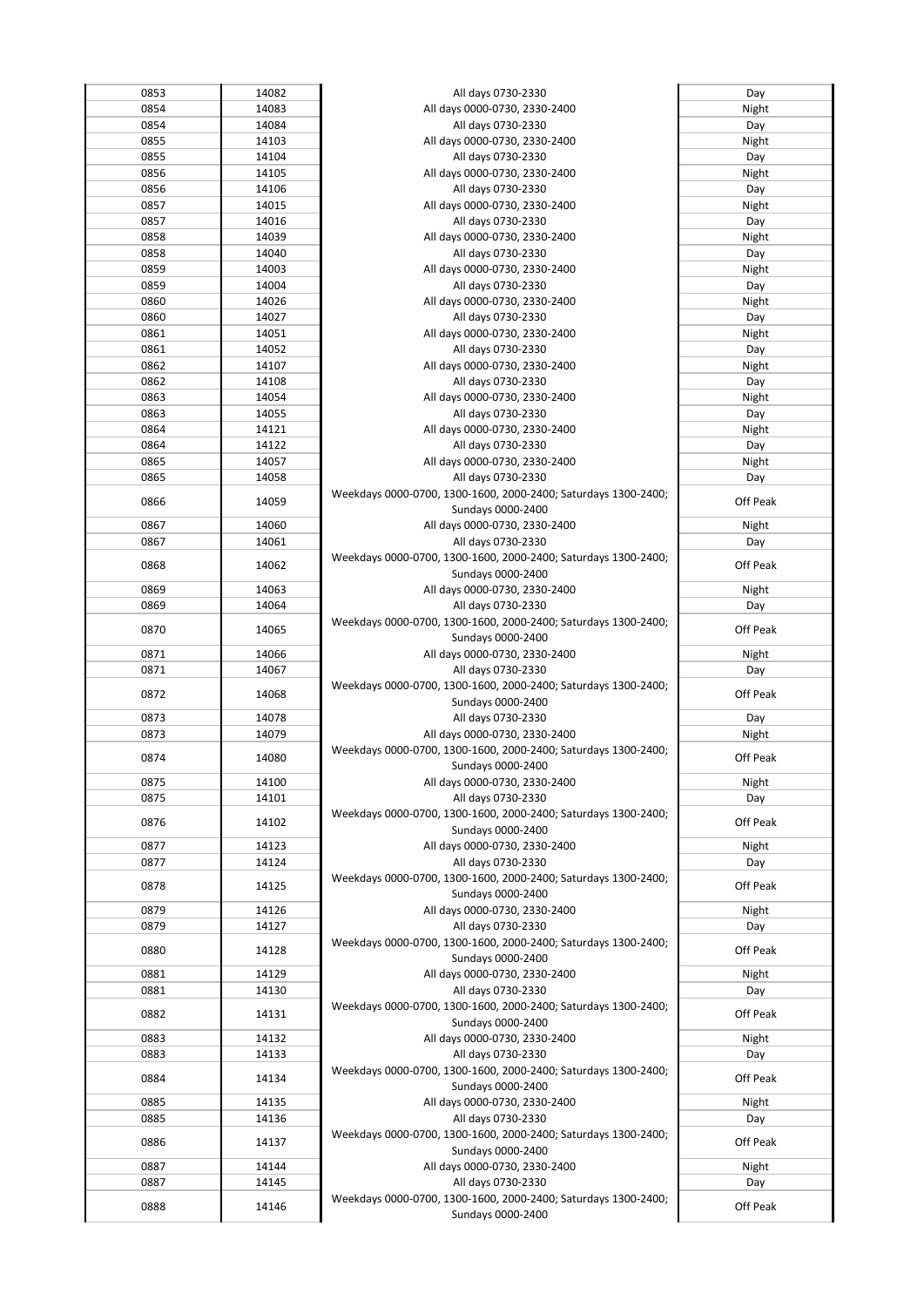| 0889 | 00278 | All days 0000-0730, 2330-2400                                       |                     |
|------|-------|---------------------------------------------------------------------|---------------------|
|      |       |                                                                     | Night               |
| 0889 | 00289 | All days 0730-2330                                                  | Day                 |
|      |       | Weekdays 0000-0700, 1300-1600, 2000-2400; Saturdays 1300-2400;      |                     |
| 0890 | 14028 | Sundays 0000-2400                                                   | Off Peak            |
|      |       |                                                                     |                     |
| 0891 | 14099 | Weekdays 0000-0700, 1300-1600, 2000-2400; Saturdays 1300-2400;      | Off Peak            |
|      |       | Sundays 0000-2400                                                   |                     |
|      |       | Weekdays 0000-0700, 1300-1600, 2000-2400; Saturdays 1300-2400;      |                     |
| 0892 | 14119 |                                                                     | Off Peak            |
|      |       | Sundays 0000-2400                                                   |                     |
|      |       | Weekdays 0000-0700, 1300-1600, 2000-2400; Saturdays 1300-2400;      |                     |
| 0893 | 14120 | Sundays 0000-2400                                                   | Off Peak            |
| 0894 | 00300 | All days 0000-0630, 2230-2400                                       | Night               |
|      |       |                                                                     |                     |
| 0895 | 00311 | All days 0000-0700, 2300-2400                                       | Night               |
| 0896 | 00312 | All days 0000-0730, 2330-2400                                       | Night               |
|      |       | Weekdays 0000-0700, 1300-1600, 2000-2400; Saturdays 1300-2400;      |                     |
| 0897 | 14097 |                                                                     | Off Peak            |
|      |       | Sundays 0000-2400                                                   |                     |
| 0898 | 14098 | Weekdays 0000-0700, 1300-1600, 2000-2400; Saturdays 1300-2400;      | Off Peak            |
|      |       | Sundays 0000-2400                                                   |                     |
| 0899 | 00281 | All days 0000-0500, 0900-1030, 1500-1630, 2100-2400                 | Off Peak            |
|      |       |                                                                     |                     |
| 0900 | 00282 | All days 0000-0630, 1030-1200, 1630-1800, 2230-2400                 | Off Peak            |
| 0901 | 00283 | All days 0000-0800, 1200-1330, 1800-1930                            | Off Peak            |
| 0902 | 00284 | All days 0100-0900, 1330-1500, 1930-2100                            | Off Peak            |
|      |       |                                                                     |                     |
| 0903 | 00285 | All days 0000-0700, 1300-1600, 2300-2400                            | Off Peak            |
| 0904 | 00286 | Weekdays 0000-0630, 2230-2400; Weekends 0000-2400                   | Off Peak / Weekends |
| 0905 | 00287 | Weekdays 0000-0700, 2300-2400; Weekends 0000-2400                   | Off Peak / Weekends |
| 0906 | 00288 | Weekdays 0000-0730, 2330-2400; Weekends 0000-2400                   | Off Peak / Weekends |
|      |       |                                                                     |                     |
| 0907 | 00292 | Weekdays 0000-0900, 1330-1500, 1930-2400; Weekends 0000-2400        | Off Peak / Weekends |
|      |       |                                                                     |                     |
|      |       | Weekdays 0000-0730, 0900-1030, 1500-1630, 1930-2400; Weekends       |                     |
| 0908 | 00293 |                                                                     | Off Peak / Weekends |
|      |       | 0000-2400                                                           |                     |
|      |       | Weekdays 0000-0730, 1030-1200, 1630-1800, 1930-2400; Weekends       |                     |
| 0909 | 00294 | 0000-2400                                                           | Off Peak / Weekends |
|      |       | Weekdays 0000-0730,1200-1330, 1800-1930, 1930-2400; Weekends        |                     |
| 0910 | 00295 |                                                                     | Off Peak / Weekends |
|      |       | 0000-2400                                                           |                     |
|      |       |                                                                     |                     |
| 0911 | 00296 | Weekdays 0000-0700, 1300-1600, 1900-2400; Weekends 0000-2400        | Off Peak / Weekends |
|      |       |                                                                     |                     |
| 0912 | 00297 | Weekdays 0000-0730, 1300-1600, 1930-2400; Weekends 0000-2400        | Off Peak / Weekends |
|      |       |                                                                     |                     |
|      |       | Weekdays 0000-0700, 1200-1330, 1530-1630, 1830-2400; Weekends       |                     |
| 0913 | 00298 | 0000-2400                                                           | Off Peak / Weekends |
|      |       |                                                                     |                     |
| 0914 | 00299 | All days (Jan-Apr & Nov-Dec) 0000-0700, 1300-1600, 1900-2400; (May- | Off Peak / Weekends |
|      |       | Oct) 0000-2400                                                      |                     |
| 0915 | 00313 | All days 0400-0700, 1330-1530, 1900-2200                            | Peak                |
|      |       |                                                                     |                     |
| 0915 | 00314 | All days 0000-0400, 0700-1330, 1530-1900, 2200-2400                 | Off Peak            |
| 0916 | 00315 | All days 0300-0600, 1230-1430, 2000-2300                            | Peak                |
| 0916 | 00316 | All days 0000-0300, 0600-1230, 1430-2000, 2300-2400                 | Off Peak            |
| 0917 | 00279 | All days 0330-0630, 1300-1500, 2000-2300                            | Peak                |
|      |       |                                                                     |                     |
| 0917 | 00280 | All days 0000-0330, 0630-1300, 1500-2000, 2300-2400                 |                     |
| 0918 |       |                                                                     | Off Peak            |
|      | 00290 | Weekdays 0000-0700, 1900-2400; Weekends 0000-2400                   | Off Peak / Weekends |
| 0918 | 00291 | Weekdays 0700-1900                                                  | Peak                |
|      |       |                                                                     |                     |
| 0919 | 00057 | All days 0730-2330                                                  | Day                 |
| 0919 | 00278 | All days 0000-0730, 2330-2400                                       | Night               |
| 0920 | 00057 | All days 0730-2330                                                  | Day                 |
|      |       |                                                                     |                     |
| 0920 | 00278 | All days 0000-0730, 2330-2400                                       | Night               |
| 0921 | 14109 | Weekdays 0000-0700, 1300-1600, 2000-2400; Saturdays 1300-2400;      | Off Peak            |
|      |       | Sundays 0000-2400                                                   |                     |
| 0922 | 00301 | Unrestricted                                                        | Single              |
|      |       |                                                                     |                     |
| 0923 | 00302 | Unrestricted                                                        | Single              |
| 0924 | 00303 | Unrestricted                                                        | Single              |
| 0925 | 00259 | All days 0600-2200                                                  | Day                 |
| 0925 | 00307 | All days 0000-0600, 2200-2400                                       | Night               |
|      |       |                                                                     |                     |
| 0926 | 00261 | All days 0900-1900                                                  | Day                 |
| 0926 | 00308 | All days 0000-0900, 1900-2400                                       | Night               |
| 0927 | 00263 | All days 0400-1600                                                  | Day                 |
|      |       |                                                                     |                     |
| 0927 | 00309 | All days 0000-0400, 1600-2400                                       | Night               |
| 0928 | 00265 | All days 0100-0500, 0900-1600                                       | Day                 |
| 0928 | 00310 | All days 0000-0100, 0500-0900, 1600-2400                            | Off Peak            |
|      |       | Weekdays 0000-0700, 1300-1600, 2000-2400; Saturdays 1300-2400;      |                     |
| 0929 | 14041 |                                                                     | Off Peak            |
|      |       | Sundays 0000-2400                                                   |                     |
| 0930 | 14053 | Weekdays 0000-0700, 1300-1600, 2000-2400; Saturdays 1300-2400;      | Off Peak            |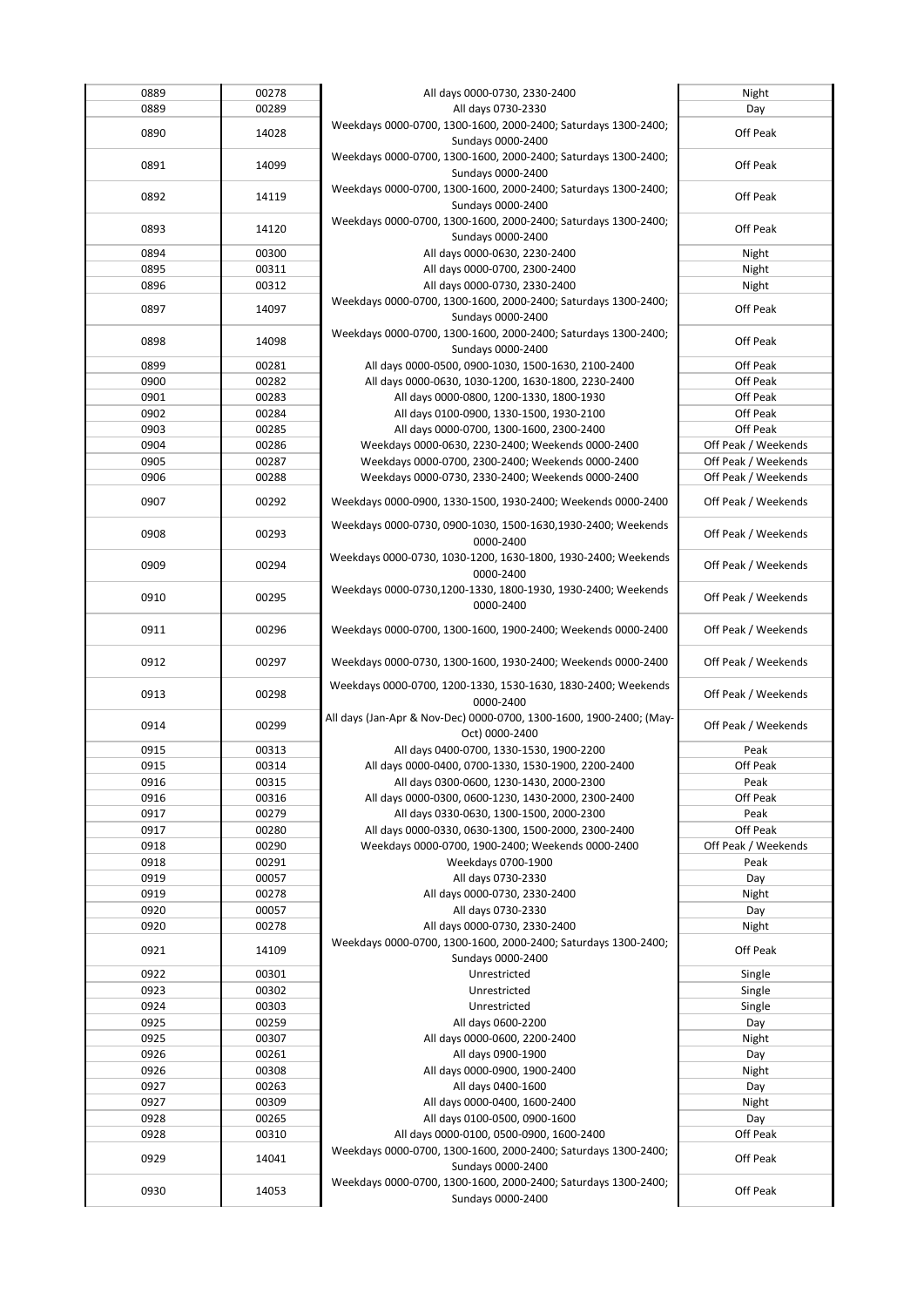| 0931         | 14056          | Weekdays 0000-0700, 1300-1600, 2000-2400; Saturdays 1300-2400;                                                        | Off Peak             |
|--------------|----------------|-----------------------------------------------------------------------------------------------------------------------|----------------------|
|              |                | Sundays 0000-2400                                                                                                     |                      |
| 0932         | 00191          | All days 0030-0830                                                                                                    | Night                |
| 0932         | 00353          | Weekdays (Mar-Oct) & All Weekends 0000-0030, 0830-2400                                                                | Weekends / Other     |
| 0932         | 00354          | Weekdays (Jan, Feb, Nov, Dec) 0000-0030, 0830-1600, 1900-2400                                                         | Off Peak             |
| 0932         | 00355          | Weekdays (Jan, Feb, Nov, Dec) 1600-1900                                                                               | Winter Peak          |
| 0933         | 14147          | All days 0000-0730, 2330-2400                                                                                         | Night                |
| 0933         | 14148          | All days 0730-2330                                                                                                    | Day                  |
| 0934         | 14149          | Weekdays 0000-0700, 1300-1600, 2000-2400; Saturdays 1300-2400;                                                        | Off Peak             |
|              |                | Sundays 0000-2400                                                                                                     |                      |
| 0935         | 00374          | All days 0000-0500, 1300-1600, 2000-2200                                                                              | Off Peak             |
| 0935         | 00375          | All days 0500-1300, 1600-2000, 2200-2400                                                                              | Peak                 |
| 0936         | 01422<br>01423 | All days 0500-1300, 1600-2000, 2200-2400                                                                              | Peak<br>Off Peak     |
| 0936<br>0937 | 14150          | All days 0000-0500, 1300-1600, 2000-2200<br>All days 0000-0500, 1300-1600, 2000-2200                                  | Off Peak             |
| 0937         | 14151          | All days 0500-1300, 1600-2000, 2200-2400                                                                              | Peak                 |
| 0938         | 00376          | All days all months 0000-0030, 0430-0730,1330-1630,2030-2400                                                          | Off Peak             |
| 0938         | 00377          | All days all months 0030-0430, 0730-1330, 1630-2030                                                                   | Peak                 |
| 0939         | 00395          | All days all months 04.30-07.30, 13.00-16.00, 20.30-00.30                                                             | Peak                 |
| 0939         | 00396          | All days all months 00.30-04.30, 07.30-13.00, 16.00-20.30                                                             | Off Peak             |
| 0940         | 00397          | All days Dec - Jun 00.00-24.00 July - Nov 00.00-00.30                                                                 | Single               |
| 0941         | 00398          | All times                                                                                                             | Single               |
| 0942         | 00400          | All days all months 00.30-03.30, 08.30-22.30                                                                          | Day                  |
| 0942         | 00401          | All days all months 03.30-08.30, 22.30-00.30                                                                          | Night                |
| 0943<br>0943 | 00404<br>00405 | All days all months 01.00-02.30, 08.00-23.30<br>All days all months 02.30-08.00, 23.30-01.00                          | Day                  |
| 0944         | 00406          | All days all months 01.00-02.00, 08.00-24.00                                                                          | Night<br>Day         |
| 0944         | 00407          | All days all months 02.00-08.00, 00.00-01.00                                                                          | Night                |
| 0945         | 00408          | All days all months 00.00-01.00, 07.00-23.00                                                                          | Day                  |
| 0945         | 00409          | All days all months 01.00-07.00, 23.00-24.00                                                                          | Night                |
| 0946         | 00410          | All days all months 00.30-02.30, 07.30-22.30                                                                          | Day                  |
| 0946         | 00411          | All days all months 22.30-00.30, 02.30-07.30                                                                          | Night                |
| 0947         | 00412          | All days all months 0000-0600, 2300-2400                                                                              | Night                |
| 0947         | 00413          | All days all months 0600-1630, 1930-2300                                                                              | Off Peak             |
| 0947         | 00414          | All days all months 1630-1930                                                                                         | Peak                 |
| 0948         | 00415          | Mon - Fri 0000-0700, 2100-2400, Weekends 0000-2400                                                                    |                      |
|              |                |                                                                                                                       | Weekends / Other     |
| 0948         | 00416          | Mon - Fri 0700-2100                                                                                                   | Day                  |
| 0949         | 00417          | All days all months 0000-0200, 0730-2400                                                                              | Day                  |
| 0949         | 00418          | All days all months 0200-0730                                                                                         | Night                |
| 0950<br>0951 | 00419<br>00420 | All days all months 0100-0700, 1400-1630, 2200-2330<br>All days all months 0000-0100, 0530-0730, 1400-1600, 2000-2400 | Off Peak<br>Off Peak |
| 0952         | 00421          | All days all months 0630-2330                                                                                         | Day                  |
| 0952         | 00422          | All days all months 0000-0630, 2330-2400                                                                              | Night                |
| 0953         | 00423          | All days all months 0000-1600, 2000-2400                                                                              | Off Peak             |
| 0953         | 00424          | All days all months 1600-2000                                                                                         | Peak                 |
| 0954         | 00425          | Mon - Fri (all months) 0000-0700, 2000-2400, Sat & Sun (all months)                                                   | Off Peak / Weekends  |
|              |                | 0000-0700, 0700-2000, 2000-2400                                                                                       |                      |
| 0954         | 00426          | Mon - Fri (all months) 1600-2000                                                                                      | Peak                 |
| 0954         | 00427          | Mon - Fri (all months) 0700-1600                                                                                      | Day                  |
| 0955<br>0955 | 00206<br>00428 | All days 0000-0700<br>Mon - Fri (all months) 1600-1930                                                                | Night<br>Peak        |
|              |                |                                                                                                                       |                      |
| 0955         | 00429          | Mon - Fri (all months) 1930-2400, Sat & Sun (all months) 0700-2400                                                    | Off Peak / Weekends  |
| 0955         | 00430          | Mon - Fri (all months) 0700-1600                                                                                      | Day                  |
| 0956         | 00160          | All days 0000-0700                                                                                                    | Night                |
| 0956         | 00427          | Mon - Fri (all months) 0700-1600                                                                                      | Day                  |
| 0956         | 00431          | Mon - Fri (all months) 1930-2400, Sat & Sun (all months) 0700-2400                                                    | Weekends / Other     |
| 0956         | 00432          | Mon - Fri (all months) 1600-1930                                                                                      | Peak                 |
| 0957         | 00432          | Mon - Fri (all months) 1600-1930                                                                                      | Peak                 |
| 0957         | 00433          | Mon - Fri (all months) 0000-1600, 1930-2400, Sat & Sun (all months)<br>0000-1600, 1600-1930, 1930-2400                | Off Peak             |
| 0958         | 00434          | All days all months 0000-1600, 1930-2400                                                                              | Off Peak             |
| 0958         | 00435          | All days all months 1600-1930                                                                                         | Peak                 |
| 0959         | 00160          | All days 0000-0700                                                                                                    | Night                |
| 0959         | 00432          | Mon - Fri (all months) 1600-1930                                                                                      | Peak                 |
| 0959         | 00436          | Mon - Fri (all months) 0700-1600, 1930-2400 Sat & Sun (all months)<br>0700-2400                                       | Off Peak / Weekends  |
| 0960<br>0960 | 00160<br>00435 | All days 0000-0700<br>All days all months 1600-1930                                                                   | Night<br>Peak        |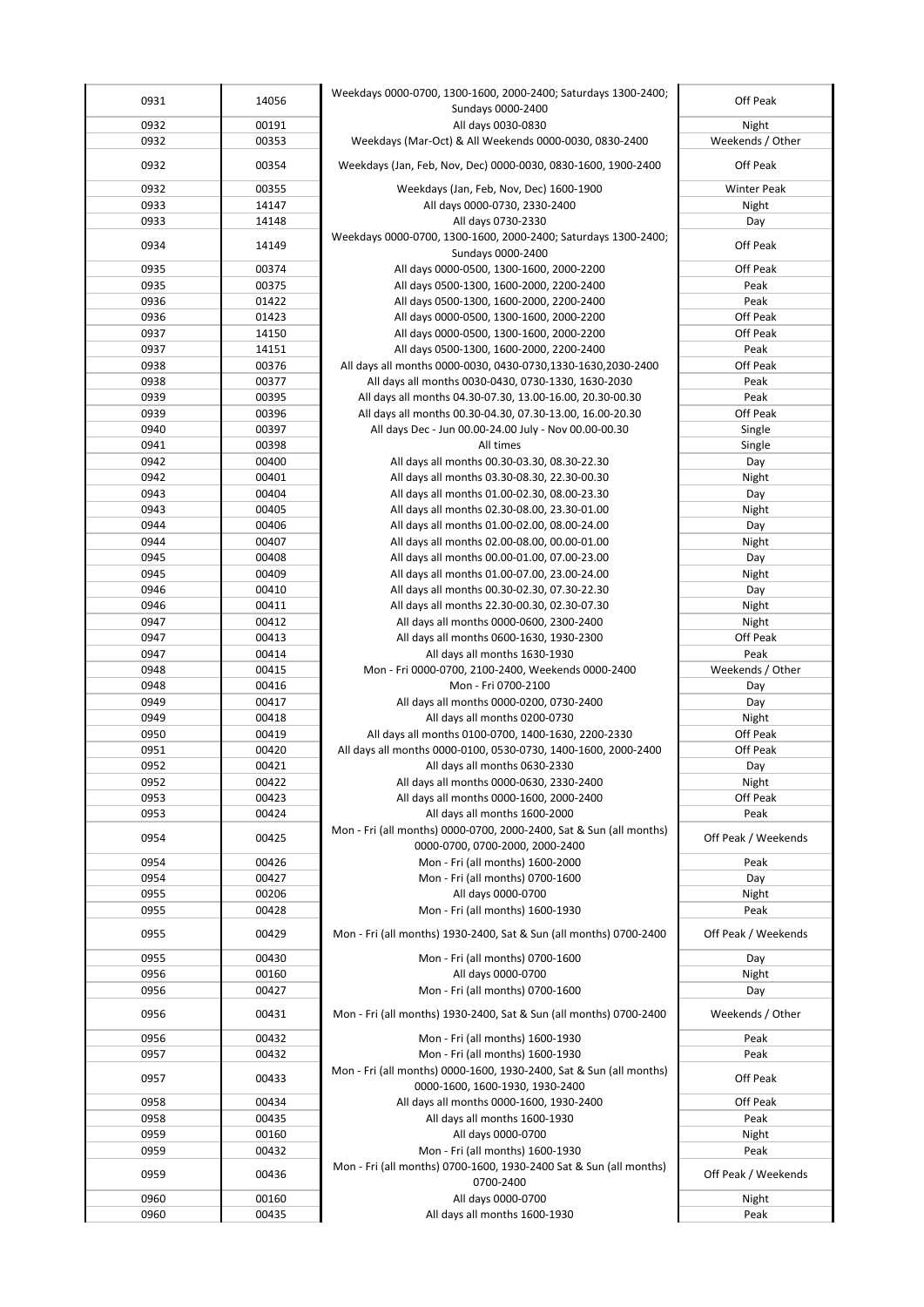| 0960 | 00441 | All days all months 0700-1600, 1930-2400                               | Off Peak            |
|------|-------|------------------------------------------------------------------------|---------------------|
| 0961 | 00427 | Mon - Fri (all months) 0700-1600                                       | Day                 |
| 0961 | 00432 | Mon - Fri (all months) 1600-1930                                       | Peak                |
|      |       | Mon - Fri (all months) 0000-0700, 1930-2400 Sat & Sun (all months)     |                     |
| 0961 | 00437 |                                                                        | Off Peak / Weekends |
|      |       | 0000-2400                                                              |                     |
| 0962 | 00427 | Mon - Fri (all months) 0700-1600                                       | Day                 |
| 0962 | 00435 | All days all months 1600-1930                                          | Peak                |
| 0962 | 00438 | All days all months 0000-0700, 1930-2400                               | Off Peak            |
| 0963 | 00160 | All days 0000-0700                                                     | Night               |
| 0963 | 00427 | Mon - Fri (all months) 0700-1600                                       | Day                 |
| 0963 | 00435 | All days all months 1600-1930                                          | Peak                |
|      |       | Mon - Fri (all months) 1930-2400, Sat & Sun (all months) 0700-1600,    |                     |
| 0963 | 00439 | 1930-2400                                                              | Off Peak / Weekends |
|      |       |                                                                        |                     |
| 0964 | 00160 | All days 0000-0700                                                     | Night               |
| 0964 | 00431 | Mon - Fri (all months) 1930-2400, Sat & Sun (all months) 0700-2400     | Weekends / Other    |
|      |       |                                                                        |                     |
| 0964 | 00440 | Mon - Fri (all months) 0700-1930                                       | Day                 |
| 0965 | 00194 | All days 0000-0700, 2300-2400                                          | Night               |
| 0965 | 00489 | Mon - Fri (all months) 1600-2000                                       | Peak                |
|      |       | Mon - Fri (all months) 0700-1600, 2000-2300 Sat & Sun (all months)     |                     |
| 0965 | 00500 | 0700-2300                                                              | Off Peak / Weekends |
| 0966 | 00488 | All days all months 0100-0730, 2200-2330                               | Night               |
|      |       |                                                                        |                     |
| 0967 | 00442 | All days all months 0700-2400                                          | Day                 |
| 0967 | 00443 | All days all months 0000-0700                                          | Night               |
| 0968 | 00444 | All days all months 0000-0030, 0430-0800, 1400-1600, 2300-2400         | Off Peak            |
| 0969 | 00443 | All days all months 0000-0700                                          | Night               |
| 0969 | 00489 | Mon - Fri (all months) 1600-2000                                       | Peak                |
|      |       | Mon - Fri (all months) 0700-1600, 2000-2400 Sat & Sun (all months)     |                     |
| 0969 | 00501 | 0700-2400                                                              | Off Peak / Weekends |
| 0970 | 00447 | All days all months 0000-0100, 0400-0800, 2200-2400                    | Night               |
| 0970 | 00448 | All days all months 0100-0400, 0800-2200                               | Day                 |
|      |       |                                                                        |                     |
| 0971 | 00492 | All days all months 0000-0500                                          | Night               |
| 0971 | 00493 | All days all months 0500-1800, 1900-2400                               | Off Peak            |
| 0971 | 00494 | All days all months 1800-1900                                          | Peak                |
| 0972 | 00502 | Mon - Fri (all months) 0000-2400, Sat (all months) 0000-1000, 1600-    | Day                 |
|      |       | 2400, Sun (all months) 0000-2400                                       |                     |
| 0972 | 00503 | Sat (all months) 1000-1600                                             | Weekends / Other    |
| 0973 | 00453 | Mon - Fri (all months) 0730-1930                                       | Day                 |
|      |       | Mon - Fri (all months) 0000-0730, 1930-2400 Sat & Sun (all months)     |                     |
| 0973 | 00454 | 0000-2400                                                              | Off Peak / Weekends |
| 0974 | 00455 | All days all months 0230-0730, 1400-1600                               | Off Peak            |
|      |       |                                                                        |                     |
| 0975 | 00504 | Mon - Fri (all months) 0000-2400, Sat (all months) 0000-0900, 1700-    | Day                 |
|      |       | 2400, Sun (all months) 0000-2400                                       |                     |
| 0975 | 00505 | Sat (all months) 1900-1700                                             | Weekends / Other    |
| 0976 | 00506 | Mon - Sat (all months) 0000-2400, Sun (all months) 0000-0900, 1700-    | Day                 |
|      |       | 2400                                                                   |                     |
| 0976 | 00507 | Sun (all months) 1900-1700                                             | Weekends / Other    |
| 0978 | 00462 | All days all months 0000-0030, 0230-0730, 2230-2400                    | Night               |
| 0979 | 00463 | All days all months 0000-0030, 0330-0800, 1300-1600, 2100-2400         | Off Peak            |
| 0980 | 00466 | All days all months 0230-0730                                          | Night               |
| 0980 | 00467 | All days all months 0000-0230, 0730-2400                               | Day                 |
| 0981 | 00468 | All days all months 0000-0030, 0230-0730, 1330-1600, 2200-2400         | Off Peak            |
|      |       |                                                                        |                     |
| 0982 | 00508 | All days 1st Nov - 31st March 0000-0700, 2000-2400 1st April - 31st    | Night               |
|      |       | October 0000-0600, 1900-2400                                           |                     |
| 0982 | 00509 | All days 1st Nov - 31st March 0700-2000 1st April - 31st October 0600- | Day                 |
|      |       | 1900                                                                   |                     |
| 0983 | 00510 | All days 1st Nov - 31st March 0000-0700, 1400-1600 1st April - 31st    | Off Peak            |
|      |       | October 0000-0600, 1300-1500, 2300-2400                                |                     |
|      |       | All days 1st Nov - 31st March 0700-1400, 1600-2400 1st April - 31st    |                     |
| 0983 | 00511 | October 0600-1300, 1500-2300                                           | Day                 |
| 0984 | 00512 | Mon - Fri (all months) 0000-2400, Sun (all months) 0000-2400           | Day                 |
| 0984 | 00513 | Sat (all months) 0000-2400                                             | Weekends / Other    |
| 0985 | 00514 | Mon - Fri (all months) 0000-2400, Sat (all months) 0000-2400           | Day                 |
|      |       |                                                                        |                     |
| 0985 | 00515 | Sun (all months) 0000-2400                                             | Weekends / Other    |
| 0989 | 00475 | All days all months 0030-0730                                          | Night               |
| 0989 | 00476 | All days all months 0000-0030, 0730-2400                               | Day                 |
| 0990 | 00477 | All days all months 0000-0730, 0930-1630, 1830-2230                    | Off Peak            |
| 0991 | 00478 | All days all months 0100-0730, 2200-2330                               | Night               |
| 0996 | 00485 | All days all months 0200-0700, 1400-1600, 2200-2400                    | Off Peak            |
| 0996 | 00486 | Mon - Fri (all months) 0700-1400, 1600-2000                            | Day                 |
|      |       |                                                                        |                     |